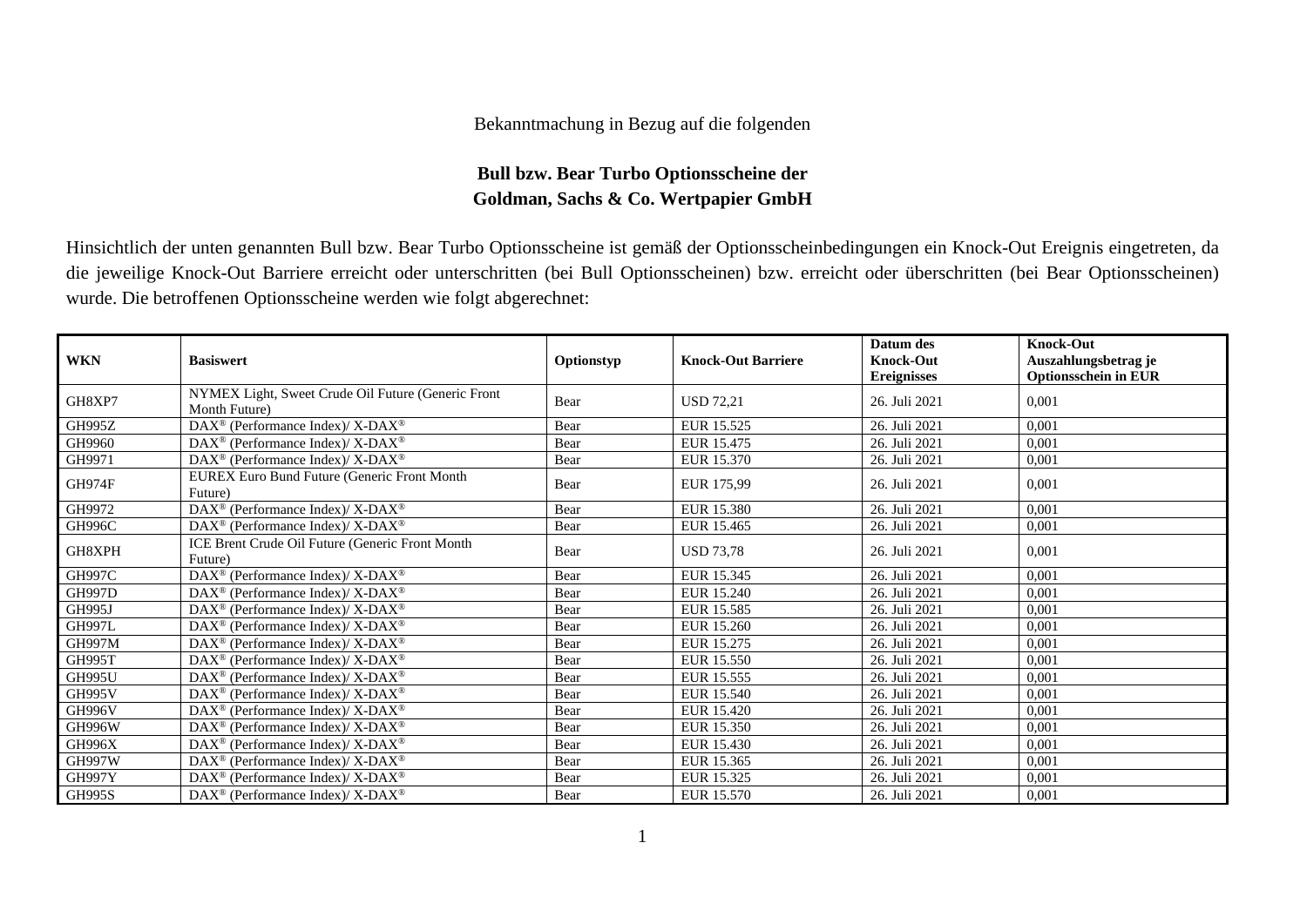|               |                                                                    |            |                           | Datum des          | <b>Knock-Out</b>            |
|---------------|--------------------------------------------------------------------|------------|---------------------------|--------------------|-----------------------------|
| <b>WKN</b>    | <b>Basiswert</b>                                                   | Optionstyp | <b>Knock-Out Barriere</b> | <b>Knock-Out</b>   | Auszahlungsbetrag je        |
|               |                                                                    |            |                           | <b>Ereignisses</b> | <b>Optionsschein in EUR</b> |
| GH996T        | DAX <sup>®</sup> (Performance Index)/X-DAX <sup>®</sup>            | Bear       | EUR 15.470                | 26. Juli 2021      | 0,001                       |
| <b>GH996U</b> | $DAX^{\circledast}$ (Performance Index)/ X-DAX <sup>®</sup>        | Bear       | EUR 15.355                | 26. Juli 2021      | 0,001                       |
| <b>GH997U</b> | $DAX^{\circledast}$ (Performance Index)/ X-DAX <sup>®</sup>        | Bear       | EUR 15.360                | 26. Juli 2021      | 0,001                       |
| <b>GH997V</b> | $DAX^{\circledast}$ (Performance Index)/ X-DAX <sup>®</sup>        | Bear       | EUR 15.435                | 26. Juli 2021      | 0,001                       |
| GH996F        | DAX <sup>®</sup> (Performance Index)/X-DAX <sup>®</sup>            | Bear       | <b>EUR 15.405</b>         | 26. Juli 2021      | 0,001                       |
| <b>GH996G</b> | DAX <sup>®</sup> (Performance Index)/ X-DAX <sup>®</sup>           | Bear       | <b>EUR 15.410</b>         | 26. Juli 2021      | 0,001                       |
| <b>GH997G</b> | $DAX^{\circledast}$ (Performance Index)/ X-DAX <sup>®</sup>        | Bear       | EUR 15.255                | 26. Juli 2021      | 0,001                       |
| GH997H        | DAX <sup>®</sup> (Performance Index)/ X-DAX <sup>®</sup>           | Bear       | EUR 15.265                | 26. Juli 2021      | 0,001                       |
| <b>GH995K</b> | DAX <sup>®</sup> (Performance Index)/ X-DAX <sup>®</sup>           | Bear       | EUR 15.565                | 26. Juli 2021      | 0,001                       |
| GH995L        | DAX <sup>®</sup> (Performance Index)/X-DAX <sup>®</sup>            | Bear       | <b>EUR 15.580</b>         | 26. Juli 2021      | 0,001                       |
| GH996N        | $DAX^{\circledast}$ (Performance Index)/ X-DAX <sup>®</sup>        | Bear       | EUR 15.425                | 26. Juli 2021      | 0,001                       |
| <b>GH997N</b> | DAX <sup>®</sup> (Performance Index)/X-DAX <sup>®</sup>            | Bear       | <b>EUR 15.270</b>         | 26. Juli 2021      | 0,001                       |
| <b>GH997P</b> | $DAX^{\circledast}$ (Performance Index)/ X-DAX <sup>®</sup>        | Bear       | <b>EUR 15.280</b>         | 26. Juli 2021      | 0,001                       |
| GH9965        | DAX <sup>®</sup> (Performance Index)/ X-DAX <sup>®</sup>           | Bear       | EUR 15.515                | 26. Juli 2021      | 0,001                       |
| GH9966        | $DAX^{\circledast}$ (Performance Index)/ X-DAX <sup>®</sup>        | Bear       | EUR 15.505                | 26. Juli 2021      | 0,001                       |
| GH9977        | DAX <sup>®</sup> (Performance Index)/ X-DAX <sup>®</sup>           | Bear       | <b>EUR 15.300</b>         | 26. Juli 2021      | 0,001                       |
| GH9978        | DAX <sup>®</sup> (Performance Index)/ X-DAX <sup>®</sup>           | Bear       | EUR 15.305                | 26. Juli 2021      | 0,001                       |
| <b>GH996D</b> | $DAX^{\circledast}$ (Performance Index)/ X-DAX <sup>®</sup>        | Bear       | EUR 15.400                | 26. Juli 2021      | 0,001                       |
| GH996E        | $\text{DAX}^{\circledast}$ (Performance Index)/ X-DAX <sup>®</sup> | Bear       | EUR 15.460                | 26. Juli 2021      | 0,001                       |
| <b>GH997E</b> | DAX <sup>®</sup> (Performance Index)/ X-DAX <sup>®</sup>           | Bear       | EUR 15.340                | 26. Juli 2021      | 0,001                       |
| <b>GH997F</b> | $DAX^{\circledast}$ (Performance Index)/ X-DAX <sup>®</sup>        | Bear       | EUR 15.245                | 26. Juli 2021      | 0,001                       |
| GH995Q        | $DAX^{\circledast}$ (Performance Index)/ X-DAX <sup>®</sup>        | Bear       | EUR 15.545                | 26. Juli 2021      | 0,001                       |
| <b>GH996R</b> | DAX <sup>®</sup> (Performance Index)/ X-DAX <sup>®</sup>           | Bear       | EUR 15.445                | 26. Juli 2021      | 0,001                       |
| <b>GH997S</b> | DAX <sup>®</sup> (Performance Index)/X-DAX <sup>®</sup>            | Bear       | <b>EUR 15.285</b>         | 26. Juli 2021      | 0,001                       |
| <b>GH997T</b> | $DAX^{\circledast}$ (Performance Index)/ X-DAX <sup>®</sup>        | Bear       | EUR 15.440                | 26. Juli 2021      | 0,001                       |
| GH9967        | $DAX^{\circledast}$ (Performance Index)/ X-DAX <sup>®</sup>        | Bear       | EUR 15.510                | 26. Juli 2021      | 0,001                       |
| GH9979        | DAX <sup>®</sup> (Performance Index)/ X-DAX <sup>®</sup>           | Bear       | EUR 15.235                | 26. Juli 2021      | 0,001                       |
| GH9961        | DAX <sup>®</sup> (Performance Index)/ X-DAX <sup>®</sup>           | Bear       | <b>EUR 15.490</b>         | 26. Juli 2021      | 0,001                       |
| GH9962        | DAX <sup>®</sup> (Performance Index)/X-DAX <sup>®</sup>            | Bear       | EUR 15.500                | 26. Juli 2021      | 0,001                       |
| GH9973        | $DAX^{\circledast}$ (Performance Index)/ X-DAX <sup>®</sup>        | Bear       | <b>EUR 15.520</b>         | 26. Juli 2021      | 0,001                       |
| GH9974        | $DAX^{\circledast}$ (Performance Index)/ X-DAX <sup>®</sup>        | Bear       | <b>EUR 15.290</b>         | 26. Juli 2021      | 0,001                       |
| GH996H        | $DAX^{\circledast}$ (Performance Index)/ X-DAX <sup>®</sup>        | Bear       | EUR 15.395                | 26. Juli 2021      | 0,001                       |
| GH997J        | $DAX^{\circledast}$ (Performance Index)/ X-DAX <sup>®</sup>        | Bear       | <b>EUR 15.250</b>         | 26. Juli 2021      | 0,001                       |
| <b>GH997K</b> | DAX <sup>®</sup> (Performance Index)/ X-DAX <sup>®</sup>           | Bear       | EUR 15.330                | 26. Juli 2021      | 0,001                       |
| <b>GH995M</b> | DAX <sup>®</sup> (Performance Index)/X-DAX <sup>®</sup>            | Bear       | EUR 15.575                | 26. Juli 2021      | 0,001                       |
| <b>GH995N</b> | DAX <sup>®</sup> (Performance Index)/X-DAX <sup>®</sup>            | Bear       | EUR 15.560                | 26. Juli 2021      | 0,001                       |
| GH996P        | DAX <sup>®</sup> (Performance Index)/ X-DAX <sup>®</sup>           | Bear       | EUR 15.455                | 26. Juli 2021      | 0,001                       |
| <b>GH996Q</b> | $DAX^{\circledast}$ (Performance Index)/ X-DAX <sup>®</sup>        | Bear       | EUR 15.415                | 26. Juli 2021      | 0,001                       |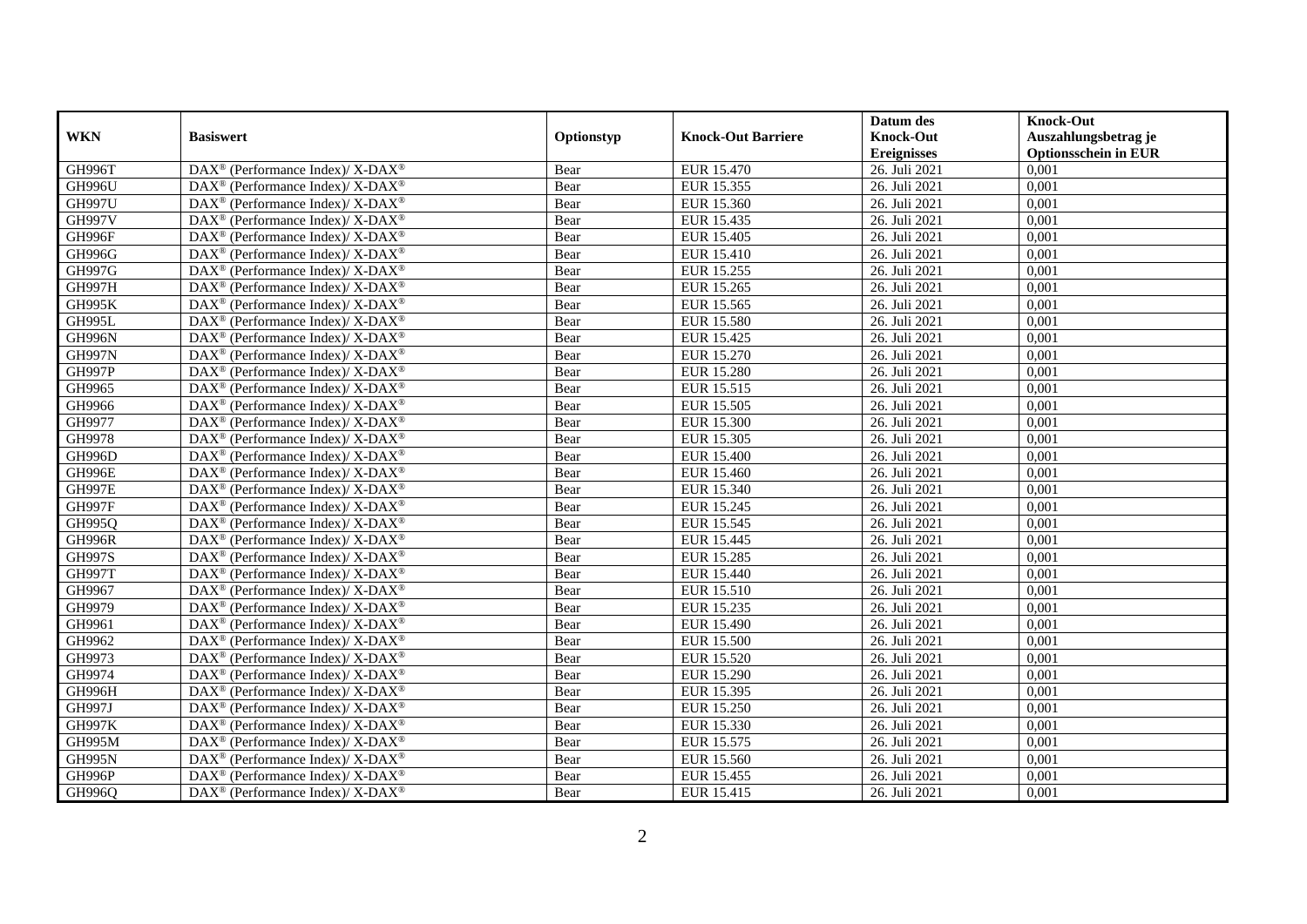|               |                                                                   |            |                           | Datum des          | <b>Knock-Out</b>            |
|---------------|-------------------------------------------------------------------|------------|---------------------------|--------------------|-----------------------------|
| <b>WKN</b>    | <b>Basiswert</b>                                                  | Optionstyp | <b>Knock-Out Barriere</b> | <b>Knock-Out</b>   | Auszahlungsbetrag je        |
|               |                                                                   |            |                           | <b>Ereignisses</b> | <b>Optionsschein in EUR</b> |
| GH997Q        | DAX <sup>®</sup> (Performance Index)/ X-DAX <sup>®</sup>          | Bear       | EUR 15.230                | 26. Juli 2021      | 0,001                       |
| <b>GH997R</b> | $DAX^{\circledast}$ (Performance Index)/ X-DAX <sup>®</sup>       | Bear       | EUR 15.225                | 26. Juli 2021      | 0,001                       |
| <b>GH995W</b> | DAX <sup>®</sup> (Performance Index)/ X-DAX <sup>®</sup>          | Bear       | <b>EUR 15.530</b>         | 26. Juli 2021      | 0,001                       |
| <b>GH995X</b> | DAX <sup>®</sup> (Performance Index)/X-DAX <sup>®</sup>           | Bear       | EUR 15.535                | 26. Juli 2021      | 0,001                       |
| GH995Y        | DAX <sup>®</sup> (Performance Index)/ X-DAX <sup>®</sup>          | Bear       | <b>EUR 15.480</b>         | 26. Juli 2021      | 0,001                       |
| GH996Y        | DAX <sup>®</sup> (Performance Index)/ X-DAX <sup>®</sup>          | Bear       | EUR 15.385                | 26. Juli 2021      | 0,001                       |
| GH996Z        | $DAX^{\circledast}$ (Performance Index)/ X-DAX <sup>®</sup>       | Bear       | EUR 15.390                | 26. Juli 2021      | 0,001                       |
| GH9970        | DAX <sup>®</sup> (Performance Index)/ X-DAX <sup>®</sup>          | Bear       | EUR 15.375                | 26. Juli 2021      | 0,001                       |
| <b>GH997Z</b> | $DAX^{\circledast}$ (Performance Index)/ X-DAX <sup>®</sup>       | Bear       | EUR 15.335                | 26. Juli 2021      | 0,001                       |
| GH9963        | DAX <sup>®</sup> (Performance Index)/X-DAX <sup>®</sup>           | Bear       | <b>EUR 15.485</b>         | 26. Juli 2021      | 0,001                       |
| GH9964        | $DAX^{\circledast}$ (Performance Index)/ X-DAX <sup>®</sup>       | Bear       | EUR 15.495                | 26. Juli 2021      | 0,001                       |
| GH9975        | $\text{DAX}^{\circledR}$ (Performance Index)/ X-DAX <sup>®</sup>  | Bear       | EUR 15.295                | 26. Juli 2021      | 0,001                       |
| GH9976        | $DAX^{\circledast}$ (Performance Index)/ X-DAX <sup>®</sup>       | Bear       | EUR 15.315                | 26. Juli 2021      | 0,001                       |
| <b>GH996A</b> | DAX <sup>®</sup> (Performance Index)/ X-DAX <sup>®</sup>          | Bear       | <b>EUR 15.450</b>         | 26. Juli 2021      | 0,001                       |
| <b>GH997A</b> | $DAX^{\circledast}$ (Performance Index)/ X-DAX <sup>®</sup>       | Bear       | EUR 15.320                | 26. Juli 2021      | 0,001                       |
| <b>GH997B</b> | DAX <sup>®</sup> (Performance Index)/ X-DAX <sup>®</sup>          | Bear       | EUR 15.310                | 26. Juli 2021      | 0,001                       |
| GH995H        | $DAX^{\circledast}$ (Performance Index)/ X-DAX <sup>®</sup>       | Bear       | <b>EUR 15.600</b>         | 26. Juli 2021      | 0,001                       |
| <b>GH995F</b> | $\text{DAX}^{\circledR}$ (Performance Index)/ X-DAX <sup>®</sup>  | Bear       | EUR 15.590                | 26. Juli 2021      | 0,001                       |
| <b>GH995G</b> | DAX <sup>®</sup> (Performance Index)/ X-DAX <sup>®</sup>          | Bear       | EUR 15.595                | 26. Juli 2021      | 0,001                       |
| <b>GH992V</b> | $DAX^{\circledR}$ (Performance Index)                             | Bear       | EUR 15.235                | 26. Juli 2021      | 0,001                       |
| <b>GH992W</b> | DAX <sup>®</sup> (Performance Index)                              | Bear       | EUR 15.270                | 26. Juli 2021      | 0,001                       |
| <b>GH993K</b> | $DAX^{\circledast}$ (Performance Index)                           | Bear       | EUR 15.360                | 26. Juli 2021      | 0,001                       |
| <b>GH993L</b> | $\text{DAX}^{\circledast}$ (Performance Index)                    | Bear       | EUR 15.415                | 26. Juli 2021      | 0,001                       |
| <b>GH992X</b> | DAX <sup>®</sup> (Performance Index)                              | Bear       | EUR 15.325                | 26. Juli 2021      | 0,001                       |
| GC4RFQ        | Prosus NV                                                         | Bull       | EUR 76,36116712           | 26. Juli 2021      | 0,001                       |
| GH7R6N        | Prosus NV                                                         | Bull       | EUR 76,18421186           | 26. Juli 2021      | 0,001                       |
| GH8FN6        | Koninklijke Philips N.V.                                          | Bear       | EUR 40,94204226           | 26. Juli 2021      | 0,001                       |
| GH8FNG        | Koninklijke Philips N.V.                                          | Bear       | EUR 41,14161351           | 26. Juli 2021      | 0,001                       |
| <b>GH974P</b> | 10-Year U.S. Treasury Note Future (Generic Front<br>Month Future) | Bear       | <b>USD 134,47</b>         | 26. Juli 2021      | 0,001                       |
| <b>GH996M</b> | DAX <sup>®</sup> (Performance Index)                              | Bear       | EUR 15.225                | 26. Juli 2021      | 0,001                       |
| GH9948        | DAX <sup>®</sup> (Performance Index)                              | Bear       | EUR 15.495                | 26. Juli 2021      | 0,001                       |
| <b>GH995B</b> | $DAX^{\circledast}$ (Performance Index)                           | Bear       | EUR 15.525                | 26. Juli 2021      | 0,001                       |
| <b>GH995C</b> | $\overline{\text{DAX}}^{\textcirc}$ (Performance Index)           | Bear       | EUR 15.585                | 26. Juli 2021      | 0,001                       |
| <b>GH996K</b> | $\overline{\text{DAX}}^{\textcirc}$ (Performance Index)           | Bear       | <b>EUR 15.450</b>         | 26. Juli 2021      | 0,001                       |
| GH996L        | DAX <sup>®</sup> (Performance Index)                              | Bear       | EUR 15.260                | 26. Juli 2021      | 0,001                       |
| GH7R64        | Prosus NV                                                         | Bull       | EUR 75,00998543           | 26. Juli 2021      | 0,001                       |
| GH7R6R        | Prosus NV                                                         | Bull       | EUR 75,59208057           | 26. Juli 2021      | 0,001                       |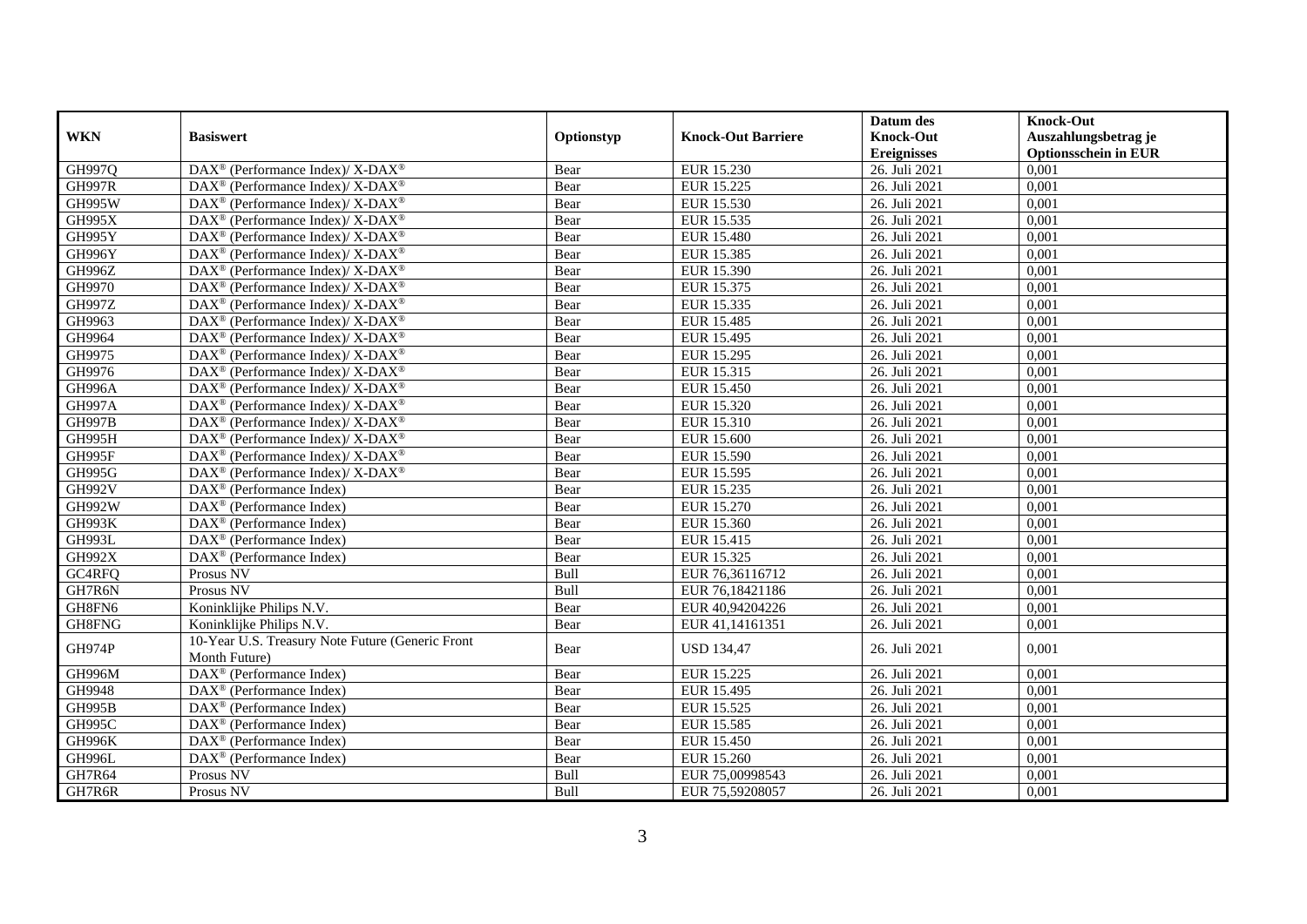|               |                                                          |            |                           | Datum des          | <b>Knock-Out</b>            |
|---------------|----------------------------------------------------------|------------|---------------------------|--------------------|-----------------------------|
| <b>WKN</b>    | <b>Basiswert</b>                                         | Optionstyp | <b>Knock-Out Barriere</b> | <b>Knock-Out</b>   | Auszahlungsbetrag je        |
|               |                                                          |            |                           | <b>Ereignisses</b> | <b>Optionsschein in EUR</b> |
| GH9938        | DAX <sup>®</sup> (Performance Index)/ X-DAX <sup>®</sup> | Bear       | EUR 15.605                | 26. Juli 2021      | 0,001                       |
| GH993P        | $\text{DAX}^{\textcircled{}}$ (Performance Index)        | Bear       | <b>EUR 15.440</b>         | 26. Juli 2021      | 0,001                       |
| <b>GH994R</b> | DAX <sup>®</sup> (Performance Index)                     | Bear       | EUR 15.410                | 26. Juli 2021      | 0,001                       |
| <b>GH994S</b> | $DAX^{\circledast}$ (Performance Index)                  | Bear       | EUR 15.425                | 26. Juli 2021      | 0,001                       |
| <b>GH994T</b> | $DAX^{\circledast}$ (Performance Index)                  | Bear       | <b>EUR 15.400</b>         | 26. Juli 2021      | 0,001                       |
| <b>GH993Y</b> | $\text{DAX}^{\textcircled{}}$ (Performance Index)        | Bear       | <b>EUR 15.300</b>         | 26. Juli 2021      | 0,001                       |
| <b>GH994Z</b> | $\text{DAX}^{\textcircled{}}$ (Performance Index)        | Bear       | EUR 15.430                | 26. Juli 2021      | 0,001                       |
| GH9950        | $DAX^{\circledast}$ (Performance Index)                  | Bear       | EUR 15.475                | 26. Juli 2021      | 0,001                       |
| GH992Z        | $DAX^{\circledR}$ (Performance Index)                    | Bear       | <b>EUR 15.540</b>         | 26. Juli 2021      | 0,001                       |
| GH9930        | $DAX^{\circledast}$ (Performance Index)                  | Bear       | EUR 15.340                | 26. Juli 2021      | 0,001                       |
| GH9941        | DAX <sup>®</sup> (Performance Index)                     | Bear       | EUR 15.490                | 26. Juli 2021      | 0,001                       |
| GH9942        | $\overline{\text{DAX}^{\otimes}}$ (Performance Index)    | Bear       | EUR 15.535                | 26. Juli 2021      | 0,001                       |
| GH9954        | $DAX^{\circledast}$ (Performance Index)                  | Bear       | EUR 15.470                | 26. Juli 2021      | 0,001                       |
| <b>GH993B</b> | DAX <sup>®</sup> (Performance Index)                     | Bear       | EUR 15.550                | 26. Juli 2021      | 0,001                       |
| GH993C        | DAX <sup>®</sup> (Performance Index)                     | Bear       | EUR 15.255                | 26. Juli 2021      | 0,001                       |
| GH994D        | DAX <sup>®</sup> (Performance Index)                     | Bear       | EUR 15.240                | 26. Juli 2021      | 0,001                       |
| <b>GH994E</b> | $\text{DAX}^{\textcircled{}}$ (Performance Index)        | Bear       | EUR 15.465                | 26. Juli 2021      | 0,001                       |
| GH8ZMJ        | STMicroelectronics N.V.                                  | Bear       | EUR 33,37061459           | 26. Juli 2021      | 0,001                       |
| GH993G        | DAX <sup>®</sup> (Performance Index)                     | Bear       | EUR 15.560                | 26. Juli 2021      | 0,001                       |
| <b>GH994P</b> | $\overline{\text{DAX}}^{\textcirc}$ (Performance Index)  | Bear       | <b>EUR 15.460</b>         | 26. Juli 2021      | 0,001                       |
| GH994Q        | DAX <sup>®</sup> (Performance Index)                     | Bear       | <b>EUR 15.520</b>         | 26. Juli 2021      | 0,001                       |
| <b>GH993S</b> | $\overline{\text{DAX}^{\otimes}}$ (Performance Index)    | Bear       | EUR 15.515                | 26. Juli 2021      | 0,001                       |
| <b>GH993T</b> | $\text{DAX}^{\textcircled{}}$ (Performance Index)        | Bear       | EUR 15.455                | 26. Juli 2021      | 0,001                       |
| <b>GH993U</b> | DAX <sup>®</sup> (Performance Index)                     | Bear       | EUR 15.305                | 26. Juli 2021      | 0,001                       |
| <b>GH994U</b> | DAX <sup>®</sup> (Performance Index)                     | Bear       | EUR 15.385                | 26. Juli 2021      | 0,001                       |
| <b>GH994V</b> | DAX <sup>®</sup> (Performance Index)                     | Bear       | <b>EUR 15.500</b>         | 26. Juli 2021      | 0,001                       |
| GH994W        | $DAX^{\circledast}$ (Performance Index)                  | Bear       | EUR 15.365                | 26. Juli 2021      | 0,001                       |
| GH9980        | $DAX^{\circledR}$ (Performance Index)                    | Bear       | EUR 15.310                | 26. Juli 2021      | 0,001                       |
| GH9933        | $\text{DAX}^{\circledast}$ (Performance Index)           | Bear       | <b>EUR 15.290</b>         | 26. Juli 2021      | 0,001                       |
| GH9934        | $\text{DAX}^{\circledast}$ (Performance Index)           | Bear       | EUR 15.375                | 26. Juli 2021      | 0,001                       |
| GH9945        | DAX <sup>®</sup> (Performance Index)                     | Bear       | EUR 15.435                | 26. Juli 2021      | 0,001                       |
| GH9946        | $DAX^{\circledast}$ (Performance Index)                  | Bear       | EUR 15.355                | 26. Juli 2021      | 0,001                       |
| GH9958        | DAX <sup>®</sup> (Performance Index)                     | Bear       | EUR 15.370                | 26. Juli 2021      | 0,001                       |
| GH9969        | $\text{DAX}^{\textcircled{}}$ (Performance Index)        | Bear       | EUR 15.245                | 26. Juli 2021      | 0,001                       |
| GH993W        | $\text{DAX}^{\circledast}$ (Performance Index)           | Bear       | EUR 15.595                | 26. Juli 2021      | 0,001                       |
| GH994Y        | $\text{DAX}^{\textcircled{}}$ (Performance Index)        | Bear       | EUR 15.555                | 26. Juli 2021      | 0,001                       |
| GH9935        | $DAX^{\circledast}$ (Performance Index)                  | Bear       | EUR 15.330                | 26. Juli 2021      | 0,001                       |
| GH9936        | $\text{DAX}^{\circledast}$ (Performance Index)           | Bear       | EUR 15.420                | 26. Juli 2021      | 0,001                       |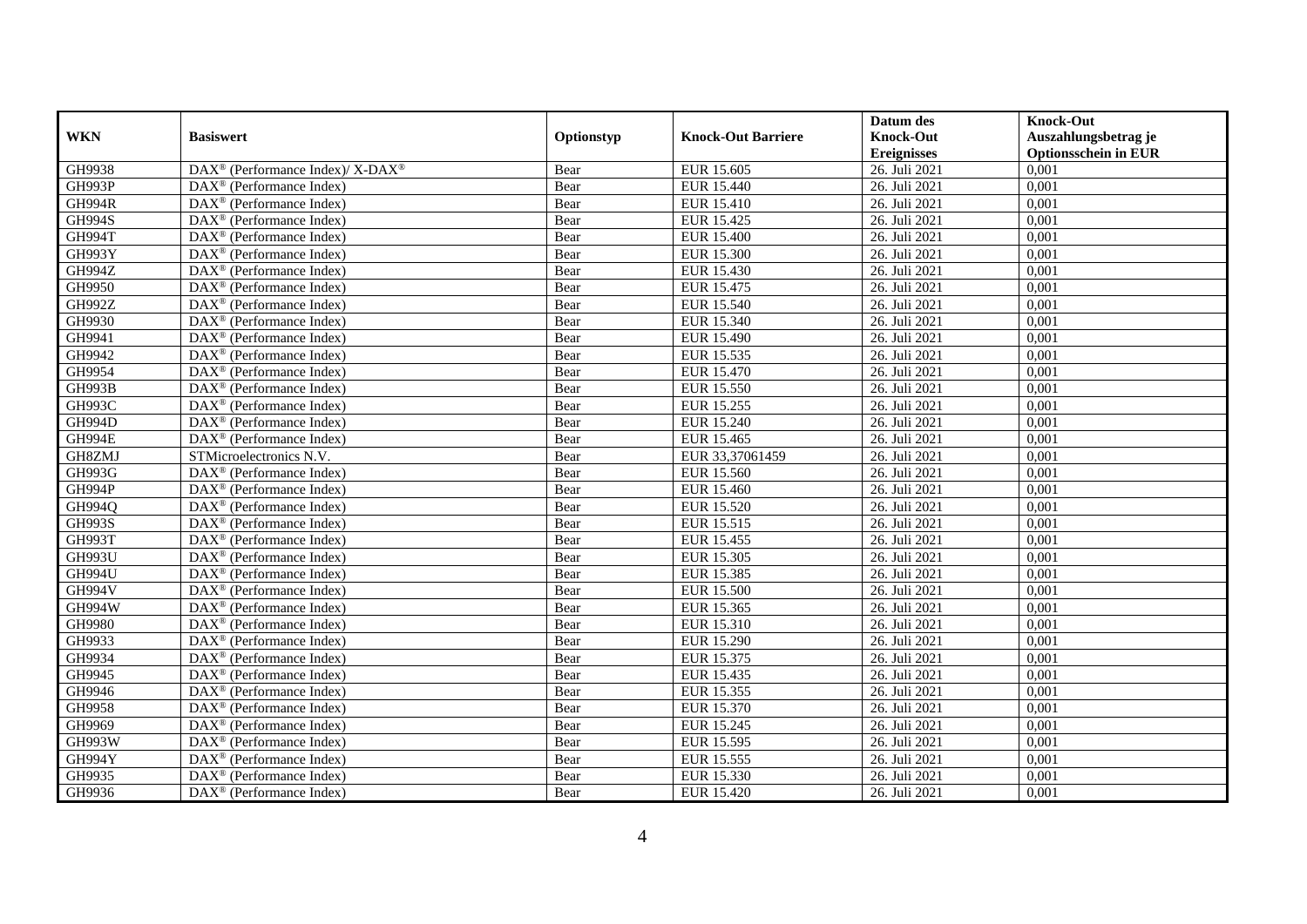|               |                                                         |            |                           | Datum des          | <b>Knock-Out</b>            |
|---------------|---------------------------------------------------------|------------|---------------------------|--------------------|-----------------------------|
| <b>WKN</b>    | <b>Basiswert</b>                                        | Optionstyp | <b>Knock-Out Barriere</b> | <b>Knock-Out</b>   | Auszahlungsbetrag je        |
|               |                                                         |            |                           | <b>Ereignisses</b> | <b>Optionsschein in EUR</b> |
| <b>GH995A</b> | DAX <sup>®</sup> (Performance Index)                    | Bear       | EUR 15.405                | 26. Juli 2021      | 0,001                       |
| <b>GH996B</b> | $\text{DAX}^{\circledast}$ (Performance Index)          | Bear       | EUR 15.575                | 26. Juli 2021      | 0,001                       |
| GH9939        | DAX <sup>®</sup> (Performance Index)                    | Bear       | EUR 15.320                | 26. Juli 2021      | 0,001                       |
| <b>GH993A</b> | $\text{DAX}^{\circledR}$ (Performance Index)            | Bear       | EUR 15.395                | 26. Juli 2021      | 0,001                       |
| <b>GH994B</b> | DAX <sup>®</sup> (Performance Index)                    | Bear       | EUR 15.295                | 26. Juli 2021      | 0,001                       |
| <b>GH994C</b> | $\text{DAX}^{\textcircled{p}}$ (Performance Index)      | Bear       | <b>EUR 15.230</b>         | 26. Juli 2021      | 0,001                       |
| <b>GH995D</b> | $\text{DAX}^{\textcircled{}}$ (Performance Index)       | Bear       | EUR 15.510                | 26. Juli 2021      | 0,001                       |
| GH995E        | $\text{DAX}^{\textcircled{n}}$ (Performance Index)      | Bear       | <b>EUR 15.280</b>         | 26. Juli 2021      | 0,001                       |
| GH9937        | $\text{DAX}^{\textcircled{n}}$ (Performance Index)      | Bear       | EUR 15.390                | 26. Juli 2021      | 0,001                       |
| GH9949        | $\text{DAX}^{\circledast}$ (Performance Index)          | Bear       | EUR 15.570                | 26. Juli 2021      | 0,001                       |
| GH9931        | $\overline{\text{DAX}}^{\textcirc}$ (Performance Index) | Bear       | EUR 15.530                | 26. Juli 2021      | 0,001                       |
| GH9932        | $\overline{\text{DAX}}^{\textcirc}$ (Performance Index) | Bear       | EUR 15.350                | 26. Juli 2021      | 0,001                       |
| GH9943        | $\text{DAX}^{\textcircled{n}}$ (Performance Index)      | Bear       | <b>EUR 15.250</b>         | 26. Juli 2021      | 0,001                       |
| GH9944        | $DAX^{\circledR}$ (Performance Index)                   | Bear       | EUR 15.315                | 26. Juli 2021      | 0,001                       |
| GH9955        | $\text{DAX}^{\otimes}$ (Performance Index)              | Bear       | EUR 15.445                | 26. Juli 2021      | 0,001                       |
| GH9956        | $\text{DAX}^{\circledast}$ (Performance Index)          | Bear       | <b>EUR 15.580</b>         | 26. Juli 2021      | 0,001                       |
| <b>GH994M</b> | DAX <sup>®</sup> (Performance Index)                    | Bear       | EUR 15.545                | 26. Juli 2021      | 0,001                       |
| <b>GH994N</b> | $DAX^{\circledR}$ (Performance Index)                   | Bear       | EUR 15.285                | 26. Juli 2021      | 0,001                       |
| GH995P        | DAX <sup>®</sup> (Performance Index)                    | Bear       | EUR 15.565                | 26. Juli 2021      | 0,001                       |
| <b>GH996S</b> | DAX <sup>®</sup> (Performance Index)                    | Bear       | EUR 15.265                | 26. Juli 2021      | 0,001                       |
| <b>GH993J</b> | DAX <sup>®</sup> (Performance Index)                    | Bear       | EUR 15.335                | 26. Juli 2021      | 0,001                       |
| <b>GH994K</b> | $\overline{\text{DAX}^{\otimes}}$ (Performance Index)   | Bear       | EUR 15.275                | 26. Juli 2021      | 0,001                       |
| GH993Z        | DAX <sup>®</sup> (Performance Index)                    | Bear       | <b>EUR 15.480</b>         | 26. Juli 2021      | 0,001                       |
| GH9940        | $\text{DAX}^{\circledast}$ (Performance Index)          | Bear       | EUR 15.590                | 26. Juli 2021      | 0,001                       |
| GH9951        | DAX <sup>®</sup> (Performance Index)                    | Bear       | <b>EUR 15.505</b>         | 26. Juli 2021      | 0.001                       |
| GH9952        | DAX <sup>®</sup> (Performance Index)                    | Bear       | EUR 15.485                | 26. Juli 2021      | 0,001                       |
| <b>GH993D</b> | $\overline{\text{DAX}^{\otimes}}$ (Performance Index)   | Bear       | <b>EUR 15.380</b>         | 26. Juli 2021      | 0,001                       |
| <b>GH994F</b> | $\text{DAX}^{\textcircled{p}}$ (Performance Index)      | Bear       | EUR 15.345                | 26. Juli 2021      | 0,001                       |
| <b>GH978C</b> | DAX <sup>®</sup> (Performance Index)                    | Bull       | <b>EUR 15.580</b>         | 26. Juli 2021      | 0,001                       |
| GH8YEZ        | QIAGEN N.V.                                             | Bear       | EUR 44,18392279           | 26. Juli 2021      | 0,001                       |
| GF2FRP        | Prosus NV                                               | Bull       | EUR 74,27833131           | 26. Juli 2021      | 0,001                       |
| <b>GH992Y</b> | $\text{DAX}^{\circledast}$ (Performance Index)          | Bear       | EUR 15.600                | 26. Juli 2021      | 0,001                       |
| <b>GH1TQJ</b> | Bechtle AG                                              | Bear       | EUR 171,20994961          | 26. Juli 2021      | 0,001                       |
| GH51QF        | Sartorius AG                                            | Bear       | EUR 503,325               | 26. Juli 2021      | 0,001                       |
| GH85ML        | Cancom SE                                               | Bear       | EUR 52,43859102           | 26. Juli 2021      | 0,001                       |
| <b>GH978X</b> | DAX <sup>®</sup> (Performance Index)                    | Bull       | <b>EUR 15.550</b>         | 26. Juli 2021      | 0,001                       |
| GH4T20        | Carl-Zeiss Meditec AG                                   | Bear       | EUR 185,63958076          | 26. Juli 2021      | 0,001                       |
| GC4RFS        | Prosus NV                                               | Bull       | EUR 72,89106682           | 26. Juli 2021      | 0,001                       |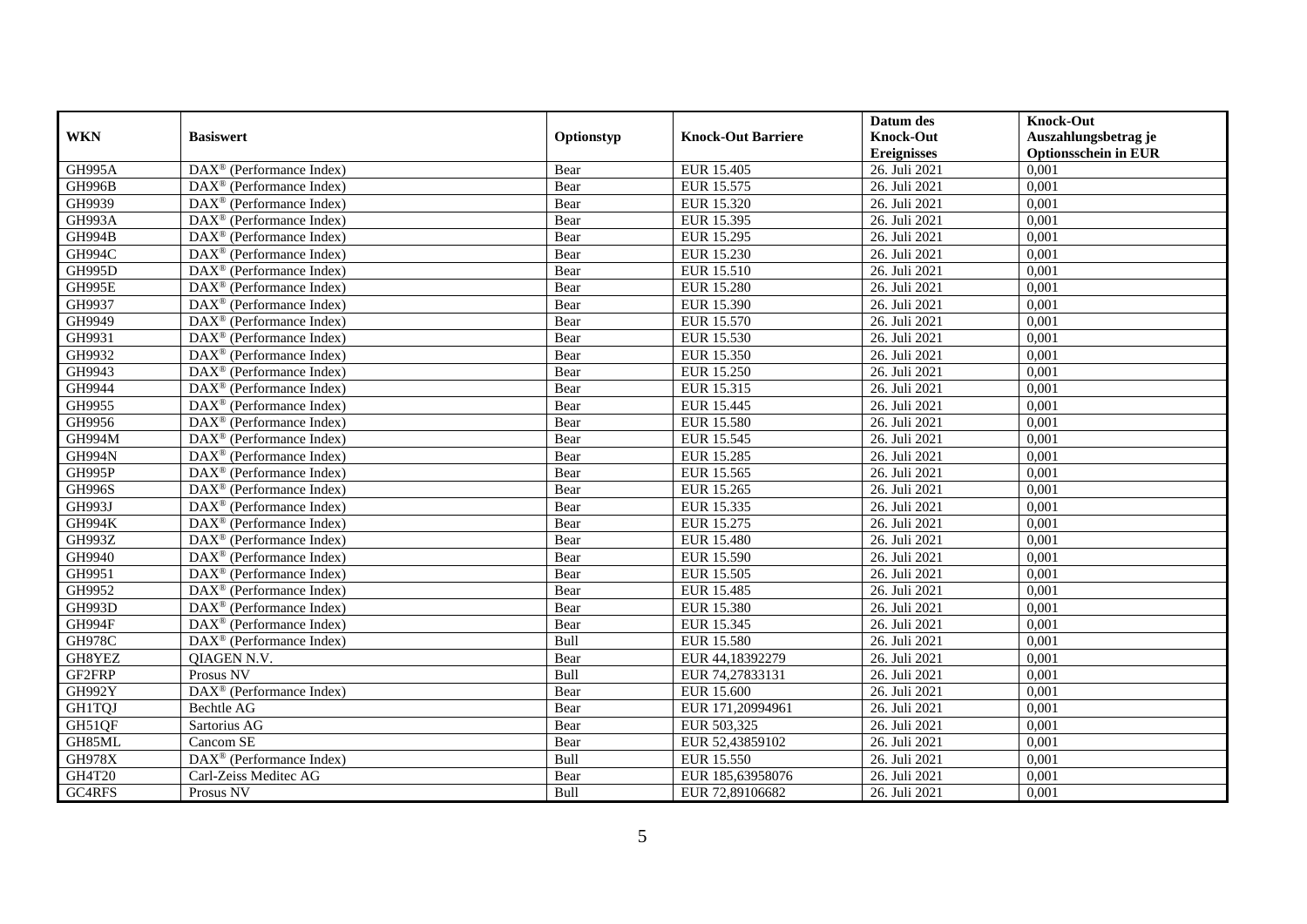|               |                                                                    |             |                           | Datum des          | <b>Knock-Out</b>            |
|---------------|--------------------------------------------------------------------|-------------|---------------------------|--------------------|-----------------------------|
| <b>WKN</b>    | <b>Basiswert</b>                                                   | Optionstyp  | <b>Knock-Out Barriere</b> | <b>Knock-Out</b>   | Auszahlungsbetrag je        |
|               |                                                                    |             |                           | <b>Ereignisses</b> | <b>Optionsschein in EUR</b> |
| <b>GH978Q</b> | DAX <sup>®</sup> (Performance Index)                               | Bull        | EUR 15.560                | 26. Juli 2021      | 0,001                       |
| <b>GH978J</b> | $\overline{\text{DAX}^{\otimes}}$ (Performance Index)              | Bull        | EUR 15.570                | 26. Juli 2021      | 0,001                       |
| GH7R5W        | Prosus NV                                                          | Bull        | EUR 72,77192993           | 26. Juli 2021      | 0,001                       |
| GH8JXN        | Cancom SE                                                          | Bear        | EUR 53,16847382           | 26. Juli 2021      | 0,001                       |
| GH85MN        | Cancom SE                                                          | Bear        | EUR 53,46426038           | 26. Juli 2021      | 0,001                       |
| <b>GH1ZVU</b> | <b>ASML Holding N.V.</b>                                           | Bear        | EUR 641,65021953          | 26. Juli 2021      | 0,001                       |
| GH8JXH        | Cancom SE                                                          | Bear        | EUR 52,65004881           | 26. Juli 2021      | 0,001                       |
| GH6T9K        | Cancom SE                                                          | Bear        | EUR 52,94254903           | 26. Juli 2021      | 0,001                       |
| GH1TQ1        | Bechtle AG                                                         | Bear        | EUR 172,01908039          | 26. Juli 2021      | 0,001                       |
| GH1TQ2        | Bechtle AG                                                         | Bear        | EUR 174,43684011          | 26. Juli 2021      | 0,001                       |
| GH1TQ3        | Bechtle AG                                                         | Bear        | EUR 173,62770938          | 26. Juli 2021      | 0,001                       |
| GH1TQ4        | Bechtle AG                                                         | Bear        | EUR 172,82821112          | 26. Juli 2021      | 0,001                       |
| GH8LFM        | <b>Dassault Systemes SE</b>                                        | Bear        | EUR 44,73401936           | 26. Juli 2021      | 0,001                       |
| GH7AC0        | MorphoSys AG                                                       | <b>Bull</b> | EUR 53,24632697           | 26. Juli 2021      | 0.001                       |
| GH7KJK        | ArcelorMittal S.A.                                                 | Bear        | EUR 27,34460821           | 26. Juli 2021      | 0,001                       |
| GH7KHC        | ArcelorMittal S.A.                                                 | Bear        | EUR 27,48376648           | 26. Juli 2021      | 0,001                       |
| <b>GH944B</b> | Rio Tinto Plc                                                      | Bear        | GBP 60,4668205            | 26. Juli 2021      | 0,001                       |
| <b>GH993X</b> | DAX <sup>®</sup> (Performance Index)                               | Bear        | EUR 15.605                | 26. Juli 2021      | 0,001                       |
| GH87ZG        | ArcelorMittal S.A.                                                 | Bear        | EUR 27,63724782           | 26. Juli 2021      | 0,001                       |
| <b>GH993V</b> | $\text{DAX}^{\circledR}$ (Performance Index)/ X-DAX <sup>®</sup>   | Bear        | EUR 15.610                | 26. Juli 2021      | 0,001                       |
| <b>GH993R</b> | $\text{DAX}^{\textcircled{n}}$ (Performance Index)                 | Bear        | EUR 15.610                | 26. Juli 2021      | 0,001                       |
| GH8ZM8        | Erste Group Bank AG                                                | Bear        | EUR 31,74180712           | 26. Juli 2021      | 0,001                       |
| GH7R2G        | <b>UBS</b> Group AG                                                | Bear        | CHF 14,68974036           | 26. Juli 2021      | 0,001                       |
| <b>GH993E</b> | DAX <sup>®</sup> (Performance Index)/ X-DAX <sup>®</sup>           | Bear        | EUR 15.615                | 26. Juli 2021      | 0,001                       |
| GH993F        | $\text{DAX}^{\textcircled{p}}$ (Performance Index)                 | Bear        | EUR 15.615                | 26. Juli 2021      | 0,001                       |
| GH60PQ        | ArcelorMittal S.A.                                                 | Bear        | EUR 27,87758154           | 26. Juli 2021      | 0,001                       |
| GH8ZS4        | MorphoSys AG                                                       | Bull        | EUR 52,04496178           | 26. Juli 2021      | 0,001                       |
| GH8LGE        | Koninklijke Philips N.V.                                           | Bull        | EUR 38,61346068           | 26. Juli 2021      | 0,001                       |
| GH8YD9        | MorphoSys AG                                                       | Bull        | EUR 52,64940556           | 26. Juli 2021      | 0,001                       |
| GH8ZS2        | MorphoSys AG                                                       | Bull        | EUR 52,36530008           | 26. Juli 2021      | 0,001                       |
| GH8ZSJ        | MorphoSys AG                                                       | Bull        | EUR 51,72462349           | 26. Juli 2021      | 0,001                       |
| GH8BC2        | Capgemini SE                                                       | Bear        | EUR 173,01790885          | 26. Juli 2021      | 0,001                       |
| <b>GH993N</b> | $DAX^{\circledast}$ (Performance Index)/X-DAX <sup>®</sup>         | Bear        | EUR 15.620                | 26. Juli 2021      | 0,001                       |
| <b>GH996J</b> | $\text{DAX}^{\textcircled{p}}$ (Performance Index)                 | Bear        | EUR 15.620                | 26. Juli 2021      | 0,001                       |
| GH993Q        | $\text{DAX}^{\circledast}$ (Performance Index)/ X-DAX <sup>®</sup> | Bear        | EUR 15.625                | 26. Juli 2021      | 0,001                       |
| GH9953        | DAX <sup>®</sup> (Performance Index)                               | Bear        | EUR 15.625                | 26. Juli 2021      | 0,001                       |
| <b>GH993M</b> | DAX <sup>®</sup> (Performance Index)/ X-DAX <sup>®</sup>           | Bear        | EUR 15.635                | 26. Juli 2021      | 0,001                       |
| GH994J        | $\text{DAX}^{\textcircled{n}}$ (Performance Index)                 | Bear        | EUR 15.635                | 26. Juli 2021      | 0,001                       |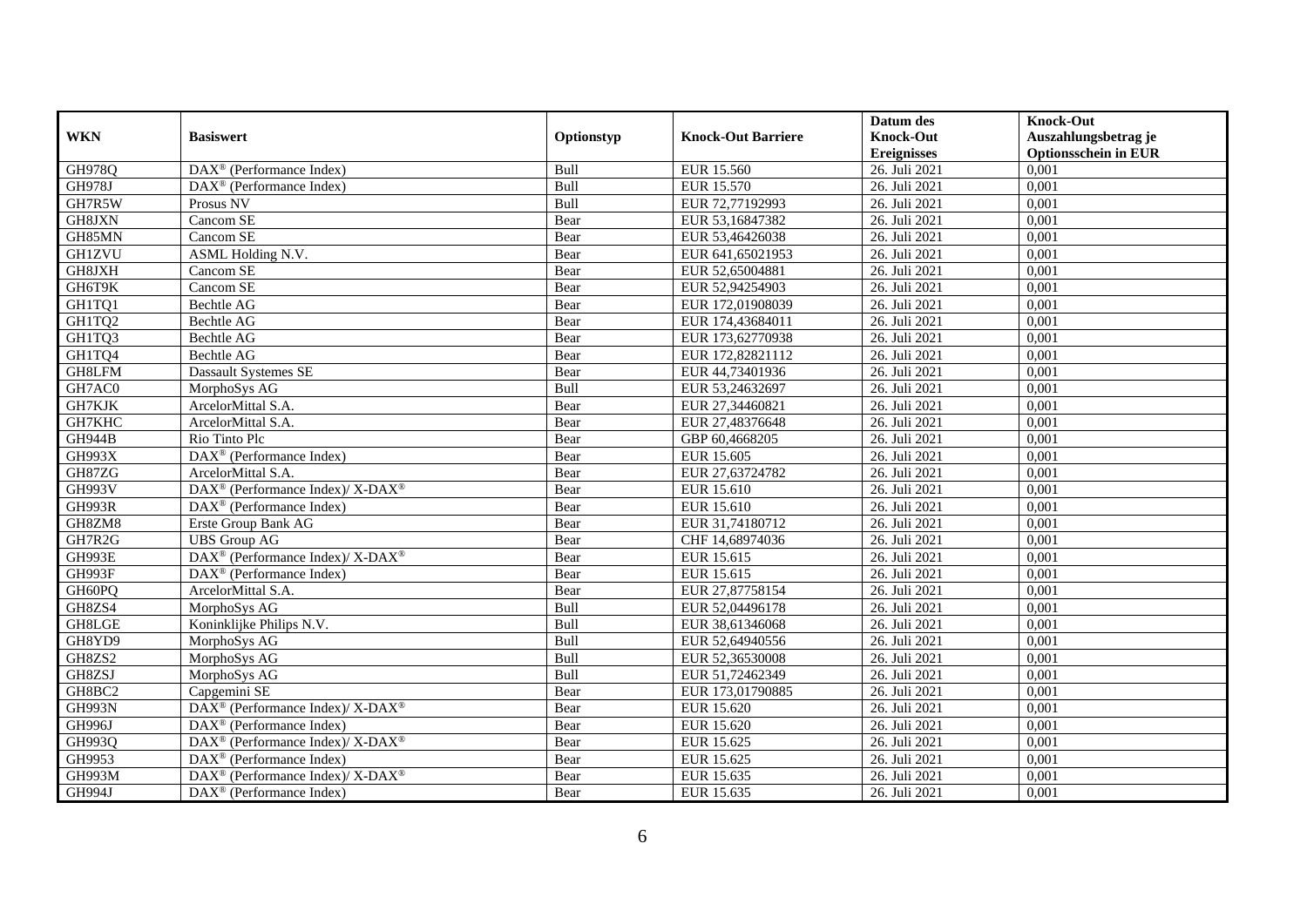|               |                                                          |            |                           | Datum des          | <b>Knock-Out</b>            |
|---------------|----------------------------------------------------------|------------|---------------------------|--------------------|-----------------------------|
| <b>WKN</b>    | <b>Basiswert</b>                                         | Optionstyp | <b>Knock-Out Barriere</b> | <b>Knock-Out</b>   | Auszahlungsbetrag je        |
|               |                                                          |            |                           | <b>Ereignisses</b> | <b>Optionsschein in EUR</b> |
| GH993H        | DAX <sup>®</sup> (Performance Index)/ X-DAX <sup>®</sup> | Bear       | EUR 15.630                | 26. Juli 2021      | 0,001                       |
| GH994L        | $DAX^{\circledR}$ (Performance Index)                    | Bear       | EUR 15.630                | 26. Juli 2021      | 0,001                       |
| GH8LGY        | Koninklijke Philips N.V.                                 | Bull       | EUR 38,41318341           | 26. Juli 2021      | 0,001                       |
| GH60P2        | ArcelorMittal S.A.                                       | Bear       | EUR 28,10493012           | 26. Juli 2021      | 0,001                       |
| <b>GH847D</b> | Banco Bilbao Vizcaya Argentaria S.A.                     | Bear       | EUR 5,43401625            | 26. Juli 2021      | 0,001                       |
| GH8ZN0        | Erste Group Bank AG                                      | Bear       | EUR 32,16143442           | 26. Juli 2021      | 0,001                       |
| GH8ZS3        | MorphoSys AG                                             | Bull       | EUR 51,40428521           | 26. Juli 2021      | 0,001                       |
| GH8LHJ        | Koninklijke Philips N.V.                                 | Bull       | EUR 38,20289224           | 26. Juli 2021      | 0,001                       |
| GH8PA4        | EURO STOXX <sup>®</sup> Banks (Price EUR) Index          | Bear       | EUR 92,63144751           | 26. Juli 2021      | 0,001                       |
| GH8PAC        | EURO STOXX <sup>®</sup> Banks (Price EUR) Index          | Bear       | EUR 92,72132278           | 26. Juli 2021      | 0,001                       |
| GH7AC6        | MorphoSys AG                                             | Bull       | EUR 51,1196991            | 26. Juli 2021      | 0,001                       |
| GH8ZS7        | MorphoSys AG                                             | Bull       | EUR 50,76360862           | 26. Juli 2021      | 0,001                       |
| GH943Q        | Rio Tinto Plc                                            | Bear       | GBP 60,9165737            | 26. Juli 2021      | 0,001                       |
| GH8ZS8        | MorphoSys AG                                             | Bull       | EUR 50,41323861           | 26. Juli 2021      | 0,001                       |
| <b>GH994H</b> | DAX <sup>®</sup> (Performance Index)/ X-DAX <sup>®</sup> | Bear       | EUR 15.640                | 26. Juli 2021      | 0,001                       |
| GH8ZS5        | MorphoSys AG                                             | Bull       | EUR 50,02282633           | 26. Juli 2021      | 0,001                       |
| GH9968        | DAX <sup>®</sup> (Performance Index)                     | Bear       | EUR 15.640                | 26. Juli 2021      | 0,001                       |
| GH8PA6        | EURO STOXX <sup>®</sup> Banks (Price EUR) Index          | Bear       | EUR 92.81119806           | 26. Juli 2021      | 0,001                       |
| GH8PA9        | EURO STOXX <sup>®</sup> Banks (Price EUR) Index          | Bear       | EUR 92,90107333           | 26. Juli 2021      | 0,001                       |
| GH5RXY        | Baidu, Inc.                                              | Bull       | USD 162,73735269          | 26. Juli 2021      | 0,001                       |
| GH4JTW        | <b>LINDE PLC</b>                                         | Bear       | EUR 254,19624364          | 26. Juli 2021      | 0,001                       |
| GF9K5H        | Baidu, Inc.                                              | Bull       | USD 166,6913526           | 26. Juli 2021      | 0,001                       |
| GH8LHB        | Rockwell Automation, Inc.                                | Bear       | USD 299,96988728          | 26. Juli 2021      | 0,001                       |
| <b>GC1DXP</b> | Alibaba Group Holding Limited                            | Bull       | <b>USD 195,679</b>        | 26. Juli 2021      | 0,001                       |
| GH8TDN        | Alibaba Group Holding Limited                            | Bull       | <b>USD 202,966</b>        | 26. Juli 2021      | 0,001                       |
| GH8TDM        | Alibaba Group Holding Limited                            | Bull       | <b>USD 201,924</b>        | 26. Juli 2021      | 0,001                       |
| GH66RM        | Alibaba Group Holding Limited                            | Bull       | <b>USD 198,258</b>        | 26. Juli 2021      | 0,001                       |
| GH8YJV        | Aon PLC                                                  | Bear       | USD 242,09152023          | 26. Juli 2021      | 0.001                       |
| GH8TDP        | Alibaba Group Holding Limited                            | Bull       | <b>USD 199,861</b>        | 26. Juli 2021      | 0,001                       |
| GH8YJM        | Aon PLC                                                  | Bear       | USD 248,02665427          | 26. Juli 2021      | 0,001                       |
| GH8YJS        | Aon PLC                                                  | Bear       | USD 239,11396138          | 26. Juli 2021      | 0,001                       |
| GH8TDL        | Alibaba Group Holding Limited                            | Bull       | <b>USD 200,894</b>        | 26. Juli 2021      | 0,001                       |
| <b>GH42F8</b> | Cisco Systems, Inc.                                      | Bear       | USD 55,36606143           | 26. Juli 2021      | 0,001                       |
| GH8DFC        | Alibaba Group Holding Limited                            | Bull       | <b>USD 196,897</b>        | 26. Juli 2021      | 0,001                       |
| GH66SZ        | Alibaba Group Holding Limited                            | Bull       | <b>USD 195,053</b>        | 26. Juli 2021      | 0,001                       |
| GH85LV        | Eli Lilly and Company                                    | Bear       | USD 244,92768364          | 26. Juli 2021      | 0,001                       |
| GC5CEV        | Trip.com Group Limited                                   | Bull       | USD 25,30472814           | 26. Juli 2021      | 0,001                       |
| <b>GH941D</b> | Moderna Inc                                              | Bear       | USD 350,40527711          | 26. Juli 2021      | 0,001                       |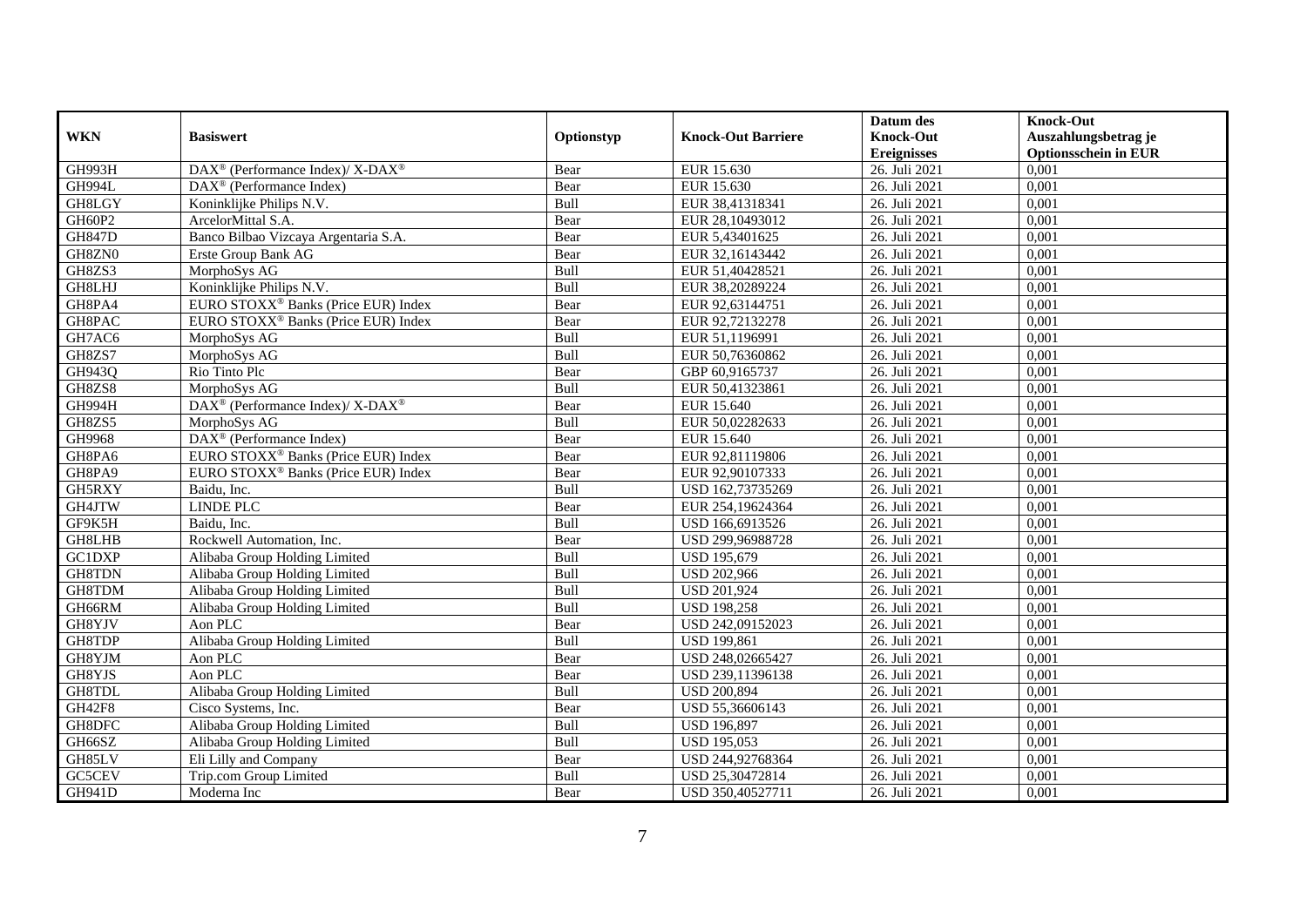|               |                                                 |            |                           | Datum des          | <b>Knock-Out</b>            |
|---------------|-------------------------------------------------|------------|---------------------------|--------------------|-----------------------------|
| <b>WKN</b>    | <b>Basiswert</b>                                | Optionstyp | <b>Knock-Out Barriere</b> | <b>Knock-Out</b>   | Auszahlungsbetrag je        |
|               |                                                 |            |                           | <b>Ereignisses</b> | <b>Optionsschein in EUR</b> |
| GC6NG1        | Trip.com Group Limited                          | Bull       | USD 26,22908145           | 26. Juli 2021      | 0,001                       |
| <b>GH948Q</b> | Marsh & McLennan Companies Inc                  | Bear       | USD 147,99934347          | 26. Juli 2021      | 0,001                       |
| GH7CG5        | Moderna Inc                                     | Bear       | USD 361,12031136          | 26. Juli 2021      | 0,001                       |
| <b>GH942X</b> | Trip.com Group Limited                          | Bull       | USD 26,17471733           | 26. Juli 2021      | 0,001                       |
| GH2JZ7        | NetEase Inc ADR                                 | Bull       | USD 100,48760765          | 26. Juli 2021      | 0,001                       |
| GH8YRL        | Zoom Video Communications, Inc.                 | Bear       | USD 367,51964654          | 26. Juli 2021      | 0,001                       |
| <b>GH8LSV</b> | Baidu. Inc.                                     | Bull       | USD 167,74848155          | 26. Juli 2021      | 0,001                       |
| GH943E        | Trip.com Group Limited                          | Bull       | USD 26,82508302           | 26. Juli 2021      | 0,001                       |
| GH8YH0        | <b>Target Corporation</b>                       | Bear       | USD 261,71624553          | 26. Juli 2021      | 0,001                       |
| <b>GH776C</b> | BioNTech SE - ADR                               | Bear       | USD 292,36719244          | 26. Juli 2021      | 0,001                       |
| GH2JZ8        | NetEase Inc ADR                                 | Bull       | USD 99,79217491           | 26. Juli 2021      | 0,001                       |
| GH8LT0        | Baidu, Inc.                                     | Bull       | USD 163,97772595          | 26. Juli 2021      | 0,001                       |
| GH8DFA        | Shopify Inc.                                    | Bear       | USD 1.646,60070092        | 26. Juli 2021      | 0,001                       |
| GH7NY5        | Corning Incorporated                            | Bear       | USD 41,50004489           | 26. Juli 2021      | 0,001                       |
| <b>GH941F</b> | Trip.com Group Limited                          | Bull       | USD 26,50490299           | 26. Juli 2021      | 0,001                       |
| GH8LSY        | Baidu, Inc.                                     | Bull       | USD 164,99061507          | 26. Juli 2021      | 0,001                       |
| GH2JZ9        | NetEase Inc ADR                                 | Bull       | USD 99,00469959           | 26. Juli 2021      | 0,001                       |
| GH3022        | NetEase Inc ADR                                 | Bull       | USD 97,43619202           | 26. Juli 2021      | 0,001                       |
| GH300A        | NetEase Inc ADR                                 | Bull       | USD 94,73920291           | 26. Juli 2021      | 0,001                       |
| GH2JZB        | NetEase Inc ADR                                 | Bull       | USD 93,91167734           | 26. Juli 2021      | 0,001                       |
| GH18L3        | NetEase Inc ADR                                 | Bull       | USD 96,09089381           | 26. Juli 2021      | 0,001                       |
| <b>GH2ZYC</b> | Dow Jones Industrial Average® Index             | Bear       | USD 35.088,71694076       | 26. Juli 2021      | 0,001                       |
| GH2JZA        | NetEase Inc ADR                                 | Bull       | USD 98,10472779           | 26. Juli 2021      | 0,001                       |
| GH8YRB        | Zoom Video Communications, Inc.                 | Bear       | USD 369,83517101          | 26. Juli 2021      | 0,001                       |
| GH300B        | NetEase Inc ADR                                 | Bull       | USD 92,95142599           | 26. Juli 2021      | 0,001                       |
| GH8YGD        | Charter Communications, Inc.                    | Bear       | USD 729,81018948          | 26. Juli 2021      | 0,001                       |
| GH8PAG        | EURO STOXX <sup>®</sup> Banks (Price EUR) Index | Bear       | EUR 92,99094859           | 26. Juli 2021      | 0,001                       |
| GH8PA7        | EURO STOXX <sup>®</sup> Banks (Price EUR) Index | Bear       | EUR 93,08082387           | 26. Juli 2021      | 0,001                       |
| GH8PB4        | EURO STOXX <sup>®</sup> Banks (Price EUR) Index | Bear       | EUR 93,17069914           | 26. Juli 2021      | 0,001                       |
| GH8PA8        | EURO STOXX <sup>®</sup> Banks (Price EUR) Index | Bear       | EUR 93,26057443           | 26. Juli 2021      | 0.001                       |
| <b>GH847Z</b> | Banco Bilbao Vizcava Argentaria S.A.            | Bear       | EUR 5,48386957            | 26. Juli 2021      | 0,001                       |
| GH4VWU        | Lockheed Martin Corporation                     | Bull       | USD 367,00216471          | 26. Juli 2021      | 0,001                       |
| GH8PAH        | EURO STOXX <sup>®</sup> Banks (Price EUR) Index | Bear       | EUR 93,35044969           | 26. Juli 2021      | 0,001                       |
| GH8P9U        | EURO STOXX <sup>®</sup> Banks (Price EUR) Index | Bear       | EUR 93,44032496           | 26. Juli 2021      | 0,001                       |
| GH8P9X        | EURO STOXX <sup>®</sup> Banks (Price EUR) Index | Bear       | EUR 93,61008936           | 26. Juli 2021      | 0,001                       |
| GH8P9Y        | EURO STOXX <sup>®</sup> Banks (Price EUR) Index | Bear       | EUR 93,53020022           | 26. Juli 2021      | 0,001                       |
| GC8HGL        | NASDAQ-100 Index®                               | Bear       | USD 15.125,03             | 26. Juli 2021      | 0,001                       |
| GH60QQ        | ArcelorMittal S.A.                              | Bear       | EUR 28,34216346           | 26. Juli 2021      | 0,001                       |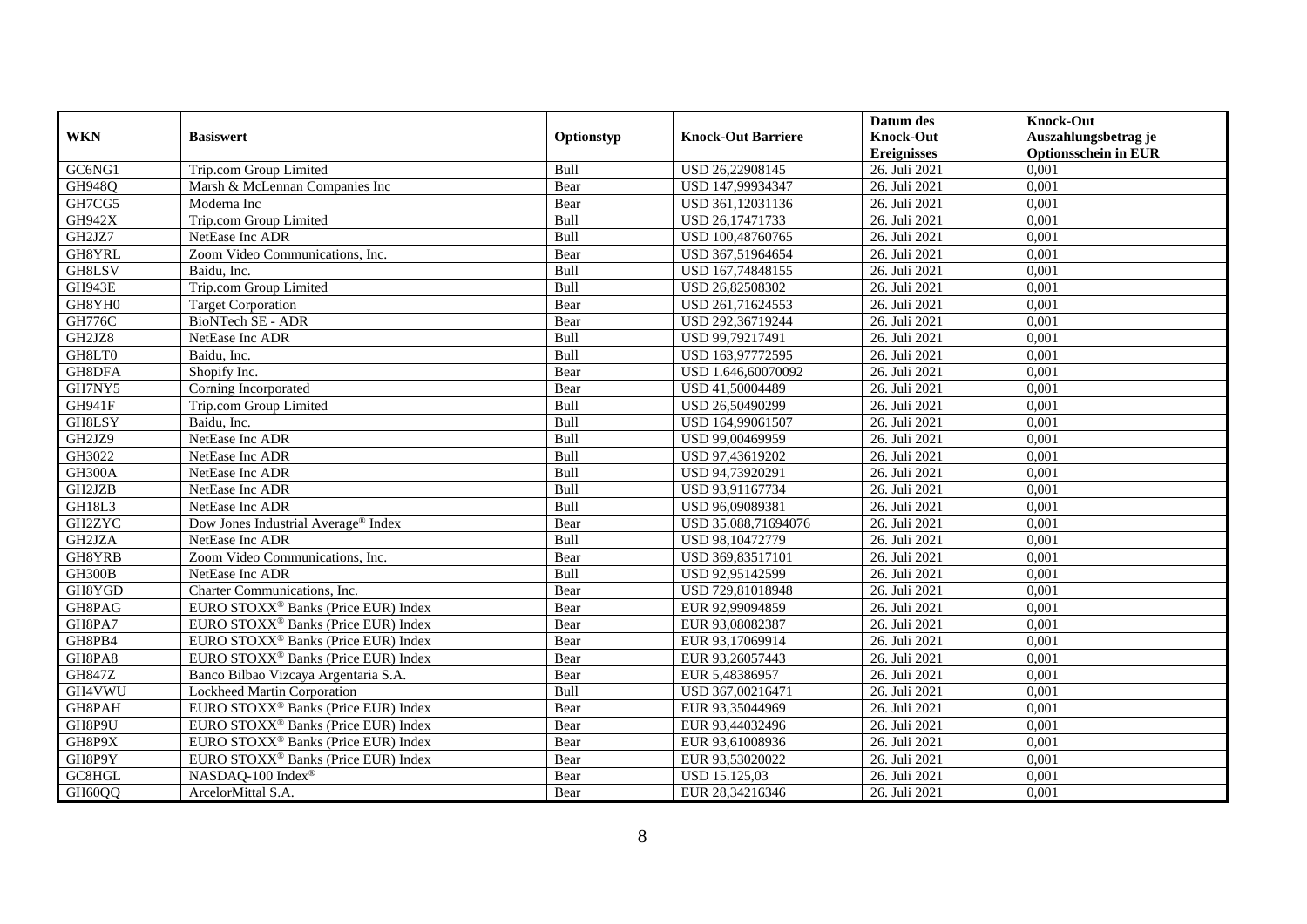|               |                                                         |            |                           | Datum des                   | <b>Knock-Out</b>            |
|---------------|---------------------------------------------------------|------------|---------------------------|-----------------------------|-----------------------------|
| <b>WKN</b>    | <b>Basiswert</b>                                        | Optionstyp | <b>Knock-Out Barriere</b> | <b>Knock-Out</b>            | Auszahlungsbetrag je        |
|               |                                                         |            |                           | <b>Ereignisses</b>          | <b>Optionsschein in EUR</b> |
| <b>GH793D</b> | <b>Copper Futures</b>                                   | Bear       | USD 4,58990727            | 26. Juli 2021               | 0,001                       |
| GH7UC6        | Solvay SA                                               | Bear       | EUR 112,85098494          | 26. Juli 2021               | 0,001                       |
| GH8JZL        | Alibaba Group Holding Limited                           | Bull       | <b>USD 193,938</b>        | 26. Juli 2021               | 0,001                       |
| GH8YJP        | Aon PLC                                                 | Bear       | USD 251,01420492          | 26. Juli 2021               | 0,001                       |
| GH8PB6        | <b>NESTE OYJ</b>                                        | Bear       | EUR 56,89778458           | 26. Juli 2021               | 0,001                       |
| <b>GH5THU</b> | Waste Management, Inc.                                  | Bear       | USD 146,95470569          | 26. Juli 2021               | 0,001                       |
| GF7VTD        | S&P 500 <sup>®</sup> Index                              | Bear       | USD 4.418,57385442        | 26. Juli 2021               | 0,001                       |
| GH8PBZ        | <b>Dollar General Corporation</b>                       | Bear       | USD 229,86702314          | 26. Juli 2021               | 0,001                       |
| GH8YRG        | Zoom Video Communications, Inc.                         | Bear       | USD 372,1506955           | 26. Juli 2021               | 0,001                       |
| GH8YJQ        | Aon PLC                                                 | Bear       | USD 253,98177195          | 26. Juli 2021               | 0,001                       |
| GH66RJ        | Alibaba Group Holding Limited                           | Bull       | <b>USD 191,851</b>        | 26. Juli 2021               | 0,001                       |
| GH8RC9        | Accenture plc                                           | Bear       | USD 319,25961962          | 26. Juli 2021               | 0,001                       |
| GH8ZRB        | Tesla Inc                                               | Bear       | USD 666,92306829          | 26. Juli 2021               | 0,001                       |
| GH66U1        | Alibaba Group Holding Limited                           | Bull       | <b>USD 192,923</b>        | 26. Juli 2021               | 0,001                       |
| GH8YBK        | NASDAQ-100 Index®                                       | Bear       | <b>USD 15.140</b>         | 26. Juli 2021               | 0,001                       |
| GH8RAZ        | Electronic Arts Inc.                                    | Bear       | USD 145,95243272          | 26. Juli 2021               | 0,001                       |
| GH0DX8        | Dow Jones Industrial Average® Index                     | Bear       | USD 35.115,50171258       | 26. Juli 2021               | 0,001                       |
| GH92ER        | Marriott International Inc.                             | Bear       | USD 141,18701105          | 26. Juli 2021               | 0,001                       |
| GH8YRW        | Zoom Video Communications, Inc.                         | Bear       | USD 374,46621998          | 26. Juli 2021               | 0,001                       |
| GH92E9        | Marriott International Inc.                             | Bear       | USD 142,49614883          | 26. Juli 2021               | 0,001                       |
| GH300C        | NetEase Inc ADR                                         | Bull       | USD 92,05242959           | 26. Juli 2021               | 0,001                       |
| GH3009        | NetEase Inc ADR                                         | Bull       | USD 91,1432173            | 26. Juli 2021               | 0,001                       |
| GH2JZD        | NetEase Inc ADR                                         | Bull       | USD 90,13793197           | 26. Juli 2021               | 0,001                       |
| GH1G4X        | Dow Jones Industrial Average® Index                     | Bear       | USD 35.149,47932417       | 26. Juli 2021               | 0,001                       |
| GH5E7S        | Alphabet Inc. - Class C                                 | Bear       | USD 2.791,51597313        | 26. Juli 2021               | 0,001                       |
| GB2HHW        | Dow Jones Industrial Average <sup>®</sup> Index         | Bear       | USD 35.150,10113113       | 26. Juli 2021               | 0,001                       |
| <b>GH793C</b> | <b>Copper Futures</b>                                   | Bear       | USD 4,60945323            | 27. Juli 2021               | 0,001                       |
| GH9AYW        | $\text{DAX}^{\textcircled{p}}$ (Performance Index)      | Bear       | <b>EUR 15.380</b>         | 27. Juli 2021               | 0,001                       |
| GH9AZE        | $\text{DAX}^{\textcircled{p}}$ (Performance Index)      | Bear       | EUR 15.545                | 27. Juli 2021               | 0,001                       |
| GH9AYG        | $DAX^{\otimes}$ (Performance Index)                     | Bear       | EUR 15.515                | 27. Juli 2021               | 0,001                       |
| GH9B25        | DAX <sup>®</sup> (Performance Index)                    | Bear       | EUR 15.445                | 27. Juli 2021               | 0,001                       |
| GH9B5C        | DAX <sup>®</sup> (Performance Index)                    | Bull       | EUR 15.605                | 27. Juli 2021               | 0,001                       |
| GH9B5D        | $\overline{\text{DAX}^{\otimes}}$ (Performance Index)   | Bull       | <b>EUR 15.600</b>         | 27. Juli 2021               | 0,001                       |
| GH9AYT        | DAX <sup>®</sup> (Performance Index)                    | Bear       | <b>EUR 15.285</b>         | $\overline{27}$ . Juli 2021 | 0,001                       |
| GH9B0N        | $\text{DAX}^{\textcircled{n}}$ (Performance Index)      | Bear       | EUR 15.330                | 27. Juli 2021               | 0,001                       |
| GH9B4Z        | DAX <sup>®</sup> (Performance Index)                    | Bull       | EUR 15.560                | 27. Juli 2021               | 0,001                       |
| GH9B73        | $\text{DAX}^{\otimes}$ (Performance Index)              | Bull       | EUR 15.630                | 27. Juli 2021               | 0,001                       |
| GH9AWC        | $\overline{\text{DAX}}^{\textcirc}$ (Performance Index) | Bull       | EUR 15.590                | 27. Juli 2021               | 0,001                       |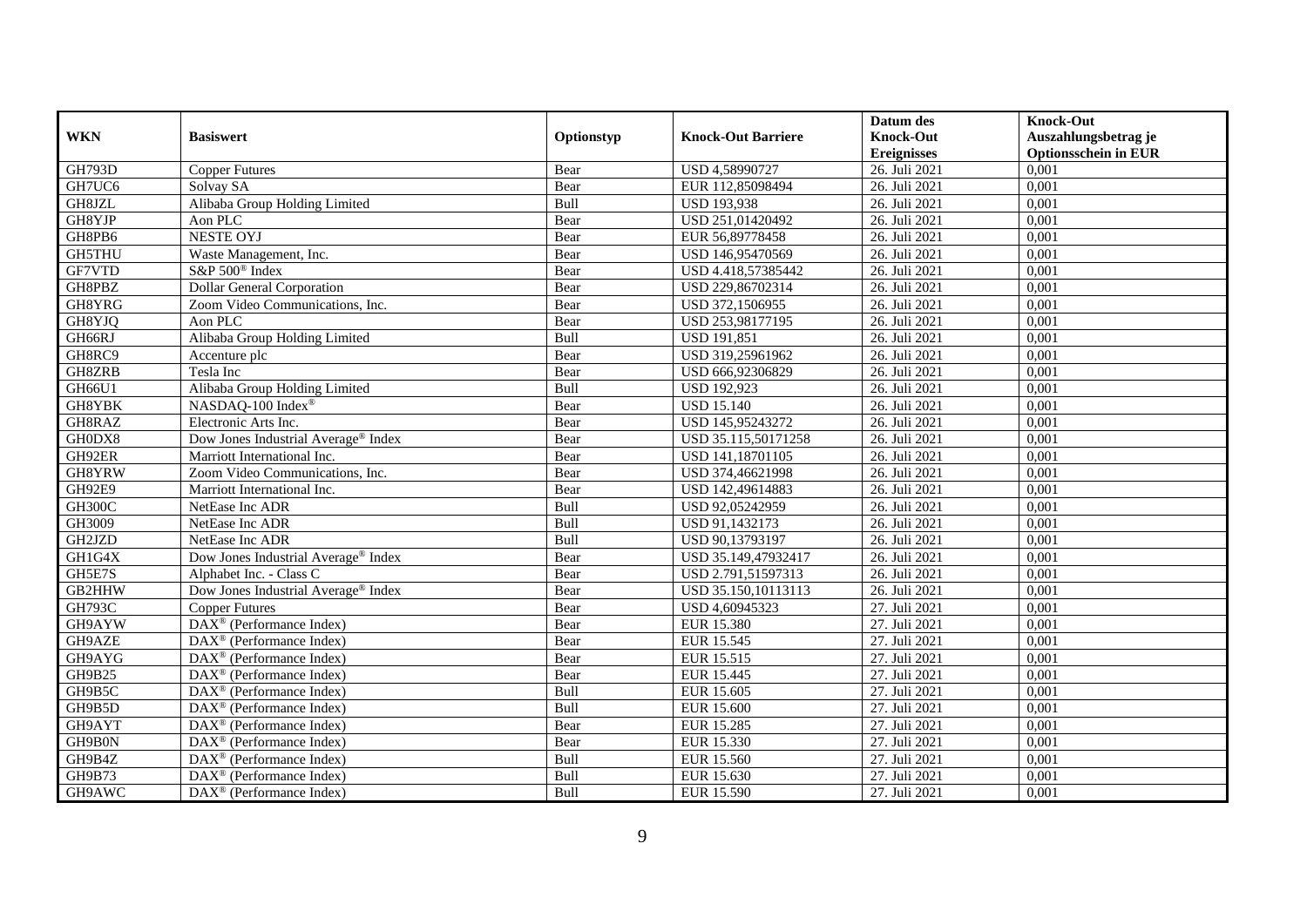|               |                                                                    |             |                           | Datum des          | <b>Knock-Out</b>            |
|---------------|--------------------------------------------------------------------|-------------|---------------------------|--------------------|-----------------------------|
| <b>WKN</b>    | <b>Basiswert</b>                                                   | Optionstyp  | <b>Knock-Out Barriere</b> | <b>Knock-Out</b>   | Auszahlungsbetrag je        |
|               |                                                                    |             |                           | <b>Ereignisses</b> | <b>Optionsschein in EUR</b> |
| <b>GH979J</b> | DAX <sup>®</sup> (Performance Index)                               | Bull        | EUR 15.525                | 27. Juli 2021      | 0,001                       |
| GH9AYM        | $DAX^{\circledR}$ (Performance Index)                              | Bear        | EUR 15.405                | 27. Juli 2021      | 0,001                       |
| GH9AXE        | DAX <sup>®</sup> (Performance Index)                               | Bull        | EUR 15.530                | 27. Juli 2021      | 0,001                       |
| <b>GH979K</b> | $\text{DAX}^{\circledast}$ (Performance Index)                     | Bull        | EUR 15.525                | 27. Juli 2021      | 0,001                       |
| GH9B0B        | DAX <sup>®</sup> (Performance Index)                               | Bear        | EUR 15.335                | 27. Juli 2021      | 0,001                       |
| GH9AX7        | $\text{DAX}^{\circledast}$ (Performance Index)                     | Bear        | EUR 15.550                | 27. Juli 2021      | 0,001                       |
| GH9B0J        | $\text{DAX}^{\textcircled{n}}$ (Performance Index)                 | Bear        | EUR 15.510                | 27. Juli 2021      | 0,001                       |
| <b>GH979U</b> | $\text{DAX}^{\textcircled{}}$ (Performance Index)                  | Bull        | EUR 15.520                | 27. Juli 2021      | 0,001                       |
| GH9AXG        | $\text{DAX}^{\textcircled{p}}$ (Performance Index)                 | Bear        | EUR 15.520                | 27. Juli 2021      | 0,001                       |
| GH9B1L        | $DAX^{\otimes}$ (Performance Index)                                | Bear        | <b>EUR 15.280</b>         | 27. Juli 2021      | 0,001                       |
| GH979Q        | $\overline{\text{DAX}}^{\textcircled{}}$ (Performance Index)       | Bull        | <b>EUR 15.520</b>         | 27. Juli 2021      | 0,001                       |
| GH9AXD        | $\overline{\text{DAX}^{\otimes}}$ (Performance Index)              | Bear        | <b>EUR 15.530</b>         | 27. Juli 2021      | 0,001                       |
| GH9AYK        | $\text{DAX}^{\textcircled{n}}$ (Performance Index)                 | Bear        | EUR 15.505                | 27. Juli 2021      | 0,001                       |
| <b>GH979R</b> | DAX <sup>®</sup> (Performance Index)                               | Bull        | EUR 15.520                | 27. Juli 2021      | 0,001                       |
| GH9AXA        | DAX <sup>®</sup> (Performance Index)                               | Bull        | EUR 15.550                | 27. Juli 2021      | 0,001                       |
| GH9AZ3        | DAX <sup>®</sup> (Performance Index)                               | Bear        | EUR 15.315                | 27. Juli 2021      | 0,001                       |
| <b>GH979N</b> | DAX <sup>®</sup> (Performance Index)                               | Bull        | EUR 15.520                | 27. Juli 2021      | 0,001                       |
| GH9AXB        | $DAX^{\circledR}$ (Performance Index)                              | <b>Bull</b> | EUR 15.550                | 27. Juli 2021      | 0,001                       |
| GH9AZM        | DAX <sup>®</sup> (Performance Index)                               | Bear        | EUR 15.385                | 27. Juli 2021      | 0,001                       |
| <b>GH979H</b> | DAX <sup>®</sup> (Performance Index)                               | Bull        | EUR 15.525                | 27. Juli 2021      | 0,001                       |
| GH9B06        | DAX <sup>®</sup> (Performance Index)                               | Bear        | EUR 15.495                | 27. Juli 2021      | 0,001                       |
| GH9AXF        | $\overline{\text{DAX}^{\otimes}}$ (Performance Index)              | Bear        | EUR 15.525                | 27. Juli 2021      | 0,001                       |
| <b>GH979B</b> | $\text{DAX}^{\circledast}$ (Performance Index)                     | Bull        | EUR 15.530                | 27. Juli 2021      | 0,001                       |
| GH9AWN        | DAX <sup>®</sup> (Performance Index)                               | Bull        | EUR 15.575                | 27. Juli 2021      | 0,001                       |
| GH9B07        | DAX <sup>®</sup> (Performance Index)                               | Bear        | EUR 15.525                | 27. Juli 2021      | 0,001                       |
| GH9AX6        | $\text{DAX}^{\otimes}$ (Performance Index)                         | Bull        | EUR 15.550                | 27. Juli 2021      | 0,001                       |
| GH979D        | $\text{DAX}^{\circledast}$ (Performance Index)                     | Bull        | EUR 15.530                | 27. Juli 2021      | 0,001                       |
| GH9B5J        | $\text{DAX}^{\textcircled{p}}$ (Performance Index)                 | Bull        | EUR 15.645                | 27. Juli 2021      | 0,001                       |
| GH9AWU        | $\text{DAX}^{\textcircled{D}}$ (Performance Index)                 | Bull        | EUR 15.570                | 27. Juli 2021      | 0,001                       |
| <b>GH979L</b> | $\text{DAX}^{\textcircled{D}}$ (Performance Index)                 | Bull        | EUR 15.525                | 27. Juli 2021      | 0,001                       |
| GH9B8Q        | DAX <sup>®</sup> (Performance Index)                               | Bull        | EUR 15.665                | 27. Juli 2021      | 0,001                       |
| GH9AZJ        | DAX <sup>®</sup> (Performance Index)/ X-DAX <sup>®</sup>           | Bear        | EUR 15.540                | 27. Juli 2021      | 0,001                       |
| GH9AXC        | $\overline{\text{DAX}^{\otimes}}$ (Performance Index)              | Bear        | EUR 15.540                | 27. Juli 2021      | 0,001                       |
| GH9AYJ        | DAX <sup>®</sup> (Performance Index)                               | Bear        | EUR 15.425                | 27. Juli 2021      | 0,001                       |
| GH9B8K        | $\text{DAX}^{\circledast}$ (Performance Index)/ X-DAX <sup>®</sup> | Bull        | EUR 15.555                | 27. Juli 2021      | 0,001                       |
| GH979M        | $\text{DAX}^{\circledast}$ (Performance Index)                     | Bull        | EUR 15.525                | 27. Juli 2021      | 0,001                       |
| GH9B00        | $DAX^{\circledast}$ (Performance Index)/ X-DAX <sup>®</sup>        | Bear        | EUR 15.565                | 27. Juli 2021      | 0,001                       |
| GH9AWJ        | $\text{DAX}^{\textcircled{n}}$ (Performance Index)                 | Bull        | <b>EUR 15.580</b>         | 27. Juli 2021      | 0,001                       |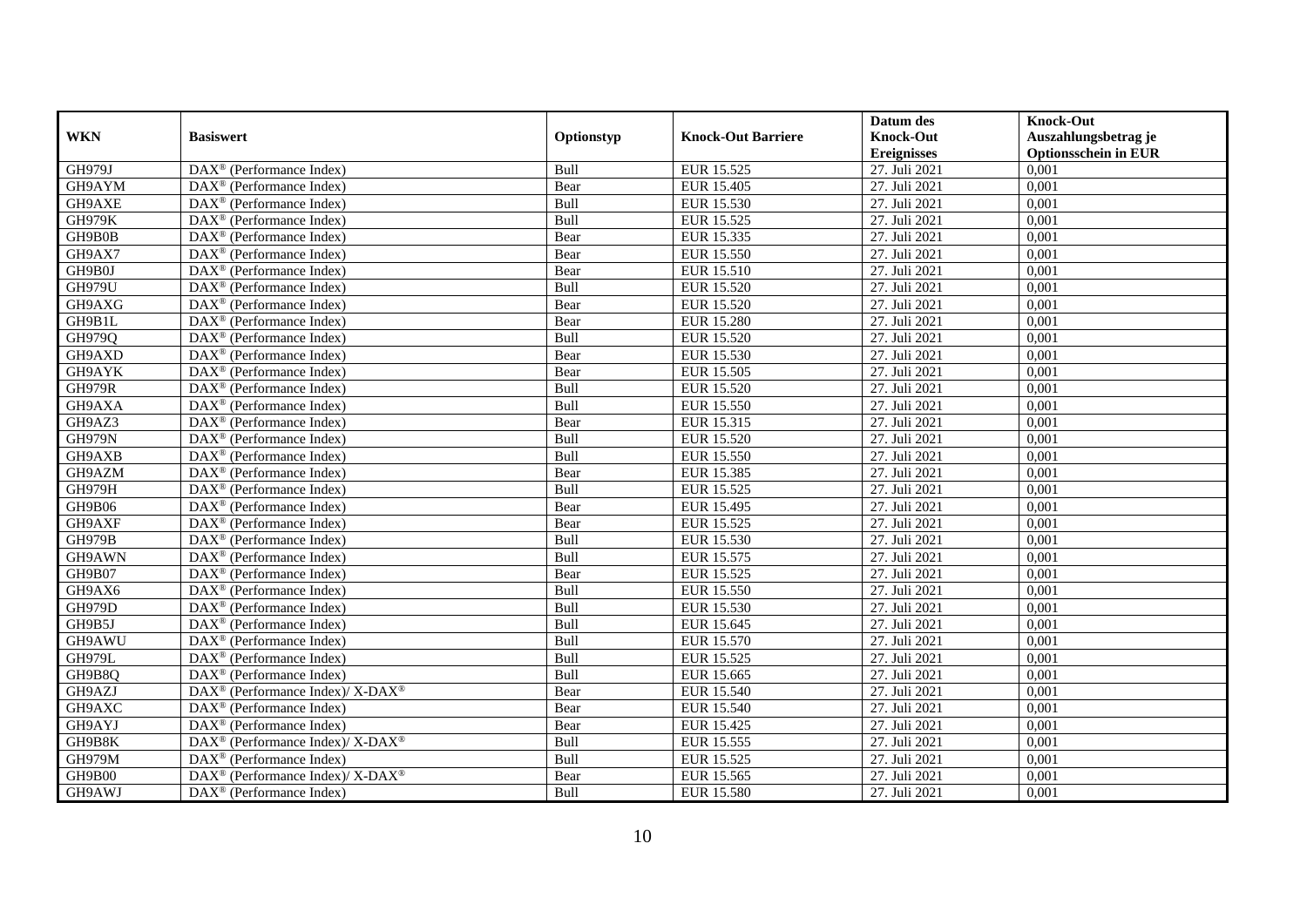| <b>WKN</b>    | <b>Basiswert</b>                                                  | Optionstyp | <b>Knock-Out Barriere</b> | Datum des<br><b>Knock-Out</b> | <b>Knock-Out</b><br>Auszahlungsbetrag je |
|---------------|-------------------------------------------------------------------|------------|---------------------------|-------------------------------|------------------------------------------|
|               |                                                                   |            |                           | <b>Ereignisses</b>            | <b>Optionsschein in EUR</b>              |
| GH9AZL        | DAX <sup>®</sup> (Performance Index)                              | Bear       | EUR 15.410                | 27. Juli 2021                 | 0,001                                    |
| GH9B9L        | DAX <sup>®</sup> (Performance Index)/ X-DAX <sup>®</sup>          | Bull       | EUR 15.640                | 27. Juli 2021                 | 0,001                                    |
| <b>GH979S</b> | DAX <sup>®</sup> (Performance Index)                              | Bull       | EUR 15.520                | 27. Juli 2021                 | 0,001                                    |
| GH9B12        | DAX <sup>®</sup> (Performance Index)/ X-DAX <sup>®</sup>          | Bear       | EUR 15.450                | 27. Juli 2021                 | 0,001                                    |
| GH9B9M        | DAX <sup>®</sup> (Performance Index)/ X-DAX <sup>®</sup>          | Bull       | EUR 15.530                | 27. Juli 2021                 | 0,001                                    |
| GH9AX9        | $DAX^{\circledR}$ (Performance Index)                             | Bull       | <b>EUR 15.550</b>         | 27. Juli 2021                 | 0,001                                    |
| GH9B04        | $\text{DAX}^{\textcircled{}}$ (Performance Index)                 | Bear       | <b>EUR 15.490</b>         | 27. Juli 2021                 | 0,001                                    |
| <b>GH979T</b> | $DAX^{\circledR}$ (Performance Index)                             | Bull       | <b>EUR 15.520</b>         | 27. Juli 2021                 | 0,001                                    |
| GH9B13        | DAX <sup>®</sup> (Performance Index)/ X-DAX <sup>®</sup>          | Bear       | EUR 15.455                | 27. Juli 2021                 | 0,001                                    |
| GH9B96        | DAX <sup>®</sup> (Performance Index)/X-DAX <sup>®</sup>           | Bull       | EUR 15.595                | 27. Juli 2021                 | 0,001                                    |
| GH9AX0        | $DAX^{\circledast}$ (Performance Index)                           | Bull       | EUR 15.560                | 27. Juli 2021                 | 0,001                                    |
| GH9B24        | DAX <sup>®</sup> (Performance Index)/ X-DAX <sup>®</sup>          | Bear       | EUR 15.365                | 27. Juli 2021                 | 0,001                                    |
| GH9796        | $DAX^{\circledast}$ (Performance Index)                           | Bull       | EUR 15.540                | 27. Juli 2021                 | 0,001                                    |
| GH9B05        | $DAX^{\circledcirc}$ (Performance Index)                          | Bear       | EUR 15.535                | 27. Juli 2021                 | 0,001                                    |
| GH9AX8        | DAX <sup>®</sup> (Performance Index)                              | Bull       | EUR 15.550                | 27. Juli 2021                 | 0,001                                    |
| GH9B8U        | DAX <sup>®</sup> (Performance Index)/X-DAX <sup>®</sup>           | Bull       | EUR 15.635                | 27. Juli 2021                 | 0,001                                    |
| GH9AZB        | DAX <sup>®</sup> (Performance Index)/X-DAX <sup>®</sup>           | Bear       | <b>EUR 15.520</b>         | 27. Juli 2021                 | 0,001                                    |
| GH9797        | DAX <sup>®</sup> (Performance Index)                              | Bull       | <b>EUR 15.540</b>         | 27. Juli 2021                 | 0,001                                    |
| GH9B5G        | $\text{DAX}^{\textcircled{}}$ (Performance Index)                 | Bull       | EUR 15.640                | 27. Juli 2021                 | 0,001                                    |
| GH9B92        | DAX <sup>®</sup> (Performance Index)/ X-DAX <sup>®</sup>          | Bull       | EUR 15.610                | 27. Juli 2021                 | 0,001                                    |
| GH9B1Q        | DAX <sup>®</sup> (Performance Index)/X-DAX <sup>®</sup>           | Bear       | EUR 15.325                | 27. Juli 2021                 | 0,001                                    |
| GH9B93        | $DAX^{\circledcirc}$ (Performance Index)/X-DAX <sup>®</sup>       | Bull       | EUR 15.615                | 27. Juli 2021                 | 0,001                                    |
| GH9B1R        | DAX <sup>®</sup> (Performance Index)/ X-DAX <sup>®</sup>          | Bear       | EUR 15.360                | 27. Juli 2021                 | 0,001                                    |
| GH9B5H        | $DAX^{\circledR}$ (Performance Index)                             | Bull       | EUR 15.650                | 27. Juli 2021                 | 0,001                                    |
| GH9B9S        | DAX <sup>®</sup> (Performance Index)/ X-DAX <sup>®</sup>          | Bull       | EUR 15.660                | 27. Juli 2021                 | 0,001                                    |
| GH9AZ5        | DAX <sup>®</sup> (Performance Index)/ X-DAX <sup>®</sup>          | Bear       | EUR 15.460                | 27. Juli 2021                 | 0,001                                    |
| GH9B9T        | $DAX^{\circledast}$ (Performance Index)/ X-DAX <sup>®</sup>       | Bull       | EUR 15.650                | 27. Juli 2021                 | 0,001                                    |
| GH9AYF        | $DAX^{\circledast}$ (Performance Index)                           | Bear       | EUR 15.550                | 27. Juli 2021                 | 0,001                                    |
| GH9B8N        | DAX <sup>®</sup> (Performance Index)/ X-DAX <sup>®</sup>          | Bull       | EUR 15.535                | 27. Juli 2021                 | 0,001                                    |
| GH9AZP        | DAX <sup>®</sup> (Performance Index)/ X-DAX <sup>®</sup>          | Bear       | EUR 15.575                | 27. Juli 2021                 | 0.001                                    |
| GH9AYZ        | $DAX^{\circledR}$ (Performance Index)                             | Bear       | EUR 15.310                | 27. Juli 2021                 | 0,001                                    |
| GH9B9Q        | DAX <sup>®</sup> (Performance Index)/ X-DAX <sup>®</sup>          | Bull       | EUR 15.605                | 27. Juli 2021                 | 0,001                                    |
| GH9B0A        | $DAX^{\circledast}$ (Performance Index)/ X-DAX <sup>®</sup>       | Bear       | EUR 15.555                | 27. Juli 2021                 | 0,001                                    |
| GH9B9R        | DAX <sup>®</sup> (Performance Index)/ X-DAX <sup>®</sup>          | Bull       | <b>EUR 15.680</b>         | 27. Juli 2021                 | 0,001                                    |
| GH9AZH        | $\text{DAX}^{\textcircled{n}}$ (Performance Index)                | Bear       | <b>EUR 15.450</b>         | 27. Juli 2021                 | 0,001                                    |
| GH9B1C        | $\text{DAX}^{\circledast}$ (Performance Index)/X-DAX <sup>®</sup> | Bear       | <b>EUR 15.400</b>         | 27. Juli 2021                 | 0,001                                    |
| GH9B8G        | DAX <sup>®</sup> (Performance Index)/ X-DAX <sup>®</sup>          | Bull       | EUR 15.565                | 27. Juli 2021                 | 0,001                                    |
| GH9B1D        | $DAX^{\circledast}$ (Performance Index)/ X-DAX <sup>®</sup>       | Bear       | EUR 15.425                | 27. Juli 2021                 | 0,001                                    |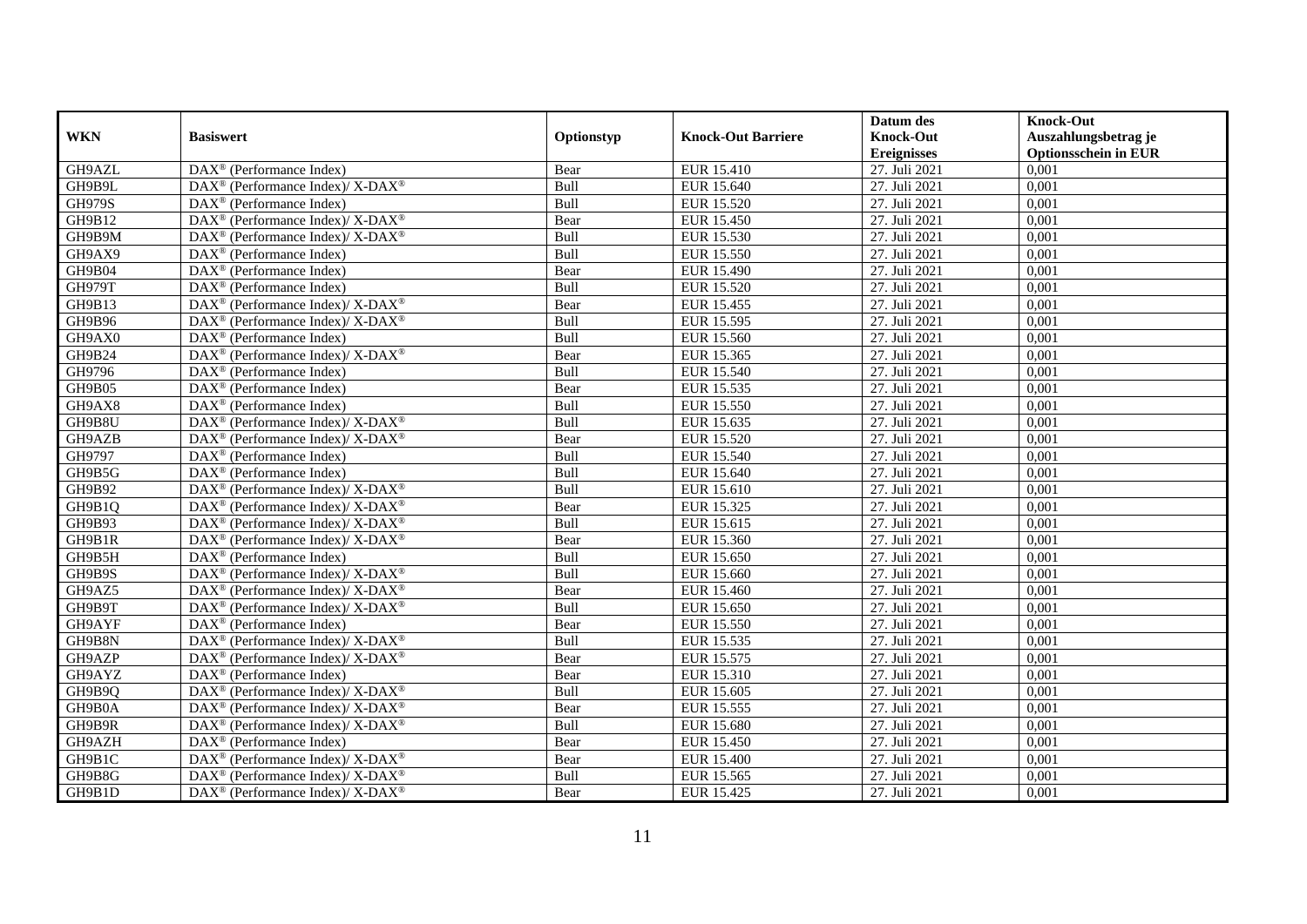|               |                                                                                         |            |                           | Datum des                              | <b>Knock-Out</b>                                    |
|---------------|-----------------------------------------------------------------------------------------|------------|---------------------------|----------------------------------------|-----------------------------------------------------|
| <b>WKN</b>    | <b>Basiswert</b>                                                                        | Optionstyp | <b>Knock-Out Barriere</b> | <b>Knock-Out</b><br><b>Ereignisses</b> | Auszahlungsbetrag je<br><b>Optionsschein in EUR</b> |
| GH9B8H        | DAX <sup>®</sup> (Performance Index)/ X-DAX <sup>®</sup>                                | Bull       | EUR 15.560                | 27. Juli 2021                          | 0,001                                               |
| GH9AZY        | $DAX^{\circledR}$ (Performance Index)                                                   | Bear       | EUR 15.430                | 27. Juli 2021                          | 0,001                                               |
| GH9AYR        | $\text{DAX}^{\circledast}$ (Performance Index)/X-DAX <sup>®</sup>                       | Bear       | EUR 15.465                | 27. Juli 2021                          | 0,001                                               |
| GH9B9K        | DAX <sup>®</sup> (Performance Index)/ X-DAX <sup>®</sup>                                | Bull       | EUR 15.645                | 27. Juli 2021                          | 0,001                                               |
| GH9AZZ        | DAX <sup>®</sup> (Performance Index)                                                    | Bear       | EUR 15.365                | 27. Juli 2021                          | 0,001                                               |
| GH9B9D        | $DAX^{\circledast}$ (Performance Index)/ $\overline{X-DAX^{\circledast}}$               | Bull       | EUR 15.675                | 27. Juli 2021                          | 0,001                                               |
| GH9AZ9        | DAX <sup>®</sup> (Performance Index)/ X-DAX <sup>®</sup>                                | Bear       | <b>EUR 15.500</b>         | 27. Juli 2021                          | 0,001                                               |
| GH9B10        | $DAX^{\circledcirc}$ (Performance Index)                                                | Bear       | <b>EUR 15.500</b>         | 27. Juli 2021                          | 0,001                                               |
| GH9B9E        | DAX <sup>®</sup> (Performance Index)/X-DAX <sup>®</sup>                                 | Bull       | EUR 15.665                | 27. Juli 2021                          | 0,001                                               |
| GH9B5A        | $DAX^{\circledast}$ (Performance Index)                                                 | Bull       | EUR 15.555                | 27. Juli 2021                          | 0,001                                               |
| GH9B1M        | DAX <sup>®</sup> (Performance Index)/ X-DAX <sup>®</sup>                                | Bear       | <b>EUR 15.380</b>         | 27. Juli 2021                          | 0,001                                               |
| GH9B9F        | $\text{DAX}^{\circledR}$ (Performance Index)/ X-DAX <sup>®</sup>                        | Bull       | EUR 15.670                | 27. Juli 2021                          | 0,001                                               |
| GH9B5B        | $DAX^{\circledast}$ (Performance Index)                                                 | Bull       | EUR 15.595                | 27. Juli 2021                          | 0,001                                               |
| <b>GH9B18</b> | $DAX^{\circledast}$ (Performance Index)/X-DAX <sup>®</sup>                              | Bear       | EUR 15.390                | 27. Juli 2021                          | 0,001                                               |
| GH9B8L        | DAX <sup>®</sup> (Performance Index)/ X-DAX <sup>®</sup>                                | Bull       | <b>EUR 15.540</b>         | 27. Juli 2021                          | 0,001                                               |
| GH9AYD        | DAX <sup>®</sup> (Performance Index)                                                    | Bear       | <b>EUR 15.340</b>         | 27. Juli 2021                          | 0,001                                               |
| GH9B19        | DAX <sup>®</sup> (Performance Index)/ X-DAX <sup>®</sup>                                | Bear       | <b>EUR 15.410</b>         | 27. Juli 2021                          | 0,001                                               |
| GH9B8M        | DAX <sup>®</sup> (Performance Index)/ X-DAX <sup>®</sup>                                | Bull       | EUR 15.545                | 27. Juli 2021                          | 0,001                                               |
| GH9AYE        | $\text{DAX}^{\textcircled{}}$ (Performance Index)                                       | Bear       | <b>EUR 15.300</b>         | 27. Juli 2021                          | 0,001                                               |
| GH9B2A        | $\text{DAX}^{\circledR}$ (Performance Index)/ X-DAX <sup>®</sup>                        | Bear       | EUR 15.310                | 27. Juli 2021                          | 0,001                                               |
| GH9B9N        | DAX <sup>®</sup> (Performance Index)/X-DAX <sup>®</sup>                                 | Bull       | EUR 15.550                | 27. Juli 2021                          | 0,001                                               |
| GH9AZT        | $DAX^{\circledcirc}$ (Performance Index)                                                | Bear       | EUR 15.395                | 27. Juli 2021                          | 0,001                                               |
| GH9AZ2        | DAX <sup>®</sup> (Performance Index)/ X-DAX <sup>®</sup>                                | Bear       | <b>EUR 15.550</b>         | 27. Juli 2021                          | 0,001                                               |
| GH9B9P        | DAX <sup>®</sup> (Performance Index)/ X-DAX <sup>®</sup>                                | Bull       | <b>EUR 15.600</b>         | 27. Juli 2021                          | 0,001                                               |
| GH9AZU        | $DAX^{\circledcirc}$ (Performance Index)                                                | Bear       | <b>EUR 15.520</b>         | 27. Juli 2021                          | 0,001                                               |
| GH9B94        | $DAX^{\circledast}$ (Performance Index)/ X-DAX <sup>®</sup>                             | Bull       | EUR 15.620                | 27. Juli 2021                          | 0,001                                               |
| GH9B16        | DAX <sup>®</sup> (Performance Index)/X-DAX <sup>®</sup>                                 | Bear       | <b>EUR 15.430</b>         | 27. Juli 2021                          | 0,001                                               |
| GH9AZV        | $DAX^{\circledast}$ (Performance Index)                                                 | Bear       | EUR 15.435                | 27. Juli 2021                          | 0,001                                               |
| GH9B95        | DAX <sup>®</sup> (Performance Index)/ X-DAX <sup>®</sup>                                | Bull       | EUR 15.590                | 27. Juli 2021                          | 0,001                                               |
| GH9B17        | DAX <sup>®</sup> (Performance Index)/ X-DAX <sup>®</sup>                                | Bear       | EUR 15.445                | 27. Juli 2021                          | 0,001                                               |
| GH9B0W        | $DAX^{\circledR}$ (Performance Index)                                                   | Bear       | <b>EUR 15.420</b>         | 27. Juli 2021                          | 0,001                                               |
| GH9B9H        | $\text{DAX}^{\circledast}$ (Performance Index)/ $\overline{\text{X-DAX}^{\circledast}}$ | Bull       | EUR 15.655                | 27. Juli 2021                          | 0,001                                               |
| GH9B0X        | $DAX^{\circledast}$ (Performance Index)                                                 | Bear       | EUR 15.295                | 27. Juli 2021                          | 0,001                                               |
| <b>GH9B29</b> | $\text{DAX}^{\circledR}$ (Performance Index)/ X-DAX $^{\circledR}$                      | Bear       | EUR 15.315                | 27. Juli 2021                          | 0,001                                               |
| GH9B9A        | DAX <sup>®</sup> (Performance Index)/ X-DAX <sup>®</sup>                                | Bull       | EUR 15.575                | 27. Juli 2021                          | 0,001                                               |
| GH9B33        | $DAX^{\circledast}$ (Performance Index)                                                 | Bull       | EUR 15.545                | 27. Juli 2021                          | 0,001                                               |
| GH9B11        | DAX <sup>®</sup> (Performance Index)/X-DAX <sup>®</sup>                                 | Bear       | EUR 15.545                | 27. Juli 2021                          | 0,001                                               |
| GH9B9B        | $DAX^{\circledast}$ (Performance Index)/ X-DAX <sup>®</sup>                             | Bull       | <b>EUR 15.580</b>         | 27. Juli 2021                          | 0,001                                               |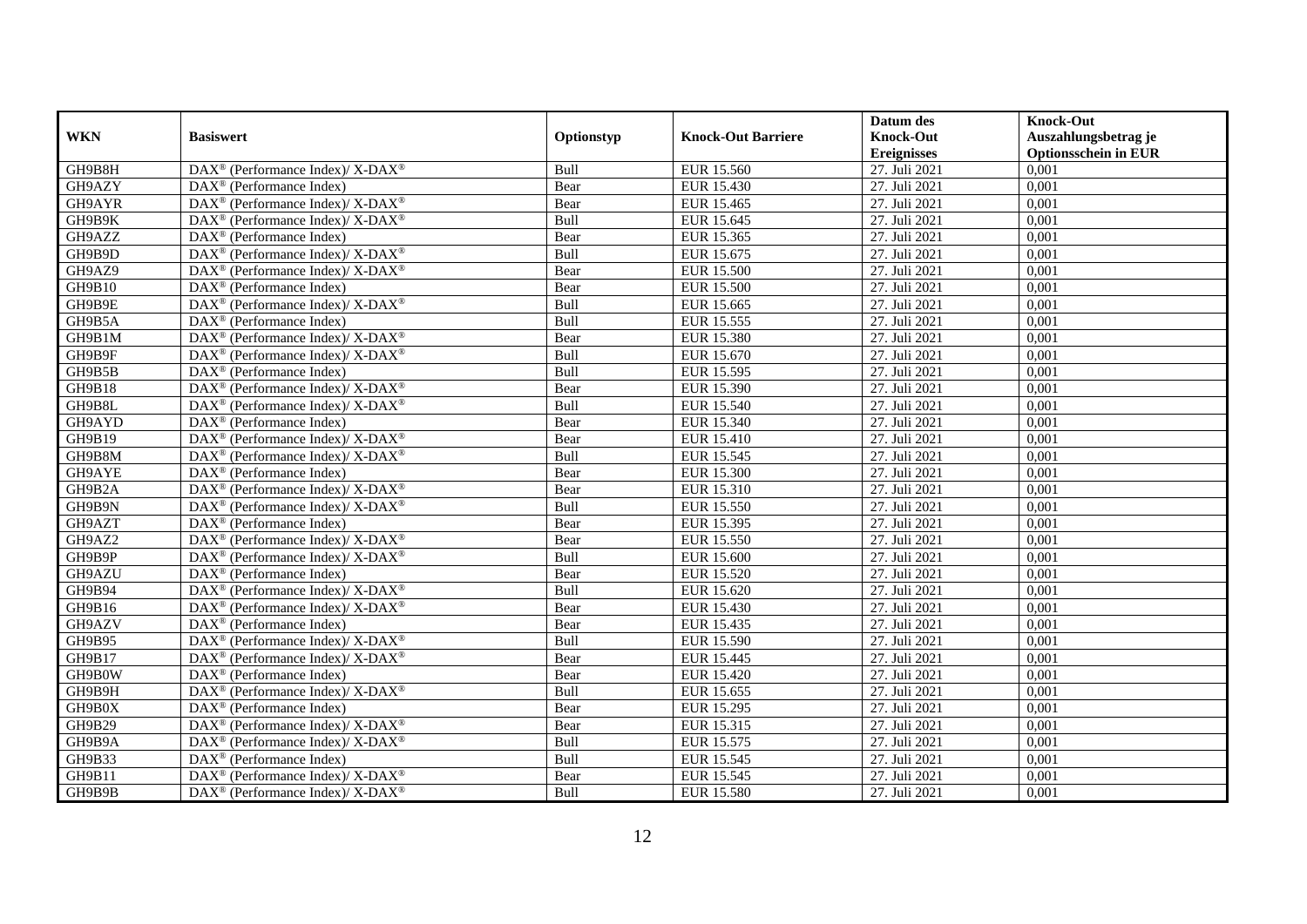|               |                                                             |            |                           | Datum des          | <b>Knock-Out</b>            |
|---------------|-------------------------------------------------------------|------------|---------------------------|--------------------|-----------------------------|
| <b>WKN</b>    | <b>Basiswert</b>                                            | Optionstyp | <b>Knock-Out Barriere</b> | <b>Knock-Out</b>   | Auszahlungsbetrag je        |
|               |                                                             |            |                           | <b>Ereignisses</b> | <b>Optionsschein in EUR</b> |
| GH9B55        | DAX <sup>®</sup> (Performance Index)                        | Bull       | <b>EUR 15.580</b>         | 27. Juli 2021      | 0,001                       |
| GH9B23        | DAX <sup>®</sup> (Performance Index)/X-DAX <sup>®</sup>     | Bear       | EUR 15.370                | 27. Juli 2021      | 0,001                       |
| GH9B56        | $DAX^{\circledR}$ (Performance Index)                       | Bull       | EUR 15.620                | 27. Juli 2021      | 0,001                       |
| GH9B9C        | DAX <sup>®</sup> (Performance Index)/ X-DAX <sup>®</sup>    | Bull       | EUR 15.570                | 27. Juli 2021      | 0,001                       |
| GH9B57        | DAX <sup>®</sup> (Performance Index)                        | Bull       | EUR 15.610                | 27. Juli 2021      | 0,001                       |
| <b>GH9B90</b> | $DAX^{\circledast}$ (Performance Index)/ X-DAX <sup>®</sup> | Bull       | EUR 15.625                | 27. Juli 2021      | 0,001                       |
| GH9AYX        | DAX <sup>®</sup> (Performance Index)/X-DAX <sup>®</sup>     | Bear       | <b>EUR 15.480</b>         | 27. Juli 2021      | 0,001                       |
| GH9AYH        | $DAX^{\circledast}$ (Performance Index)                     | Bear       | EUR 15.470                | 27. Juli 2021      | 0,001                       |
| GH9B91        | DAX <sup>®</sup> (Performance Index)/ X-DAX <sup>®</sup>    | Bull       | EUR 15.630                | 27. Juli 2021      | 0,001                       |
| GH9AZF        | DAX <sup>®</sup> (Performance Index)/X-DAX <sup>®</sup>     | Bear       | EUR 15.530                | 27. Juli 2021      | 0,001                       |
| GH9AZK        | $DAX^{\circledR}$ (Performance Index)                       | Bear       | <b>EUR 15.290</b>         | 27. Juli 2021      | 0,001                       |
| GH9B99        | DAX <sup>®</sup> (Performance Index)/ X-DAX <sup>®</sup>    | Bull       | EUR 15.585                | 27. Juli 2021      | 0,001                       |
| GH9B1X        | DAX <sup>®</sup> (Performance Index)/ X-DAX <sup>®</sup>    | Bear       | <b>EUR 15.285</b>         | 27. Juli 2021      | 0,001                       |
| GH9B02        | DAX <sup>®</sup> (Performance Index)                        | Bear       | EUR 15.345                | 27. Juli 2021      | 0,001                       |
| GH9B1Y        | DAX <sup>®</sup> (Performance Index)/ X-DAX <sup>®</sup>    | Bear       | EUR 15.295                | 27. Juli 2021      | 0,001                       |
| GH9B03        | $\overline{\text{DAX}}^{\textcirc}$ (Performance Index)     | Bear       | EUR 15.415                | 27. Juli 2021      | 0,001                       |
| GH9B1Z        | DAX <sup>®</sup> (Performance Index)/ X-DAX <sup>®</sup>    | Bear       | <b>EUR 15.280</b>         | 27. Juli 2021      | 0,001                       |
| GH9B26        | $DAX^{\circledast}$ (Performance Index)                     | Bear       | EUR 15.370                | 27. Juli 2021      | 0,001                       |
| GH9AZ1        | DAX <sup>®</sup> (Performance Index)/X-DAX <sup>®</sup>     | Bear       | EUR 15.475                | 27. Juli 2021      | 0,001                       |
| GH9B5E        | $DAX^{\circledast}$ (Performance Index)                     | Bull       | EUR 15.655                | 27. Juli 2021      | 0,001                       |
| GH9B14        | DAX <sup>®</sup> (Performance Index)/ X-DAX <sup>®</sup>    | Bear       | <b>EUR 15.440</b>         | 27. Juli 2021      | 0,001                       |
| GH9B5F        | $DAX^{\circledR}$ (Performance Index)                       | Bull       | EUR 15.635                | 27. Juli 2021      | 0,001                       |
| GH9AZA        | $DAX^{\circledast}$ (Performance Index)/ X-DAX <sup>®</sup> | Bear       | EUR 15.510                | 27. Juli 2021      | 0,001                       |
| GH9B0L        | $DAX^{\circledR}$ (Performance Index)                       | Bear       | EUR 15.440                | 27. Juli 2021      | 0,001                       |
| GH9B1N        | DAX <sup>®</sup> (Performance Index)/ X-DAX <sup>®</sup>    | Bear       | EUR 15.385                | 27. Juli 2021      | 0,001                       |
| GH9B0M        | DAX <sup>®</sup> (Performance Index)                        | Bear       | EUR 15.305                | 27. Juli 2021      | 0,001                       |
| GH9B4W        | $\overline{\text{DAX}^{\otimes}}$ (Performance Index)       | Bull       | EUR 15.535                | 27. Juli 2021      | 0,001                       |
| GH9B1P        | DAX <sup>®</sup> (Performance Index)/ X-DAX <sup>®</sup>    | Bear       | EUR 15.330                | 27. Juli 2021      | 0,001                       |
| GH9B5Z        | $DAX^{\circledast}$ (Performance Index)                     | Bull       | EUR 15.660                | 27. Juli 2021      | 0,001                       |
| GH9AZG        | $DAX^{\circledast}$ (Performance Index)/ X-DAX <sup>®</sup> | Bear       | EUR 15.535                | 27. Juli 2021      | 0,001                       |
| <b>GH9B20</b> | DAX <sup>®</sup> (Performance Index)/ X-DAX <sup>®</sup>    | Bear       | EUR 15.305                | 27. Juli 2021      | 0,001                       |
| GH9AYY        | $DAX^{\circledast}$ (Performance Index)                     | Bear       | EUR 15.360                | 27. Juli 2021      | 0,001                       |
| GH9B21        | DAX <sup>®</sup> (Performance Index)/X-DAX <sup>®</sup>     | Bear       | <b>EUR 15.300</b>         | 27. Juli 2021      | 0,001                       |
| GH9AZW        | DAX <sup>®</sup> (Performance Index)                        | Bear       | EUR 15.320                | 27. Juli 2021      | 0,001                       |
| GH9AZ6        | $DAX^{\circledast}$ (Performance Index)/ X-DAX <sup>®</sup> | Bear       | EUR 15.490                | 27. Juli 2021      | 0,001                       |
| GH9AZX        | $DAX^{\circledast}$ (Performance Index)                     | Bear       | EUR 15.530                | 27. Juli 2021      | 0,001                       |
| GH9AZQ        | DAX <sup>®</sup> (Performance Index)/ X-DAX <sup>®</sup>    | Bear       | EUR 15.515                | 27. Juli 2021      | 0,001                       |
| GH9B0Y        | $\text{DAX}^{\textcircled{}}$ (Performance Index)           | Bear       | EUR 15.350                | 27. Juli 2021      | 0,001                       |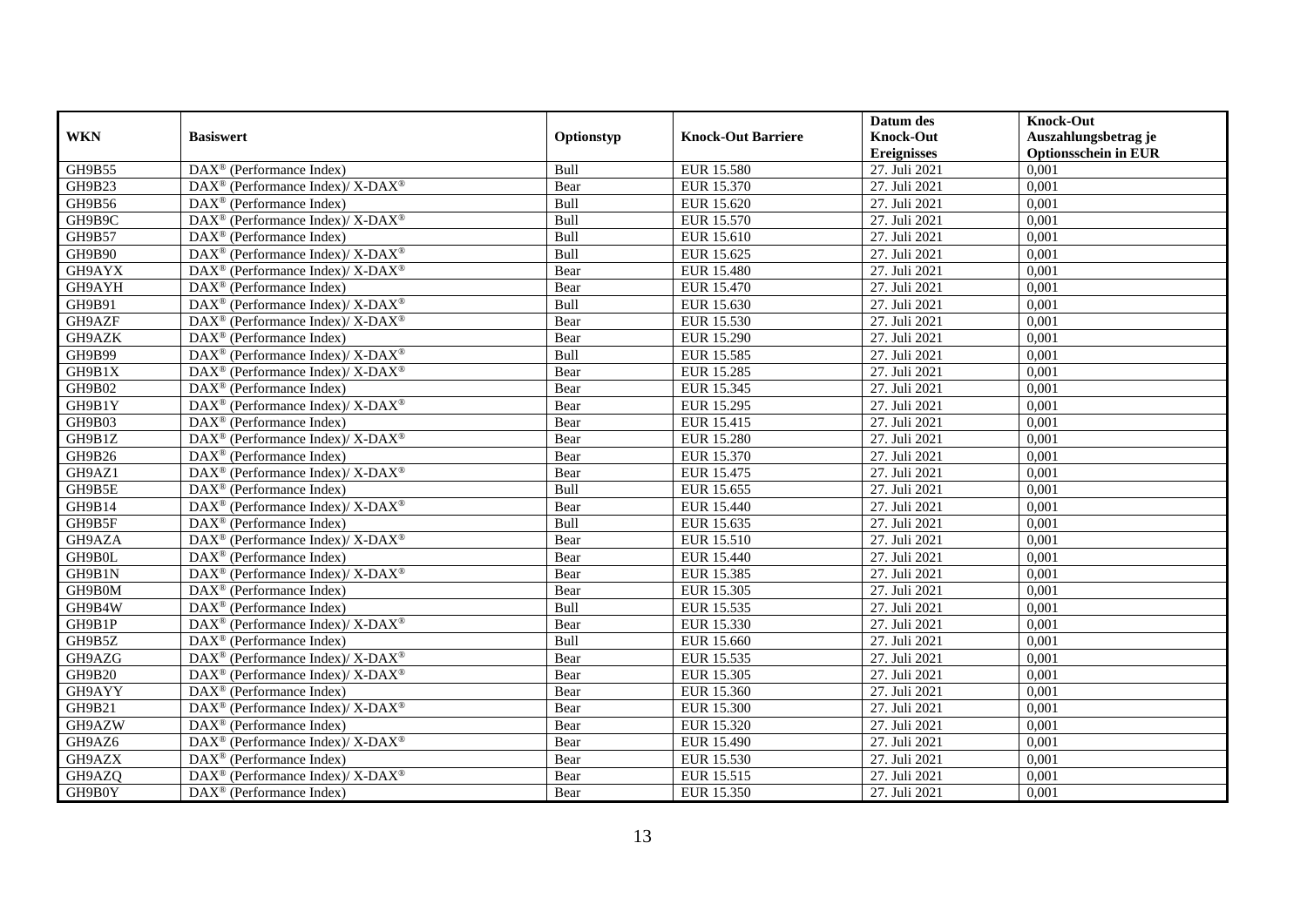|               |                                                                           |            |                           | Datum des          | <b>Knock-Out</b>            |
|---------------|---------------------------------------------------------------------------|------------|---------------------------|--------------------|-----------------------------|
| <b>WKN</b>    | <b>Basiswert</b>                                                          | Optionstyp | <b>Knock-Out Barriere</b> | <b>Knock-Out</b>   | Auszahlungsbetrag je        |
|               |                                                                           |            |                           | <b>Ereignisses</b> | <b>Optionsschein in EUR</b> |
| GH9B0D        | DAX <sup>®</sup> (Performance Index)/ X-DAX <sup>®</sup>                  | Bear       | EUR 15.495                | 27. Juli 2021      | 0,001                       |
| GH9B0Z        | $DAX^{\circledast}$ (Performance Index)                                   | Bear       | EUR 15.325                | 27. Juli 2021      | 0,001                       |
| GH9B46        | $DAX^{\circledR}$ (Performance Index)                                     | Bull       | EUR 15.550                | 27. Juli 2021      | 0,001                       |
| GH9B1E        | DAX <sup>®</sup> (Performance Index)/ X-DAX <sup>®</sup>                  | Bear       | EUR 15.405                | 27. Juli 2021      | 0,001                       |
| <b>GH9B58</b> | DAX <sup>®</sup> (Performance Index)                                      | Bull       | EUR 15.575                | 27. Juli 2021      | 0,001                       |
| GH9B1F        | DAX <sup>®</sup> (Performance Index)/ X-DAX <sup>®</sup>                  | Bear       | EUR 15.355                | 27. Juli 2021      | 0,001                       |
| GH9B59        | $DAX^{\circledR}$ (Performance Index)                                     | Bull       | EUR 15.615                | 27. Juli 2021      | 0,001                       |
| GH9AYV        | $DAX^{\circledast}$ (Performance Index)/ X-DAX <sup>®</sup>               | Bear       | EUR 15.470                | 27. Juli 2021      | 0,001                       |
| GH9AYN        | $\text{DAX}^{\textcircled{n}}$ (Performance Index)                        | Bear       | EUR 15.540                | 27. Juli 2021      | 0,001                       |
| GH9AZD        | DAX <sup>®</sup> (Performance Index)/ X-DAX <sup>®</sup>                  | Bear       | EUR 15.525                | 27. Juli 2021      | 0,001                       |
| GH9B0C        | $DAX^{\circledR}$ (Performance Index)                                     | Bear       | <b>EUR 15.480</b>         | 27. Juli 2021      | 0,001                       |
| GH9B0U        | DAX <sup>®</sup> (Performance Index)/ X-DAX <sup>®</sup>                  | Bear       | <b>EUR 15.580</b>         | 27. Juli 2021      | 0,001                       |
| GH9B5Q        | $DAX^{\circledast}$ (Performance Index)                                   | Bull       | EUR 15.675                | 27. Juli 2021      | 0,001                       |
| GH9B1U        | DAX <sup>®</sup> (Performance Index)/ X-DAX <sup>®</sup>                  | Bear       | EUR 15.345                | 27. Juli 2021      | 0,001                       |
| GH9B53        | $DAX^{\circledast}$ (Performance Index)                                   | Bull       | EUR 15.570                | 27. Juli 2021      | 0,001                       |
| GH9B1V        | DAX <sup>®</sup> (Performance Index)/ X-DAX <sup>®</sup>                  | Bear       | EUR 15.320                | 27. Juli 2021      | 0,001                       |
| GH9B54        | $DAX^{\circledast}$ (Performance Index)                                   | Bull       | EUR 15.590                | 27. Juli 2021      | 0,001                       |
| GH9B1W        | $DAX^{\circledast}$ (Performance Index)/ $\overline{X-DAX^{\circledast}}$ | Bear       | EUR 15.290                | 27. Juli 2021      | 0,001                       |
| GH9AZR        | $DAX^{\circledast}$ (Performance Index)                                   | Bear       | EUR 15.475                | 27. Juli 2021      | 0,001                       |
| GH9AYP        | $\text{DAX}^{\circledast}$ (Performance Index)/X-DAX <sup>®</sup>         | Bear       | EUR 15.585                | 27. Juli 2021      | 0,001                       |
| GH9B0E        | DAX <sup>®</sup> (Performance Index)                                      | Bear       | EUR 15.390                | 27. Juli 2021      | 0,001                       |
| GH9AZ7        | DAX <sup>®</sup> (Performance Index)/X-DAX <sup>®</sup>                   | Bear       | EUR 15.590                | 27. Juli 2021      | 0,001                       |
| GH9B3N        | $\text{DAX}^{\textcircled{}}$ (Performance Index)                         | Bull       | EUR 15.540                | 27. Juli 2021      | 0,001                       |
| GH9B0F        | $DAX^{\circledast}$ (Performance Index)/ X-DAX <sup>®</sup>               | Bear       | <b>EUR 15.505</b>         | 27. Juli 2021      | 0,001                       |
| GH9B5S        | $DAX^{\circledcirc}$ (Performance Index)                                  | Bull       | EUR 15.670                | 27. Juli 2021      | 0.001                       |
| GH9B1G        | DAX <sup>®</sup> (Performance Index)/ X-DAX <sup>®</sup>                  | Bear       | EUR 15.420                | 27. Juli 2021      | 0,001                       |
| GH9B5T        | DAX <sup>®</sup> (Performance Index)                                      | Bull       | <b>EUR 15.680</b>         | 27. Juli 2021      | 0,001                       |
| GH9AZS        | $DAX^{\circledR}$ (Performance Index)                                     | Bear       | EUR 15.460                | 27. Juli 2021      | 0,001                       |
| GH9B1H        | DAX <sup>®</sup> (Performance Index)/ X-DAX <sup>®</sup>                  | Bear       | EUR 15.350                | 27. Juli 2021      | 0,001                       |
| GH9B1J        | $DAX^{\circledast}$ (Performance Index)/ X-DAX <sup>®</sup>               | Bear       | EUR 15.435                | 27. Juli 2021      | 0,001                       |
| GH9B0G        | $DAX^{\circledast}$ (Performance Index)                                   | Bear       | <b>EUR 15.400</b>         | 27. Juli 2021      | 0,001                       |
| GH9B5V        | $DAX^{\circledR}$ (Performance Index)                                     | Bull       | EUR 15.585                | 27. Juli 2021      | 0,001                       |
| GH9B1K        | DAX <sup>®</sup> (Performance Index)/X-DAX <sup>®</sup>                   | Bear       | EUR 15.375                | 27. Juli 2021      | 0,001                       |
| GH9AYL        | $\overline{\text{DAX}^{\otimes}}$ (Performance Index)                     | Bear       | <b>EUR 15.485</b>         | 27. Juli 2021      | 0,001                       |
| GH9AZ4        | DAX <sup>®</sup> (Performance Index)/ X-DAX <sup>®</sup>                  | Bear       | EUR 15.485                | 27. Juli 2021      | 0,001                       |
| GH9B08        | $DAX^{\circledast}$ (Performance Index)/ X-DAX <sup>®</sup>               | Bear       | EUR 15.570                | 27. Juli 2021      | 0,001                       |
| GH9AZN        | DAX <sup>®</sup> (Performance Index)                                      | Bear       | EUR 15.355                | 27. Juli 2021      | 0,001                       |
| GH9B1A        | $DAX^{\circledast}$ (Performance Index)/ X-DAX <sup>®</sup>               | Bear       | EUR 15.415                | 27. Juli 2021      | 0,001                       |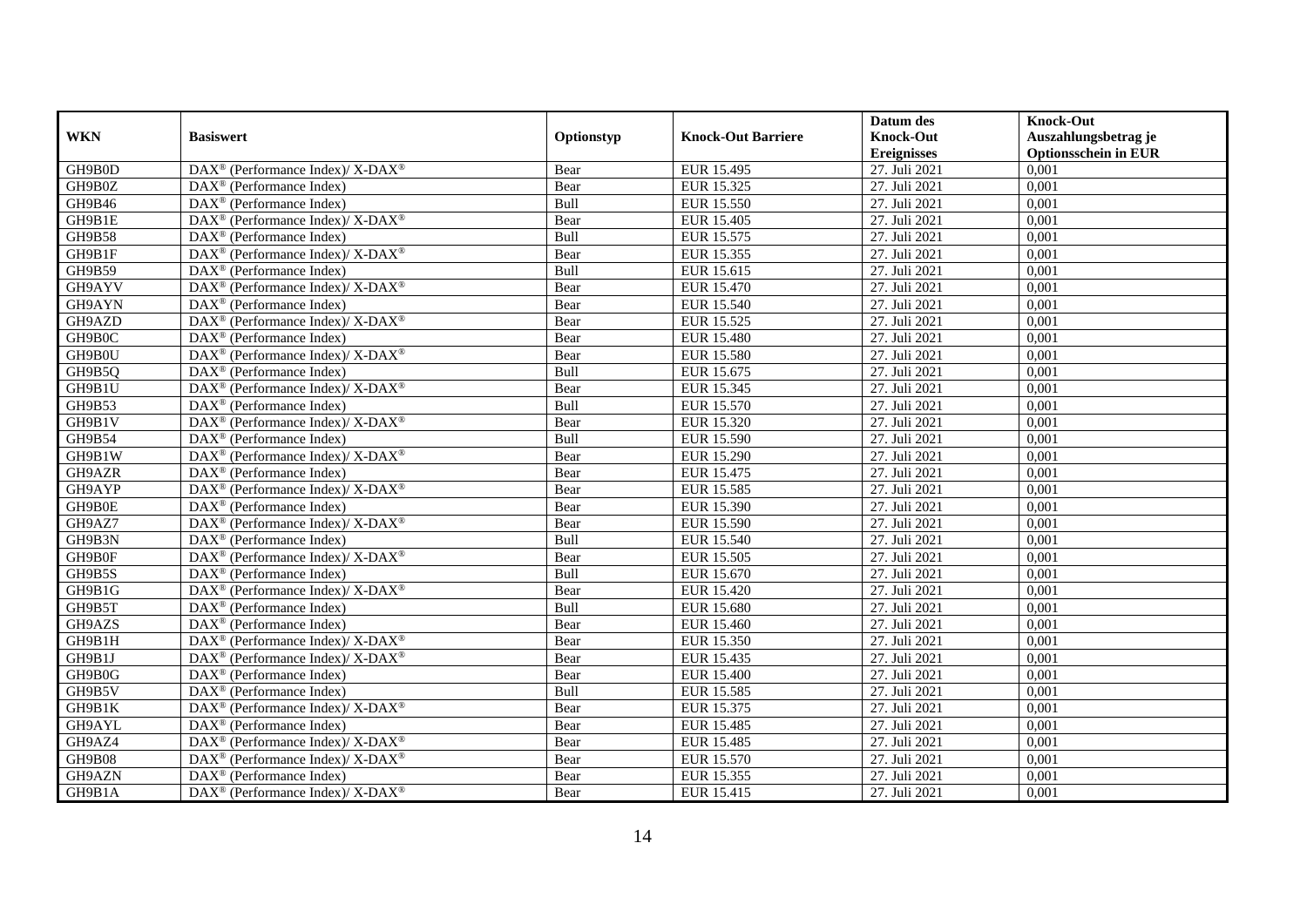|               |                                                                    |            |                           | Datum des          | <b>Knock-Out</b>            |
|---------------|--------------------------------------------------------------------|------------|---------------------------|--------------------|-----------------------------|
| <b>WKN</b>    | <b>Basiswert</b>                                                   | Optionstyp | <b>Knock-Out Barriere</b> | <b>Knock-Out</b>   | Auszahlungsbetrag je        |
|               |                                                                    |            |                           | <b>Ereignisses</b> | <b>Optionsschein in EUR</b> |
| GH9B5M        | $\overline{\text{DAX}^{\otimes}}$ (Performance Index)              | Bull       | EUR 15.625                | 27. Juli 2021      | 0,001                       |
| GH9B1B        | $\text{DAX}^{\circledR}$ (Performance Index)/ X-DAX <sup>®</sup>   | Bear       | EUR 15.395                | 27. Juli 2021      | 0,001                       |
| GH9AYB        | DAX <sup>®</sup> (Performance Index)                               | Bear       | EUR 15.455                | 27. Juli 2021      | 0,001                       |
| GH9B0Q        | $\text{DAX}^{\circledast}$ (Performance Index)                     | Bear       | EUR 15.375                | 27. Juli 2021      | 0,001                       |
| GH9AZC        | DAX <sup>®</sup> (Performance Index)/ X-DAX <sup>®</sup>           | Bear       | EUR 15.560                | 27. Juli 2021      | 0,001                       |
| GH9B0R        | $\text{DAX}^{\textcircled{n}}$ (Performance Index)                 | Bear       | EUR 15.465                | 27. Juli 2021      | 0,001                       |
| GH9B1S        | $\text{DAX}^{\circledast}$ (Performance Index)/ X-DAX <sup>®</sup> | Bear       | EUR 15.340                | 27. Juli 2021      | 0,001                       |
| GH9B51        | $\text{DAX}^{\textcircled{p}}$ (Performance Index)                 | Bull       | EUR 15.565                | 27. Juli 2021      | 0,001                       |
| GH9B1T        | $\text{DAX}^{\circledR}$ (Performance Index)/ X-DAX <sup>®</sup>   | Bear       | EUR 15.335                | 27. Juli 2021      | 0,001                       |
| GH9794        | $DAX^{\otimes}$ (Performance Index)                                | Bull       | EUR 15.540                | 27. Juli 2021      | 0,001                       |
| GH9B4M        | $\overline{\text{DAX}^{\otimes}}$ (Performance Index)              | Bull       | EUR 15.515                | 27. Juli 2021      | 0,001                       |
| GH9B8R        | DAX <sup>®</sup> (Performance Index)/ X-DAX <sup>®</sup>           | Bull       | <b>EUR 15.520</b>         | 27. Juli 2021      | 0,001                       |
| <b>GH979E</b> | $\text{DAX}^{\circledast}$ (Performance Index)                     | Bull       | EUR 15.530                | 27. Juli 2021      | 0,001                       |
| GH9B4V        | $\text{DAX}^{\circledast}$ (Performance Index)                     | Bull       | EUR 15.525                | 27. Juli 2021      | 0,001                       |
| GH9B8P        | DAX <sup>®</sup> (Performance Index)/ X-DAX <sup>®</sup>           | Bull       | EUR 15.525                | 27. Juli 2021      | 0,001                       |
| GH979F        | DAX <sup>®</sup> (Performance Index)                               | Bull       | EUR 15.525                | 27. Juli 2021      | 0,001                       |
| GH9B3G        | DAX <sup>®</sup> (Performance Index)                               | Bull       | EUR 15.520                | 27. Juli 2021      | 0,001                       |
| GH9B8S        | $DAX^{\circledcirc}$ (Performance Index)/X-DAX <sup>®</sup>        | Bull       | EUR 15.515                | 27. Juli 2021      | 0,001                       |
| GH9798        | DAX <sup>®</sup> (Performance Index)                               | Bull       | EUR 15.540                | 27. Juli 2021      | 0,001                       |
| GH9B3Y        | $\overline{\text{DAX}^{\otimes}}$ (Performance Index)              | Bull       | EUR 15.530                | 27. Juli 2021      | 0,001                       |
| GH9799        | $\overline{\text{DAX}^{\otimes}}$ (Performance Index)              | Bull       | EUR 15.540                | 27. Juli 2021      | 0,001                       |
| <b>GH979A</b> | $\overline{\text{DAX}^{\otimes}}$ (Performance Index)              | Bull       | EUR 15.540                | 27. Juli 2021      | 0,001                       |
| GH755P        | Koninklijke KPN N.V.                                               | Bear       | EUR 2,73365656            | 27. Juli 2021      | 0,001                       |
| GH8YDR        | MorphoSys AG                                                       | Bull       | EUR 49,14151897           | 27. Juli 2021      | 0,001                       |
| <b>GH755V</b> | Koninklijke KPN N.V.                                               | Bear       | EUR 2,76347827            | 27. Juli 2021      | 0,001                       |
| GH8ZRH        | MorphoSys AG                                                       | Bull       | EUR 47,43724629           | 27. Juli 2021      | 0,001                       |
| GH87XG        | LVMH Moët Hennessy Louis Vuitton SE                                | Bear       | EUR 677,12529828          | 27. Juli 2021      | 0,001                       |
| GH87YA        | LVMH Moët Hennessy Louis Vuitton SE                                | Bear       | EUR 680,43593681          | 27. Juli 2021      | 0,001                       |
| GC3887        | <b>Prosus NV</b>                                                   | Bull       | EUR 70,05025517           | 27. Juli 2021      | 0,001                       |
| GCIQ2X        | MorphoSys AG                                                       | Bull       | EUR 49,07449766           | 27. Juli 2021      | 0,001                       |
| GH7R5X        | Prosus NV                                                          | Bull       | EUR 67,93190315           | 27. Juli 2021      | 0,001                       |
| GH7R6Y        | Prosus NV                                                          | Bull       | EUR 70,76239915           | 27. Juli 2021      | 0,001                       |
| GH5GXA        | <b>Unilever PLC</b>                                                | Bull       | GBP 39,93472821           | 27. Juli 2021      | 0,001                       |
| GH97G6        | $\text{DAX}^{\circledR}$ (Performance Index)/ X-DAX <sup>®</sup>   | Bull       | <b>EUR 15.500</b>         | 27. Juli 2021      | 0,001                       |
| GH9B3K        | $\text{DAX}^{\textcircled{n}}$ (Performance Index)                 | Bull       | EUR 15.510                | 27. Juli 2021      | 0,001                       |
| <b>GH979V</b> | DAX <sup>®</sup> (Performance Index)                               | Bull       | EUR 15.510                | 27. Juli 2021      | 0,001                       |
| GH9B8V        | DAX <sup>®</sup> (Performance Index)/ X-DAX <sup>®</sup>           | Bull       | EUR 15.505                | 27. Juli 2021      | 0,001                       |
| GH97A6        | $\text{DAX}^{\textcircled{n}}$ (Performance Index)                 | Bull       | <b>EUR 15.500</b>         | 27. Juli 2021      | 0,001                       |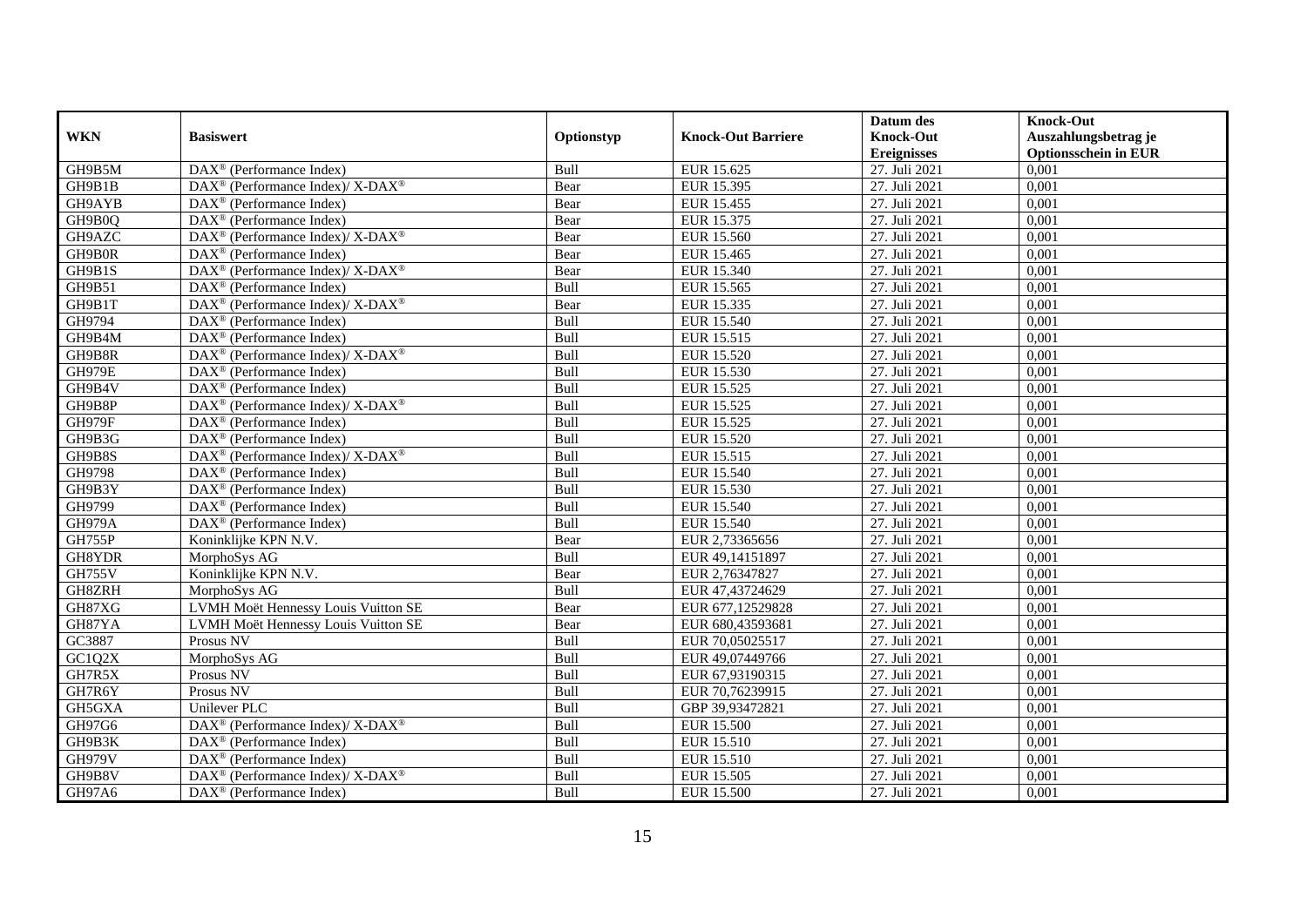|               |                                                                          |             |                           | Datum des          | <b>Knock-Out</b>            |
|---------------|--------------------------------------------------------------------------|-------------|---------------------------|--------------------|-----------------------------|
| <b>WKN</b>    | <b>Basiswert</b>                                                         | Optionstyp  | <b>Knock-Out Barriere</b> | <b>Knock-Out</b>   | Auszahlungsbetrag je        |
|               |                                                                          |             |                           | <b>Ereignisses</b> | <b>Optionsschein in EUR</b> |
| GH97G5        | DAX <sup>®</sup> (Performance Index)/X-DAX <sup>®</sup>                  | Bull        | <b>EUR 15.500</b>         | 27. Juli 2021      | 0,001                       |
| GH9B4L        | $\text{DAX}^{\circledast}$ (Performance Index)                           | Bull        | EUR 15.505                | 27. Juli 2021      | 0,001                       |
| <b>GH979X</b> | $DAX^{\circledR}$ (Performance Index)                                    | Bull        | EUR 15.510                | 27. Juli 2021      | 0,001                       |
| GH9B83        | $\text{DAX}^{\circledR}$ (Performance Index)/ X-DAX <sup>®</sup>         | Bull        | EUR 15.495                | 27. Juli 2021      | 0,001                       |
| GH97A7        | DAX <sup>®</sup> (Performance Index)                                     | Bull        | <b>EUR 15.500</b>         | 27. Juli 2021      | 0,001                       |
| GH9AXV        | $\text{DAX}^{\textcircled{p}}$ (Performance Index)/X-DAX <sup>®</sup>    | Bull        | <b>EUR 15.500</b>         | 27. Juli 2021      | 0,001                       |
| GH9B4D        | $\text{DAX}^{\textcircled{D}}$ (Performance Index)                       | Bull        | EUR 15.495                | 27. Juli 2021      | 0,001                       |
| <b>GH979Y</b> | $\overline{\text{DAX}}^{\textcirc}$ (Performance Index)                  | Bull        | EUR 15.510                | 27. Juli 2021      | 0,001                       |
| GH9B8W        | DAX <sup>®</sup> (Performance Index)/ X-DAX <sup>®</sup>                 | Bull        | <b>EUR 15.500</b>         | 27. Juli 2021      | 0,001                       |
| <b>GH97A2</b> | DAX <sup>®</sup> (Performance Index)                                     | Bull        | <b>EUR 15.500</b>         | 27. Juli 2021      | 0,001                       |
| <b>GH979Z</b> | $\overline{\text{DAX}^{\otimes}}$ (Performance Index)                    | Bull        | EUR 15.510                | 27. Juli 2021      | 0,001                       |
| GH9B8T        | $\overline{\text{DAX}^{\otimes}}$ (Performance Index)/X-DAX <sup>®</sup> | Bull        | EUR 15.510                | 27. Juli 2021      | 0,001                       |
| <b>GH97A3</b> | $\text{DAX}^{\circledast}$ (Performance Index)                           | Bull        | <b>EUR 15.500</b>         | 27. Juli 2021      | 0,001                       |
| GH9B2X        | DAX <sup>®</sup> (Performance Index)                                     | <b>Bull</b> | <b>EUR 15.500</b>         | 27. Juli 2021      | 0.001                       |
| GH97A4        | $\overline{\text{DAX}^{\otimes}}$ (Performance Index)                    | Bull        | <b>EUR 15.500</b>         | 27. Juli 2021      | 0,001                       |
| GH97A5        | DAX <sup>®</sup> (Performance Index)                                     | Bull        | <b>EUR 15.500</b>         | 27. Juli 2021      | 0,001                       |
| GH97A0        | DAX <sup>®</sup> (Performance Index)                                     | Bull        | EUR 15.510                | 27. Juli 2021      | 0,001                       |
| GH97A1        | DAX <sup>®</sup> (Performance Index)                                     | Bull        | EUR 15.510                | 27. Juli 2021      | 0,001                       |
| GH8FN8        | <b>Beiersdorf AG</b>                                                     | Bull        | EUR 99,66996078           | 27. Juli 2021      | 0,001                       |
| GH8YHW        | Dassault Systemes SE                                                     | Bear        | EUR 45,06397659           | 27. Juli 2021      | 0,001                       |
| GH9B84        | DAX <sup>®</sup> (Performance Index)/ X-DAX <sup>®</sup>                 | Bull        | <b>EUR 15.485</b>         | 27. Juli 2021      | 0,001                       |
| GH97AL        | $\text{DAX}^{\textcircled{p}}$ (Performance Index)                       | Bull        | EUR 15.475                | 27. Juli 2021      | 0,001                       |
| GH9AXH        | $\text{DAX}^{\textcircled{D}}$ (Performance Index)                       | Bull        | EUR 15.480                | 27. Juli 2021      | 0,001                       |
| <b>GH9B85</b> | DAX <sup>®</sup> (Performance Index)/ X-DAX <sup>®</sup>                 | Bull        | <b>EUR 15.480</b>         | 27. Juli 2021      | 0,001                       |
| GH9B3W        | $DAX^{\circledR}$ (Performance Index)                                    | Bull        | EUR 15.485                | 27. Juli 2021      | 0,001                       |
| GH97AM        | $\overline{\text{DAX}^{\otimes}}$ (Performance Index)                    | Bull        | EUR 15.475                | 27. Juli 2021      | 0,001                       |
| GH9B8Y        | $\text{DAX}^{\circledR}$ (Performance Index)/ X-DAX <sup>®</sup>         | Bull        | EUR 15.475                | 27. Juli 2021      | 0,001                       |
| GH97AW        | DAX <sup>®</sup> (Performance Index)                                     | Bull        | EUR 15.460                | 27. Juli 2021      | 0,001                       |
| GH9B8Z        | $\text{DAX}^{\circledast}$ (Performance Index)/ X-DAX <sup>®</sup>       | Bull        | EUR 15.490                | 27. Juli 2021      | 0,001                       |
| GH9B2Q        | $\text{DAX}^{\textcircled{n}}$ (Performance Index)                       | Bull        | EUR 15.475                | 27. Juli 2021      | 0,001                       |
| GH97AX        | $\text{DAX}^{\textcircled{D}}$ (Performance Index)                       | Bull        | EUR 15.460                | 27. Juli 2021      | 0,001                       |
| GH9B86        | $\text{DAX}^{\circledR}$ (Performance Index)/ X-DAX <sup>®</sup>         | Bull        | EUR 15.465                | 27. Juli 2021      | 0,001                       |
| GH9B4U        | $\overline{\text{DAX}^{\otimes}}$ (Performance Index)                    | Bull        | EUR 15.465                | 27. Juli 2021      | 0,001                       |
| GH97AS        | DAX <sup>®</sup> (Performance Index)                                     | Bull        | EUR 15.470                | 27. Juli 2021      | 0,001                       |
| <b>GH9B87</b> | $\text{DAX}^{\circledast}$ (Performance Index)/ X-DAX <sup>®</sup>       | Bull        | EUR 15.470                | 27. Juli 2021      | 0,001                       |
| GH9B4E        | $\text{DAX}^{\circledast}$ (Performance Index)                           | Bull        | <b>EUR 15.480</b>         | 27. Juli 2021      | 0,001                       |
| GH97AT        | $\text{DAX}^{\otimes}$ (Performance Index)                               | Bull        | EUR 15.470                | 27. Juli 2021      | 0,001                       |
| GH97AQ        | $\text{DAX}^{\textcircled{n}}$ (Performance Index)                       | Bull        | EUR 15.470                | 27. Juli 2021      | 0,001                       |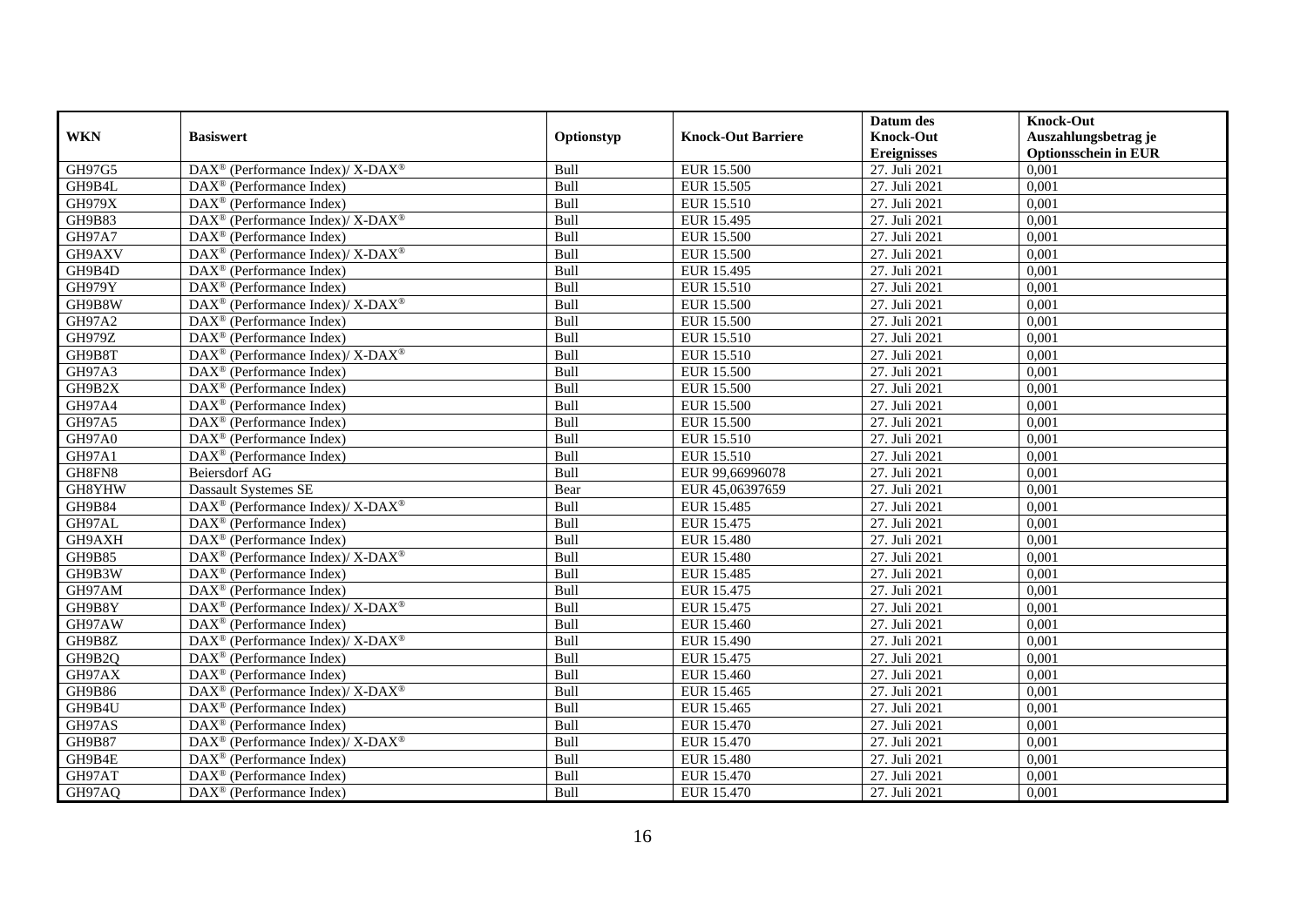|               |                                                                  |             |                           | Datum des          | <b>Knock-Out</b>            |
|---------------|------------------------------------------------------------------|-------------|---------------------------|--------------------|-----------------------------|
| <b>WKN</b>    | <b>Basiswert</b>                                                 | Optionstyp  | <b>Knock-Out Barriere</b> | <b>Knock-Out</b>   | Auszahlungsbetrag je        |
|               |                                                                  |             |                           | <b>Ereignisses</b> | <b>Optionsschein in EUR</b> |
| GH9B2T        | $\overline{\text{DAX}}^{\textcircled{}}$ (Performance Index)     | Bull        | EUR 15.490                | 27. Juli 2021      | 0,001                       |
| GH97AR        | $DAX^{\circledR}$ (Performance Index)                            | Bull        | EUR 15.470                | 27. Juli 2021      | 0,001                       |
| GH9B3L        | DAX <sup>®</sup> (Performance Index)                             | Bull        | EUR 15.470                | 27. Juli 2021      | 0,001                       |
| GH97AJ        | $\text{DAX}^{\textcircled{n}}$ (Performance Index)               | Bull        | EUR 15.475                | 27. Juli 2021      | 0,001                       |
| GH97AK        | DAX <sup>®</sup> (Performance Index)                             | Bull        | EUR 15.475                | 27. Juli 2021      | 0,001                       |
| GH97AD        | $\text{DAX}^{\textcircled{n}}$ (Performance Index)               | Bull        | EUR 15.490                | 27. Juli 2021      | 0,001                       |
| GH97AE        | $\text{DAX}^{\textcircled{n}}$ (Performance Index)               | Bull        | <b>EUR 15.480</b>         | 27. Juli 2021      | 0,001                       |
| GH97AF        | $DAX^{\otimes}$ (Performance Index)                              | Bull        | <b>EUR 15.480</b>         | 27. Juli 2021      | 0,001                       |
| GH97AN        | $\text{DAX}^{\textcircled{p}}$ (Performance Index)               | Bull        | EUR 15.475                | 27. Juli 2021      | 0,001                       |
| GH97AP        | $DAX^{\otimes}$ (Performance Index)                              | Bull        | EUR 15.470                | 27. Juli 2021      | 0,001                       |
| GH97AG        | DAX <sup>®</sup> (Performance Index)                             | Bull        | <b>EUR 15.480</b>         | 27. Juli 2021      | 0,001                       |
| GH97AH        | $\overline{\text{DAX}^{\otimes}}$ (Performance Index)            | Bull        | EUR 15.475                | 27. Juli 2021      | 0,001                       |
| GH97AY        | $\text{DAX}^{\textcircled{n}}$ (Performance Index)               | Bull        | EUR 15.460                | 27. Juli 2021      | 0,001                       |
| GH97AZ        | DAX <sup>®</sup> (Performance Index)                             | Bull        | EUR 15.460                | 27. Juli 2021      | 0,001                       |
| GH97AA        | DAX <sup>®</sup> (Performance Index)                             | Bull        | EUR 15.490                | 27. Juli 2021      | 0,001                       |
| GH97AB        | DAX <sup>®</sup> (Performance Index)                             | Bull        | EUR 15.490                | 27. Juli 2021      | 0,001                       |
| GH97AC        | DAX <sup>®</sup> (Performance Index)                             | Bull        | EUR 15.490                | 27. Juli 2021      | 0,001                       |
| GH97B0        | $\overline{\text{DAX}}^{\textcirc}$ (Performance Index)          | <b>Bull</b> | EUR 15.460                | 27. Juli 2021      | 0,001                       |
| GH8YJ1        | <b>Dassault Systemes SE</b>                                      | Bear        | EUR 45,653244             | 27. Juli 2021      | 0,001                       |
| GH87XP        | LVMH Moët Hennessy Louis Vuitton SE                              | Bear        | EUR 683,74657534          | 27. Juli 2021      | 0,001                       |
| GH97AU        | DAX <sup>®</sup> (Performance Index)                             | Bull        | EUR 15.470                | 27. Juli 2021      | 0,001                       |
| GH97AV        | $\overline{\text{DAX}^{\otimes}}$ (Performance Index)            | Bull        | EUR 15.460                | 27. Juli 2021      | 0,001                       |
| <b>GH97A8</b> | $\text{DAX}^{\textcircled{n}}$ (Performance Index)               | Bull        | EUR 15.490                | 27. Juli 2021      | 0,001                       |
| GH97A9        | DAX <sup>®</sup> (Performance Index)                             | Bull        | EUR 15.490                | 27. Juli 2021      | 0,001                       |
| GH33XX        | Henkel AG & Co KGaA                                              | Bull        | EUR 84,81711079           | 27. Juli 2021      | 0,001                       |
| GH97B4        | $\text{DAX}^{\otimes}$ (Performance Index)                       | Bull        | EUR 15.450                | 27. Juli 2021      | 0,001                       |
| GH9B8X        | DAX <sup>®</sup> (Performance Index)/ X-DAX <sup>®</sup>         | Bull        | EUR 15.455                | 27. Juli 2021      | 0,001                       |
| GH97B5        | $DAX^{\circledR}$ (Performance Index)                            | Bull        | EUR 15.450                | 27. Juli 2021      | 0,001                       |
| <b>GH9B88</b> | $DAX^{\circledcirc}$ (Performance Index)/X-DAX <sup>®</sup>      | Bull        | EUR 15.450                | 27. Juli 2021      | 0,001                       |
| <b>GH97B6</b> | $DAX^{\circledR}$ (Performance Index)                            | Bull        | <b>EUR 15.450</b>         | 27. Juli 2021      | 0,001                       |
| <b>GH9B89</b> | $\text{DAX}^{\circledR}$ (Performance Index)/ X-DAX <sup>®</sup> | Bull        | EUR 15.460                | 27. Juli 2021      | 0,001                       |
| GH97B1        | $\text{DAX}^{\textcircled{n}}$ (Performance Index)               | Bull        | <b>EUR 15.450</b>         | 27. Juli 2021      | 0,001                       |
| GH9B8A        | $\text{DAX}^{\circledR}$ (Performance Index)/ X-DAX <sup>®</sup> | Bull        | EUR 15.445                | 27. Juli 2021      | 0,001                       |
| GH9B4H        | $\text{DAX}^{\circledast}$ (Performance Index)                   | Bull        | EUR 15.455                | 27. Juli 2021      | 0,001                       |
| GH97B2        | $\text{DAX}^{\textcircled{n}}$ (Performance Index)               | Bull        | EUR 15.450                | 27. Juli 2021      | 0,001                       |
| GH9B3C        | $\text{DAX}^{\textcircled{n}}$ (Performance Index)               | Bull        | EUR 15.460                | 27. Juli 2021      | 0,001                       |
| GH97B3        | $\text{DAX}^{\otimes}$ (Performance Index)                       | Bull        | EUR 15.450                | 27. Juli 2021      | 0,001                       |
| GH9B52        | $\overline{\text{DAX}}^{\textcirc}$ (Performance Index)          | Bull        | EUR 15.445                | 27. Juli 2021      | 0,001                       |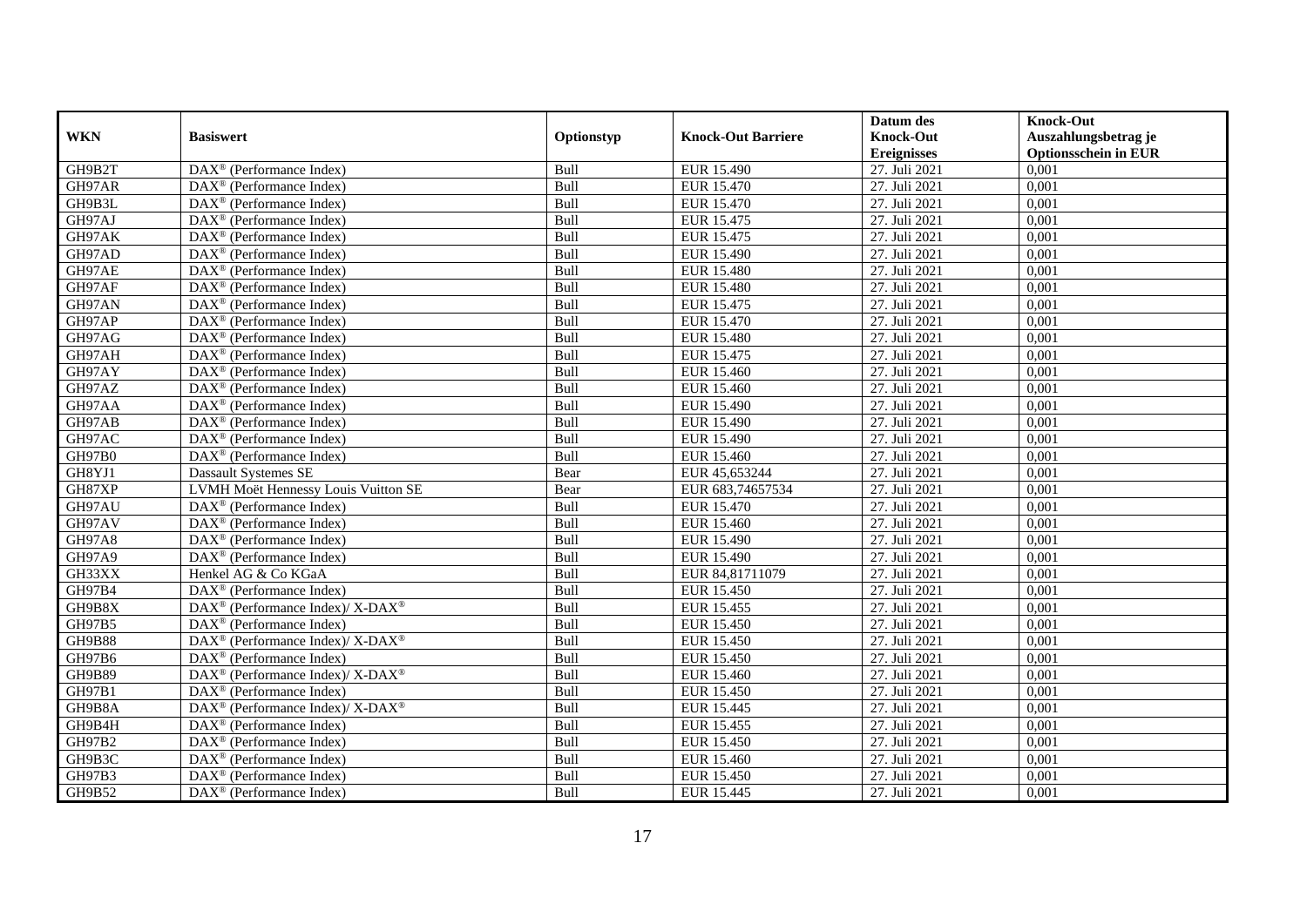|               |                                                                    |            |                           | Datum des          | <b>Knock-Out</b>            |
|---------------|--------------------------------------------------------------------|------------|---------------------------|--------------------|-----------------------------|
| <b>WKN</b>    | <b>Basiswert</b>                                                   | Optionstyp | <b>Knock-Out Barriere</b> | <b>Knock-Out</b>   | Auszahlungsbetrag je        |
|               |                                                                    |            |                           | <b>Ereignisses</b> | <b>Optionsschein in EUR</b> |
| GH9B3Q        | DAX <sup>®</sup> (Performance Index)                               | Bull       | EUR 15.450                | 27. Juli 2021      | 0,001                       |
| <b>GH97B8</b> | $\text{DAX}^{\circledast}$ (Performance Index)                     | Bull       | EUR 15.440                | 27. Juli 2021      | 0,001                       |
| GH9B8C        | $\text{DAX}^{\circledast}$ (Performance Index)/ X-DAX <sup>®</sup> | Bull       | EUR 15.430                | 27. Juli 2021      | 0,001                       |
| GH9B3B        | $\text{DAX}^{\otimes}$ (Performance Index)                         | Bull       | EUR 15.440                | 27. Juli 2021      | 0,001                       |
| GH97B9        | DAX <sup>®</sup> (Performance Index)                               | Bull       | <b>EUR 15.440</b>         | 27. Juli 2021      | 0,001                       |
| GH9B8D        | DAX <sup>®</sup> (Performance Index)/X-DAX <sup>®</sup>            | Bull       | EUR 15.435                | 27. Juli 2021      | 0,001                       |
| GH9AXJ        | $DAX^{\otimes}$ (Performance Index)                                | Bull       | EUR 15.430                | 27. Juli 2021      | 0,001                       |
| GH97BL        | $\text{DAX}^{\textcircled{n}}$ (Performance Index)                 | Bull       | EUR 15.425                | 27. Juli 2021      | 0,001                       |
| GH9B8F        | DAX <sup>®</sup> (Performance Index)/ X-DAX <sup>®</sup>           | Bull       | EUR 15.425                | 27. Juli 2021      | 0,001                       |
| GH97BM        | $\text{DAX}^{\circledast}$ (Performance Index)                     | Bull       | EUR 15.425                | 27. Juli 2021      | 0,001                       |
| GH9B9G        | DAX <sup>®</sup> (Performance Index)/ X-DAX <sup>®</sup>           | Bull       | EUR 15.440                | 27. Juli 2021      | 0,001                       |
| GH97BF        | $\overline{\text{DAX}}^{\textcirc}$ (Performance Index)            | Bull       | EUR 15.430                | 27. Juli 2021      | 0,001                       |
| GH97BG        | DAX <sup>®</sup> (Performance Index)                               | Bull       | EUR 15.425                | 27. Juli 2021      | 0,001                       |
| GH9B2L        | $DAX^{\circledR}$ (Performance Index)                              | Bull       | EUR 15.430                | 27. Juli 2021      | 0,001                       |
| GH97BH        | $\text{DAX}^{\otimes}$ (Performance Index)                         | Bull       | EUR 15.425                | 27. Juli 2021      | 0,001                       |
| GH9B4Q        | $\overline{\text{DAX}}^{\textcircled{}}$ (Performance Index)       | Bull       | EUR 15.435                | 27. Juli 2021      | 0,001                       |
| GH97B7        | DAX <sup>®</sup> (Performance Index)                               | Bull       | EUR 15.440                | 27. Juli 2021      | 0,001                       |
| GH9B4R        | $DAX^{\circledR}$ (Performance Index)                              | Bull       | EUR 15.425                | 27. Juli 2021      | 0,001                       |
| GH97BJ        | DAX <sup>®</sup> (Performance Index)                               | Bull       | EUR 15.425                | 27. Juli 2021      | 0,001                       |
| GH97BK        | DAX <sup>®</sup> (Performance Index)                               | Bull       | EUR 15.425                | 27. Juli 2021      | 0,001                       |
| GH97BC        | DAX <sup>®</sup> (Performance Index)                               | Bull       | EUR 15.440                | 27. Juli 2021      | 0,001                       |
| GH97BD        | $\overline{\text{DAX}^{\otimes}}$ (Performance Index)              | Bull       | EUR 15.430                | 27. Juli 2021      | 0,001                       |
| GH97BE        | DAX <sup>®</sup> (Performance Index)                               | Bull       | EUR 15.430                | 27. Juli 2021      | 0,001                       |
| GH97BA        | DAX <sup>®</sup> (Performance Index)                               | Bull       | EUR 15.440                | 27. Juli 2021      | 0,001                       |
| GH97BB        | $DAX^{\circledR}$ (Performance Index)                              | Bull       | EUR 15.440                | 27. Juli 2021      | 0.001                       |
| GH60WF        | MorphoSys AG                                                       | Bull       | EUR 45,18544071           | 27. Juli 2021      | 0,001                       |
| GH8T9N        | Hermes International                                               | Bear       | EUR 1.289,88112216        | 27. Juli 2021      | 0,001                       |
| GH9B01        | $\overline{\text{DAX}^{\otimes}}$ (Performance Index)              | Bear       | EUR 15.555                | 27. Juli 2021      | 0,001                       |
| GH9AWW        | $\overline{\text{DAX}^{\otimes}}$ (Performance Index)              | Bear       | EUR 15.570                | 27. Juli 2021      | 0,001                       |
| GH9AX1        | $\text{DAX}^{\circledast}$ (Performance Index)                     | Bear       | EUR 15.560                | 27. Juli 2021      | 0,001                       |
| GH9B15        | $\text{DAX}^{\textcircled{n}}$ (Performance Index)                 | Bear       | EUR 15.560                | 27. Juli 2021      | 0,001                       |
| GH9AX5        | $DAX^{\circledR}$ (Performance Index)                              | Bear       | EUR 15.560                | 27. Juli 2021      | 0,001                       |
| GH9AYC        | $\overline{\text{DAX}}^{\textcirc}$ (Performance Index)            | Bear       | EUR 15.570                | 27. Juli 2021      | 0,001                       |
| GH9AWZ        | $\overline{\text{DAX}}^{\textcirc}$ (Performance Index)            | Bear       | EUR 15.570                | 27. Juli 2021      | 0,001                       |
| GH9B09        | DAX <sup>®</sup> (Performance Index)                               | Bear       | EUR 15.565                | 27. Juli 2021      | 0,001                       |
| GH9AWY        | DAX <sup>®</sup> (Performance Index)                               | Bear       | EUR 15.570                | 27. Juli 2021      | 0,001                       |
| GH9AWV        | $\text{DAX}^{\otimes}$ (Performance Index)                         | Bear       | EUR 15.570                | 27. Juli 2021      | 0,001                       |
| GH9AWX        | DAX <sup>®</sup> (Performance Index)                               | Bear       | EUR 15.570                | 27. Juli 2021      | 0,001                       |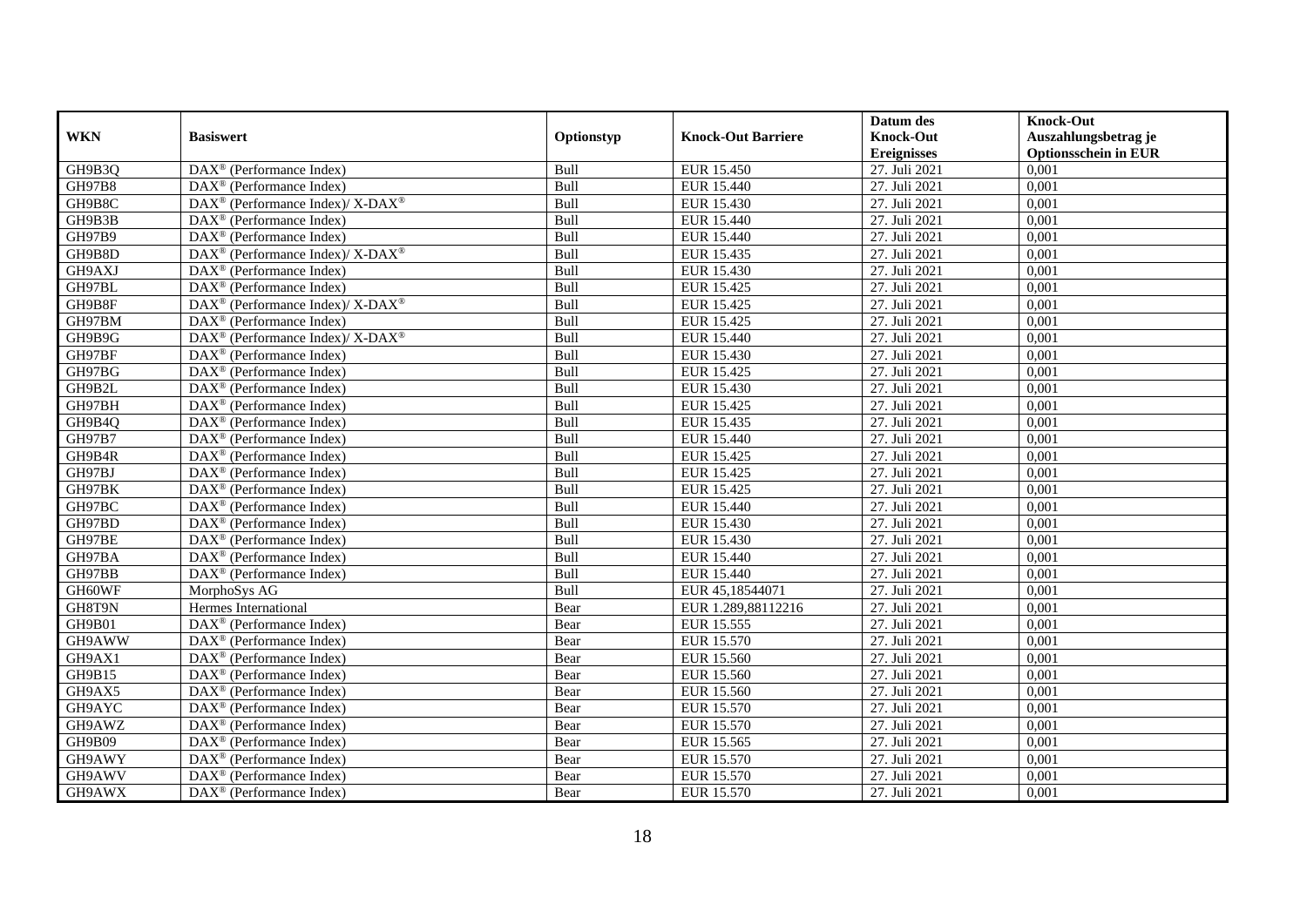|               |                                                         |            |                           | Datum des          | <b>Knock-Out</b>            |
|---------------|---------------------------------------------------------|------------|---------------------------|--------------------|-----------------------------|
| <b>WKN</b>    | <b>Basiswert</b>                                        | Optionstyp | <b>Knock-Out Barriere</b> | <b>Knock-Out</b>   | Auszahlungsbetrag je        |
|               |                                                         |            |                           | <b>Ereignisses</b> | <b>Optionsschein in EUR</b> |
| GH9AX2        | $\overline{\text{DAX}}^{\textcirc}$ (Performance Index) | Bear       | EUR 15.560                | 27. Juli 2021      | 0,001                       |
| GH9AX3        | $DAX^{\circledR}$ (Performance Index)                   | Bear       | EUR 15.560                | 27. Juli 2021      | 0,001                       |
| GH9AX4        | DAX <sup>®</sup> (Performance Index)                    | Bear       | EUR 15.560                | 27. Juli 2021      | 0,001                       |
| GH9AWP        | $DAX^{\circledast}$ (Performance Index)                 | Bear       | EUR 15.575                | 27. Juli 2021      | 0,001                       |
| GH9B22        | DAX <sup>®</sup> (Performance Index)                    | Bear       | EUR 15.575                | 27. Juli 2021      | 0,001                       |
| GH87Z6        | LVMH Moët Hennessy Louis Vuitton SE                     | Bear       | EUR 687,05721388          | 27. Juli 2021      | 0,001                       |
| GH9AWS        | $\text{DAX}^{\textcircled{}}$ (Performance Index)       | Bear       | EUR 15.575                | 27. Juli 2021      | 0,001                       |
| GH9AWT        | $DAX^{\circledR}$ (Performance Index)                   | Bear       | EUR 15.575                | 27. Juli 2021      | 0,001                       |
| GH9AWR        | $DAX^{\circledR}$ (Performance Index)                   | Bear       | EUR 15.575                | 27. Juli 2021      | 0,001                       |
| GH9AWQ        | $DAX^{\circledR}$ (Performance Index)                   | Bear       | EUR 15.575                | 27. Juli 2021      | 0,001                       |
| GH9B0S        | DAX <sup>®</sup> (Performance Index)                    | Bear       | EUR 15.585                | 27. Juli 2021      | 0,001                       |
| GH9AYQ        | $\overline{\text{DAX}^{\otimes}}$ (Performance Index)   | Bear       | <b>EUR 15.580</b>         | 27. Juli 2021      | 0,001                       |
| GH9AWM        | DAX <sup>®</sup> (Performance Index)                    | Bear       | <b>EUR 15.580</b>         | 27. Juli 2021      | 0,001                       |
| GH9AWK        | $DAX^{\circledast}$ (Performance Index)                 | Bear       | <b>EUR 15.580</b>         | 27. Juli 2021      | 0,001                       |
| GH9AWL        | DAX <sup>®</sup> (Performance Index)                    | Bear       | <b>EUR 15.580</b>         | 27. Juli 2021      | 0,001                       |
| GH8B9F        | Varta AG                                                | Bear       | EUR 144,60532276          | 27. Juli 2021      | 0,001                       |
| GH8XQ6        | Baidu, Inc.                                             | Bull       | USD 155,94797034          | 27. Juli 2021      | 0,001                       |
| GH8FPG        | General Electric Company                                | Bear       | USD 13,44921111           | 27. Juli 2021      | 0,001                       |
| GH8LT3        | Baidu. Inc.                                             | Bull       | USD 160,16368198          | 27. Juli 2021      | 0,001                       |
| GF9MLL        | Alibaba Group Holding Limited                           | Bull       | <b>USD 186,736</b>        | 27. Juli 2021      | 0,001                       |
| GH7AJ2        | Baidu. Inc.                                             | Bull       | USD 158,4423047           | 27. Juli 2021      | 0,001                       |
| GH66RS        | Alibaba Group Holding Limited                           | Bull       | <b>USD 183,252</b>        | 27. Juli 2021      | 0,001                       |
| GH66SM        | Alibaba Group Holding Limited                           | Bull       | <b>USD 190,704</b>        | 27. Juli 2021      | 0,001                       |
| GH79W3        | Fiserv, Inc.                                            | Bear       | <b>USD 112,652</b>        | 27. Juli 2021      | 0,001                       |
| GH8TDQ        | Alibaba Group Holding Limited                           | Bull       | <b>USD 189,559</b>        | 27. Juli 2021      | 0,001                       |
| GH5TL5        | Waste Management, Inc.                                  | Bear       | USD 147,70049096          | 27. Juli 2021      | 0,001                       |
| GH79WE        | Fiserv, Inc.                                            | Bear       | <b>USD 115,946</b>        | 27. Juli 2021      | 0,001                       |
| GH8JYE        | Alibaba Group Holding Limited                           | Bull       | <b>USD 188,58</b>         | 27. Juli 2021      | 0.001                       |
| GH79WA        | Fisery, Inc.                                            | Bear       | <b>USD 114,846</b>        | 27. Juli 2021      | 0,001                       |
| GH8LTZ        | Alibaba Group Holding Limited                           | Bull       | <b>USD 185,058</b>        | 27. Juli 2021      | 0,001                       |
| GH79XC        | Fiserv, Inc.                                            | Bear       | <b>USD 113,748</b>        | 27. Juli 2021      | 0,001                       |
| GH79WJ        | Fisery, Inc.                                            | Bear       | <b>USD 115,396</b>        | 27. Juli 2021      | 0,001                       |
| GH8YRE        | Zoom Video Communications, Inc.                         | Bear       | USD 376,70900465          | 27. Juli 2021      | 0,001                       |
| GH8LSC        | Advanced Micro Devices, Inc.                            | Bear       | USD 93,65392335           | 27. Juli 2021      | 0,001                       |
| GH79WD        | Fiserv, Inc.                                            | Bear       | <b>USD 114,296</b>        | 27. Juli 2021      | 0,001                       |
| GH8LRX        | Advanced Micro Devices, Inc.                            | Bear       | USD 93,19551941           | 27. Juli 2021      | 0,001                       |
| GH79W5        | Fiserv, Inc.                                            | Bear       | USD 113,202               | 27. Juli 2021      | 0,001                       |
| <b>GF8C38</b> | NetEase Inc ADR                                         | Bull       | USD 87,22394877           | 27. Juli 2021      | 0,001                       |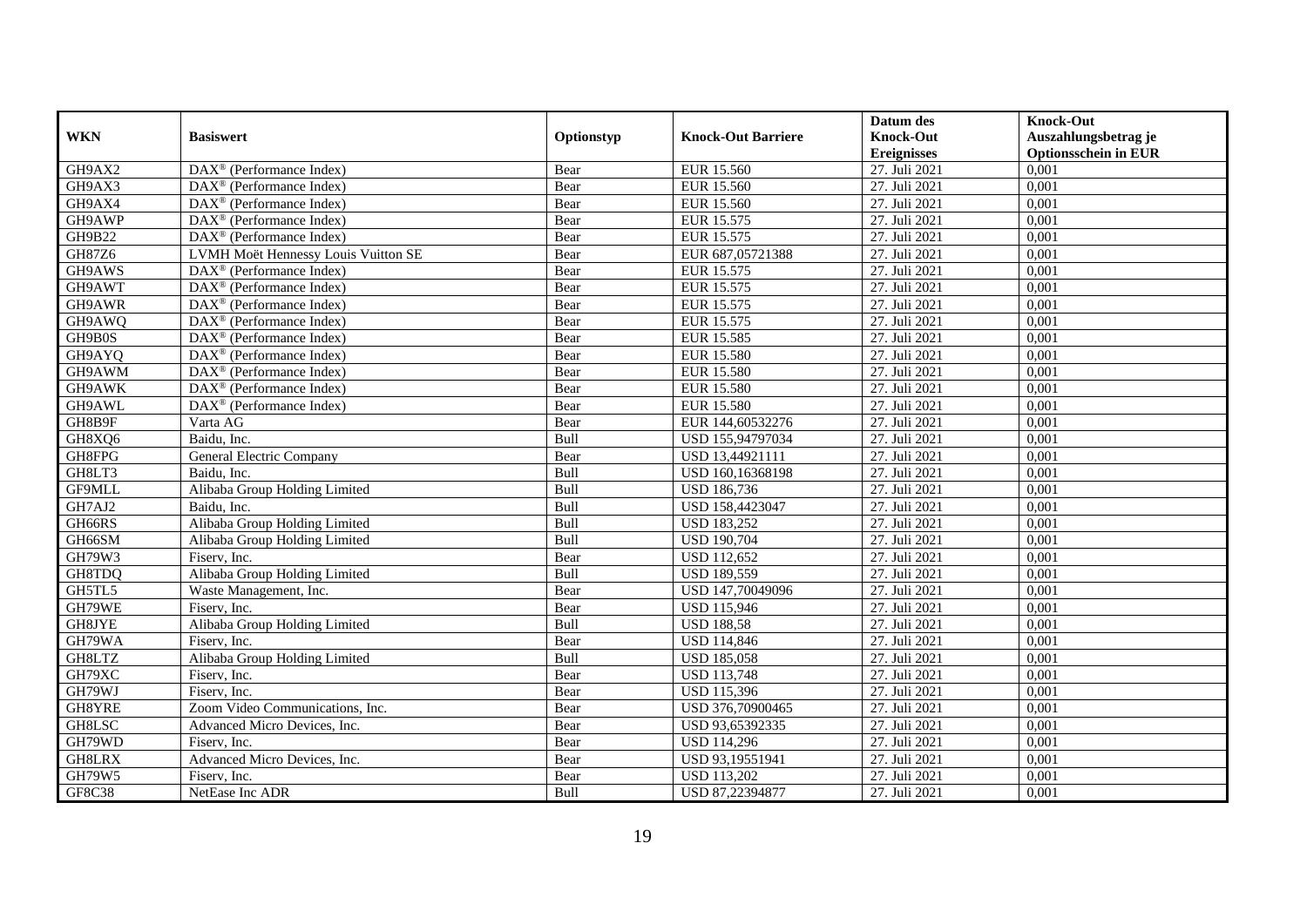|               |                               |             |                           | Datum des          | <b>Knock-Out</b>            |
|---------------|-------------------------------|-------------|---------------------------|--------------------|-----------------------------|
| <b>WKN</b>    | <b>Basiswert</b>              | Optionstyp  | <b>Knock-Out Barriere</b> | <b>Knock-Out</b>   | Auszahlungsbetrag je        |
|               |                               |             |                           | <b>Ereignisses</b> | <b>Optionsschein in EUR</b> |
| <b>GH8LRW</b> | Advanced Micro Devices, Inc.  | Bear        | USD 92,73711545           | 27. Juli 2021      | 0,001                       |
| GH8JX9        | MSCI Inc.                     | Bear        | USD 584,80943247          | 27. Juli 2021      | 0,001                       |
| GF8C1J        | NetEase Inc ADR               | Bull        | USD 86,23949786           | 27. Juli 2021      | 0,001                       |
| GF8C3C        | NetEase Inc ADR               | Bull        | USD 84,26023338           | 27. Juli 2021      | 0,001                       |
| GF8C1P        | NetEase Inc ADR               | Bull        | USD 83,26541985           | 27. Juli 2021      | 0,001                       |
| GH8JXA        | MSCI Inc.                     | Bear        | USD 582,08511845          | 27. Juli 2021      | 0,001                       |
| GF8C1K        | NetEase Inc ADR               | Bull        | USD 85,24468426           | 27. Juli 2021      | 0,001                       |
| GH7GK2        | IQVIA Holdings Inc.           | Bull        | USD 239,50576104          | 27. Juli 2021      | 0,001                       |
| GH79WC        | Fisery, Inc.                  | Bear        | <b>USD 116,496</b>        | 27. Juli 2021      | 0,001                       |
| GH38Y7        | Visa Inc. - Class A           | Bear        | USD 250,59074531          | 27. Juli 2021      | 0,001                       |
| GH5W6R        | Becton, Dickinson and Company | Bear        | USD 252,18433447          | 27. Juli 2021      | 0,001                       |
| GH79WR        | McDonald's Corporation        | Bear        | USD 245,07377362          | 27. Juli 2021      | 0,001                       |
| <b>GH948E</b> | Yum! Brands, Inc.             | Bear        | USD 124,29850093          | 27. Juli 2021      | 0,001                       |
| <b>GH076U</b> | Activision Blizzard, Inc.     | Bull        | USD 86,84193779           | 27. Juli 2021      | 0,001                       |
| GH0779        | Activision Blizzard, Inc.     | Bull        | USD 87,311883             | 27. Juli 2021      | 0,001                       |
| GH0776        | Activision Blizzard, Inc.     | Bull        | USD 88,23134091           | 27. Juli 2021      | 0,001                       |
| GH0777        | Activision Blizzard, Inc.     | Bull        | USD 87,77161197           | 27. Juli 2021      | 0,001                       |
| <b>GH076S</b> | Activision Blizzard, Inc.     | <b>Bull</b> | USD 86.38220885           | 27. Juli 2021      | 0,001                       |
| <b>GH7KTE</b> | Visa Inc. - Class A           | Bear        | USD 252,18224302          | 27. Juli 2021      | 0,001                       |
| GH5W79        | Becton, Dickinson and Company | Bear        | USD 254,46710557          | 27. Juli 2021      | 0,001                       |
| GH6X3D        | NIO Inc                       | Bull        | USD 40,41367598           | 27. Juli 2021      | 0,001                       |
| GH6423        | Pfizer Inc.                   | Bear        | USD 41,96910511           | 27. Juli 2021      | 0,001                       |
| <b>GH79X7</b> | McDonald's Corporation        | Bear        | USD 246,23965272          | 27. Juli 2021      | 0,001                       |
| GH8TMT        | The Procter & Gamble Company  | Bear        | USD 141,05486846          | 27. Juli 2021      | 0,001                       |
| GH076X        | Activision Blizzard, Inc.     | Bull        | USD 84,99280576           | 27. Juli 2021      | 0,001                       |
| GH8JXD        | MSCI Inc.                     | Bear        | USD 590,25806053          | 27. Juli 2021      | 0,001                       |
| GH6X3A        | NIO Inc                       | Bull        | USD 40,2003308            | 27. Juli 2021      | 0,001                       |
| GH076Y        | Activision Blizzard, Inc.     | Bull        | USD 84,53307675           | 27. Juli 2021      | 0,001                       |
| GH6X3F        | NIO Inc                       | Bull        | USD 39,98698561           | 27. Juli 2021      | 0,001                       |
| GH076T        | Activision Blizzard, Inc.     | Bull        | USD 85,45253474           | 27. Juli 2021      | 0,001                       |
| GH6X3C        | NIO Inc                       | Bull        | USD 39,7736404            | 27. Juli 2021      | 0,001                       |
| <b>GH076W</b> | Activision Blizzard, Inc.     | Bull        | USD 85,92247995           | 27. Juli 2021      | 0,001                       |
| GH077T        | Activision Blizzard, Inc.     | Bull        | USD 84,07334782           | 27. Juli 2021      | 0,001                       |
| GH9475        | Northrop Grumman Corporation  | Bear        | USD 363,41095855          | 27. Juli 2021      | 0,001                       |
| GH8YGC        | Charter Communications, Inc.  | Bear        | USD 735,21447498          | 27. Juli 2021      | 0,001                       |
| GH85XQ        | MasterCard Incorporated       | Bear        | USD 394,83756085          | 27. Juli 2021      | 0,001                       |
| GH8TG1        | Symrise AG                    | Bear        | EUR 123,44394942          | 27. Juli 2021      | 0,001                       |
| GH92FH        | The Sherwin-Williams Company  | Bear        | USD 288,14661956          | 27. Juli 2021      | 0,001                       |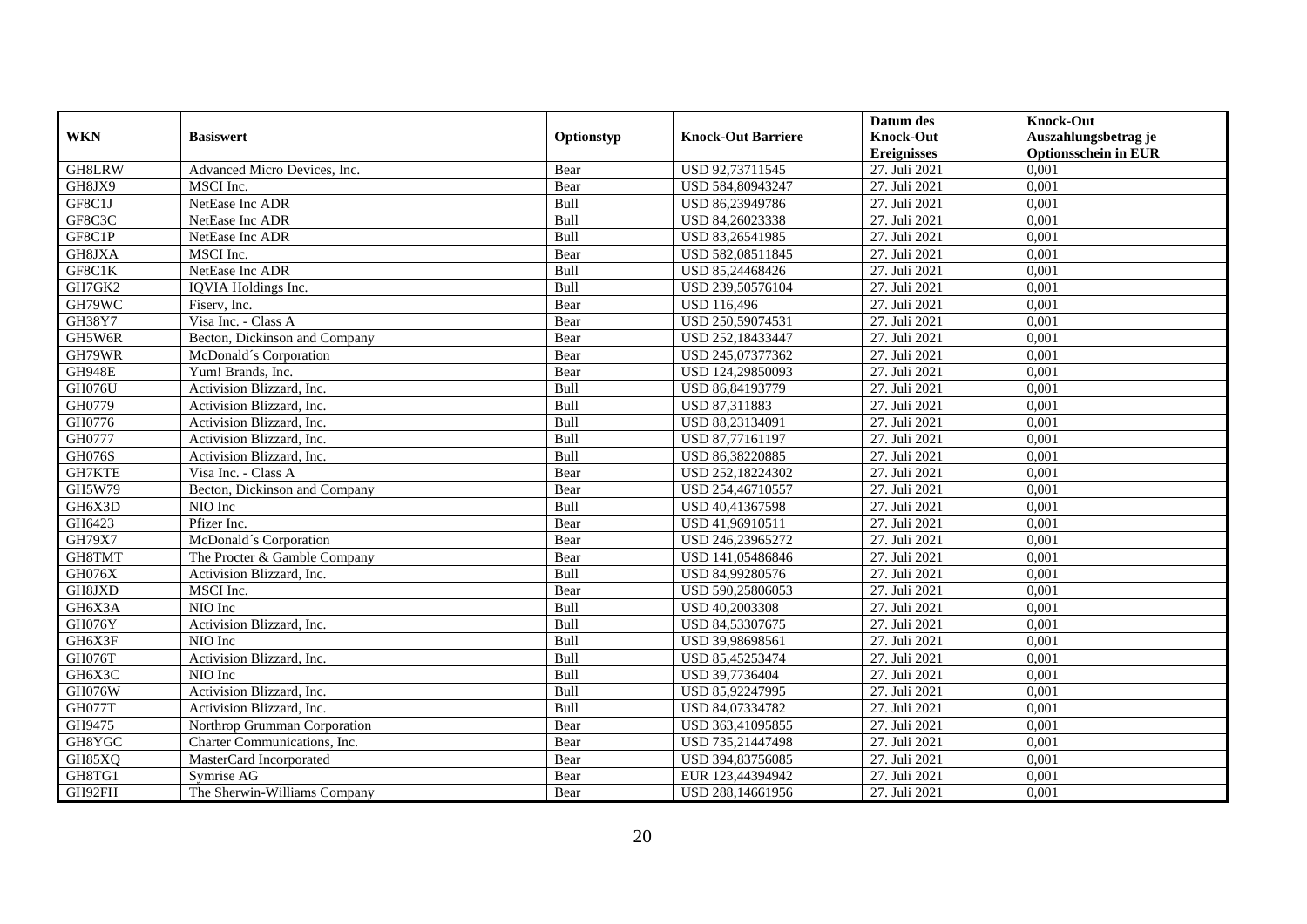|               |                                                                          |            |                           | Datum des          | <b>Knock-Out</b>            |
|---------------|--------------------------------------------------------------------------|------------|---------------------------|--------------------|-----------------------------|
| <b>WKN</b>    | <b>Basiswert</b>                                                         | Optionstyp | <b>Knock-Out Barriere</b> | <b>Knock-Out</b>   | Auszahlungsbetrag je        |
|               |                                                                          |            |                           | <b>Ereignisses</b> | <b>Optionsschein in EUR</b> |
| GH4SJH        | 1 Feinunze Silber, Feinheit mind. 0,999                                  | Bull       | USD 24,72537868           | 27. Juli 2021      | 0,001                       |
| GH5WBW        | Aurubis AG                                                               | Bear       | EUR 87,06816451           | 27. Juli 2021      | 0,001                       |
| GH6RA3        | <b>ECOLAB INC</b>                                                        | Bear       | USD 219,68480907          | 27. Juli 2021      | 0,001                       |
| GH7P3U        | 1 Feinunze Silber, Feinheit mind. 0.999                                  | Bull       | USD 24,6505065            | 27. Juli 2021      | 0,001                       |
| GH6X34        | NIO Inc                                                                  | Bull       | USD 39,56029519           | 27. Juli 2021      | 0,001                       |
| GH7CEM        | Medtronic, PLC                                                           | Bear       | USD 130,19295167          | 27. Juli 2021      | 0,001                       |
| GH4SGD        | 1 Feinunze Silber, Feinheit mind. 0,999                                  | Bull       | USD 24,5968427            | 27. Juli 2021      | 0,001                       |
| GH8YG2        | Deere & Company                                                          | Bear       | USD 357,48822149          | 27. Juli 2021      | 0,001                       |
| GH6X33        | NIO Inc                                                                  | Bull       | USD 39,34694999           | 27. Juli 2021      | 0,001                       |
| <b>GH774F</b> | NN Group N.V.                                                            | Bear       | EUR 41,97339295           | 27. Juli 2021      | 0,001                       |
| GH8PJK        | Alibaba Group Holding Limited                                            | Bull       | <b>USD 181,998</b>        | 27. Juli 2021      | 0,001                       |
| GH0770        | Activision Blizzard, Inc.                                                | Bull       | USD 83,60340263           | 27. Juli 2021      | 0,001                       |
| GC9GKF        | Johnson & Johnson                                                        | Bear       | USD 172,13898924          | 27. Juli 2021      | 0,001                       |
| GH6X35        | NIO Inc                                                                  | Bull       | USD 39,13360478           | 27. Juli 2021      | 0,001                       |
| GH6X37        | NIO Inc                                                                  | Bull       | USD 38,92025965           | 27. Juli 2021      | 0,001                       |
| GH7R9P        | Johnson & Johnson                                                        | Bear       | USD 172,60181574          | 27. Juli 2021      | 0,001                       |
| GC1MBJ        | Alibaba Group Holding Limited                                            | Bull       | <b>USD 181,041</b>        | 27. Juli 2021      | 0,001                       |
| <b>GH59F8</b> | 1 Feinunze Silber, Feinheit mind. 0.999                                  | Bull       | USD 24.50112345           | 27. Juli 2021      | 0,001                       |
| GH4SGH        | 1 Feinunze Silber, Feinheit mind. 0,999                                  | Bull       | USD 24,5324783            | 27. Juli 2021      | 0,001                       |
| <b>GH947Y</b> | The Progressive Corporation                                              | Bear       | USD 96,00078898           | 27. Juli 2021      | 0,001                       |
| GH8R7Q        | Alibaba Group Holding Limited                                            | Bull       | <b>USD 180,731</b>        | 27. Juli 2021      | 0,001                       |
| GH6X38        | NIO Inc                                                                  | Bull       | USD 38,71707373           | 27. Juli 2021      | 0,001                       |
| GH4MLX        | Baidu, Inc.                                                              | Bull       | USD 153,92672992          | 27. Juli 2021      | 0,001                       |
| GH076G        | Activision Blizzard, Inc.                                                | Bull       | USD 82,17313474           | 27. Juli 2021      | 0,001                       |
| GC77SQ        | <b>Exelon Corporation</b>                                                | Bear       | <b>USD 47.216</b>         | 27. Juli 2021      | 0.001                       |
| GH076D        | Activision Blizzard, Inc.                                                | Bull       | USD 81,6010275            | 27. Juli 2021      | 0,001                       |
| GH0775        | Activision Blizzard, Inc.                                                | Bull       | USD 82,6839446            | 27. Juli 2021      | 0,001                       |
| GH92F9        | American Water Works Co Inc                                              | Bear       | USD 169,40927095          | 27. Juli 2021      | 0,001                       |
| GH076Z        | Activision Blizzard, Inc.                                                | Bull       | USD 83,14367366           | 27. Juli 2021      | 0,001                       |
| GH92FD        | American Water Works Co Inc                                              | Bear       | USD 170,62868985          | 27. Juli 2021      | 0,001                       |
| GH7ZSP        | Duke Energy Corporation                                                  | Bear       | USD 106,60937357          | 27. Juli 2021      | 0,001                       |
| GH643F        | Pfizer Inc.                                                              | Bear       | USD 42,16834135           | 27. Juli 2021      | 0,001                       |
| GH9CQ1        | DAX <sup>®</sup> (Performance Index)/ X-DAX <sup>®</sup>                 | Bear       | <b>EUR 15.500</b>         | 28. Juli 2021      | 0,001                       |
| GH9CQ2        | $\overline{\text{DAX}^{\otimes}}$ (Performance Index)/X-DAX <sup>®</sup> | Bear       | <b>EUR 15.500</b>         | 28. Juli 2021      | 0,001                       |
| GH9DG4        | $DAX^{\circledcirc}$ (Performance Index)/ X-DAX <sup>®</sup>             | Bear       | EUR 15.335                | 28. Juli 2021      | 0,001                       |
| GH9DG5        | $\text{DAX}^{\circledast}$ (Performance Index)/ X-DAX <sup>®</sup>       | Bear       | EUR 15.340                | 28. Juli 2021      | 0,001                       |
| GH9DEZ        | $DAX^{\circledast}$ (Performance Index)/ X-DAX <sup>®</sup>              | Bull       | EUR 15.690                | 28. Juli 2021      | 0,001                       |
| GH9DG0        | DAX <sup>®</sup> (Performance Index)/ X-DAX <sup>®</sup>                 | Bear       | EUR 15.460                | 28. Juli 2021      | 0,001                       |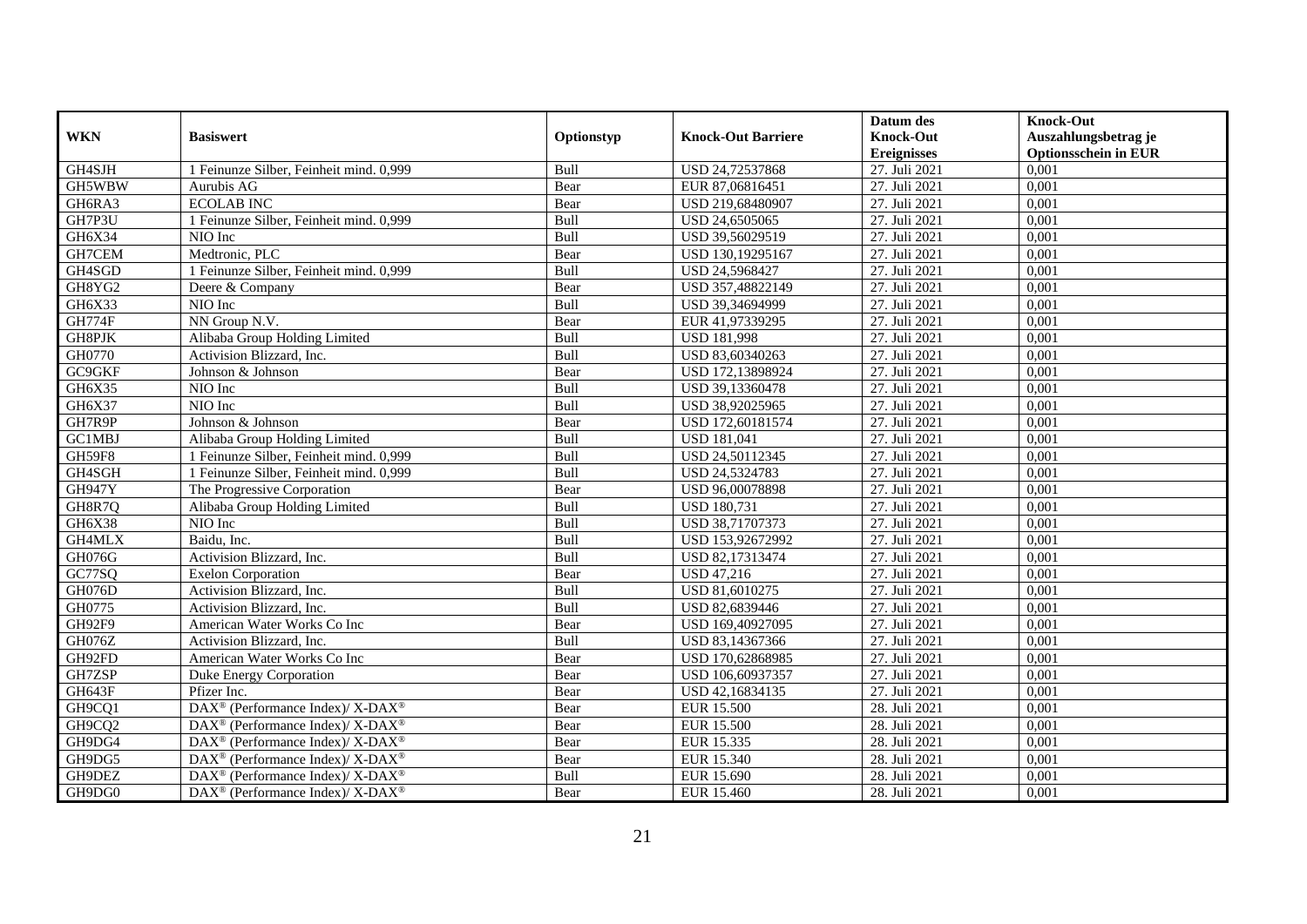|            |                                                                          |            |                           | Datum des          | <b>Knock-Out</b>            |
|------------|--------------------------------------------------------------------------|------------|---------------------------|--------------------|-----------------------------|
| <b>WKN</b> | <b>Basiswert</b>                                                         | Optionstyp | <b>Knock-Out Barriere</b> | <b>Knock-Out</b>   | Auszahlungsbetrag je        |
|            |                                                                          |            |                           | <b>Ereignisses</b> | <b>Optionsschein in EUR</b> |
| GH9DG1     | $\overline{\text{DAX}^{\otimes}}$ (Performance Index)/X-DAX <sup>®</sup> | Bull       | EUR 15.540                | 28. Juli 2021      | 0,001                       |
| GH9DEU     | $DAX^{\circledcirc}$ (Performance Index)/X-DAX <sup>®</sup>              | Bear       | EUR 15.545                | 28. Juli 2021      | 0,001                       |
| GH9DEV     | DAX <sup>®</sup> (Performance Index)/X-DAX <sup>®</sup>                  | Bear       | <b>EUR 15.550</b>         | 28. Juli 2021      | 0,001                       |
|            | 10-Year U.S. Treasury Note Future (Generic Front                         |            |                           |                    |                             |
| GH9BNF     | Month Future)                                                            | Bear       | <b>USD 134,5</b>          | 28. Juli 2021      | 0,001                       |
| GH9DFW     | DAX <sup>®</sup> (Performance Index)/X-DAX <sup>®</sup>                  | Bear       | EUR 15.435                | 28. Juli 2021      | 0,001                       |
| GH9DFX     | DAX <sup>®</sup> (Performance Index)/ X-DAX <sup>®</sup>                 | Bear       | EUR 15.440                | 28. Juli 2021      | 0,001                       |
| GH9DEL     | DAX <sup>®</sup> (Performance Index)/ X-DAX <sup>®</sup>                 | Bull       | EUR 15.905                | 28. Juli 2021      | 0,001                       |
| GH96SQ     | NYMEX Light, Sweet Crude Oil Future (Generic Front                       | Bear       | <b>USD 71,91</b>          | 28. Juli 2021      | 0,001                       |
|            | Month Future)                                                            |            |                           |                    |                             |
| GH9DEM     | DAX <sup>®</sup> (Performance Index)/ X-DAX <sup>®</sup>                 | Bull       | <b>EUR 15.880</b>         | 28. Juli 2021      | 0,001                       |
| GH9DFN     | DAX <sup>®</sup> (Performance Index)/ X-DAX <sup>®</sup>                 | Bear       | EUR 15.395                | 28. Juli 2021      | 0,001                       |
| GH9DFP     | $\text{DAX}^{\circledR}$ (Performance Index)/ X-DAX <sup>®</sup>         | Bear       | EUR 15.390                | 28. Juli 2021      | 0,001                       |
| GH9DGQ     | DAX <sup>®</sup> (Performance Index)/X-DAX <sup>®</sup>                  | Bear       | EUR 15.355                | 28. Juli 2021      | 0,001                       |
| GH9DGR     | DAX <sup>®</sup> (Performance Index)/ X-DAX <sup>®</sup>                 | Bear       | EUR 15.370                | 28. Juli 2021      | 0,001                       |
| GH9DEW     | $\text{DAX}^{\circledast}$ (Performance Index)/X-DAX <sup>®</sup>        | Bear       | EUR 15.540                | 28. Juli 2021      | 0,001                       |
| GH9DEX     | DAX <sup>®</sup> (Performance Index)/ X-DAX <sup>®</sup>                 | Bear       | EUR 15.555                | 28. Juli 2021      | 0,001                       |
| GH9DFY     | DAX <sup>®</sup> (Performance Index)/ X-DAX <sup>®</sup>                 | Bear       | <b>EUR 15.430</b>         | 28. Juli 2021      | 0,001                       |
| GH9DFZ     | $DAX^{\circledast}$ (Performance Index)/ X-DAX <sup>®</sup>              | Bear       | EUR 15.425                | 28. Juli 2021      | 0,001                       |
| GH9DGA     | $DAX^{\circledast}$ (Performance Index)/ X-DAX <sup>®</sup>              | Bear       | EUR 15.360                | 28. Juli 2021      | 0,001                       |
| GH9DGB     | DAX <sup>®</sup> (Performance Index)/ X-DAX <sup>®</sup>                 | Bear       | <b>EUR 15.380</b>         | 28. Juli 2021      | 0,001                       |
| GH9DEN     | DAX <sup>®</sup> (Performance Index)/ X-DAX <sup>®</sup>                 | Bull       | <b>EUR 15.885</b>         | 28. Juli 2021      | 0,001                       |
| GH9DEP     | DAX <sup>®</sup> (Performance Index)/X-DAX <sup>®</sup>                  | Bull       | EUR 15.865                | 28. Juli 2021      | 0,001                       |
| GH9DFQ     | DAX <sup>®</sup> (Performance Index)/X-DAX <sup>®</sup>                  | Bear       | EUR 15.415                | 28. Juli 2021      | 0,001                       |
| GH9DFR     | $\text{DAX}^{\circledR}$ (Performance Index)/ X-DAX <sup>®</sup>         | Bear       | <b>EUR 15.400</b>         | 28. Juli 2021      | 0,001                       |
| GH9DEA     | DAX <sup>®</sup> (Performance Index)/ X-DAX <sup>®</sup>                 | Bull       | EUR 15.830                | 28. Juli 2021      | 0,001                       |
| GH9DEB     | DAX <sup>®</sup> (Performance Index)/ X-DAX <sup>®</sup>                 | Bull       | EUR 15.825                | 28. Juli 2021      | 0,001                       |
| GH9DFC     | DAX <sup>®</sup> (Performance Index)/ X-DAX <sup>®</sup>                 | Bear       | EUR 15.495                | 28. Juli 2021      | 0,001                       |
| GH9DFD     | DAX <sup>®</sup> (Performance Index)/ X-DAX <sup>®</sup>                 | Bull       | EUR 15.895                | 28. Juli 2021      | 0,001                       |
| GH9DGE     | DAX <sup>®</sup> (Performance Index)/ X-DAX <sup>®</sup>                 | Bear       | <b>EUR 15.300</b>         | 28. Juli 2021      | 0,001                       |
| GH9DGF     | DAX <sup>®</sup> (Performance Index)/X-DAX <sup>®</sup>                  | Bear       | EUR 15.315                | 28. Juli 2021      | 0,001                       |
| GH9DD9     | DAX <sup>®</sup> (Performance Index)/ X-DAX <sup>®</sup>                 | Bull       | EUR 15.640                | 28. Juli 2021      | 0,001                       |
| GH9DEC     | DAX <sup>®</sup> (Performance Index)/X-DAX <sup>®</sup>                  | Bull       | EUR 15.840                | 28. Juli 2021      | 0,001                       |
| GH9DED     | $\text{DAX}^{\circledR}$ (Performance Index)/ X-DAX <sup>®</sup>         | Bull       | EUR 15.820                | 28. Juli 2021      | 0,001                       |
| GH9DFE     | DAX <sup>®</sup> (Performance Index)/ X-DAX <sup>®</sup>                 | Bear       | <b>EUR 15.500</b>         | 28. Juli 2021      | 0,001                       |
| GH9DFF     | DAX <sup>®</sup> (Performance Index)/ X-DAX <sup>®</sup>                 | Bull       | <b>EUR 15.770</b>         | 28. Juli 2021      | 0,001                       |
| GH9DGG     | DAX <sup>®</sup> (Performance Index)/ X-DAX <sup>®</sup>                 | Bear       | EUR 15.310                | 28. Juli 2021      | 0,001                       |
| GH9DGH     | $DAX^{\circledast}$ (Performance Index)/ X-DAX <sup>®</sup>              | Bear       | EUR 15.305                | 28. Juli 2021      | 0,001                       |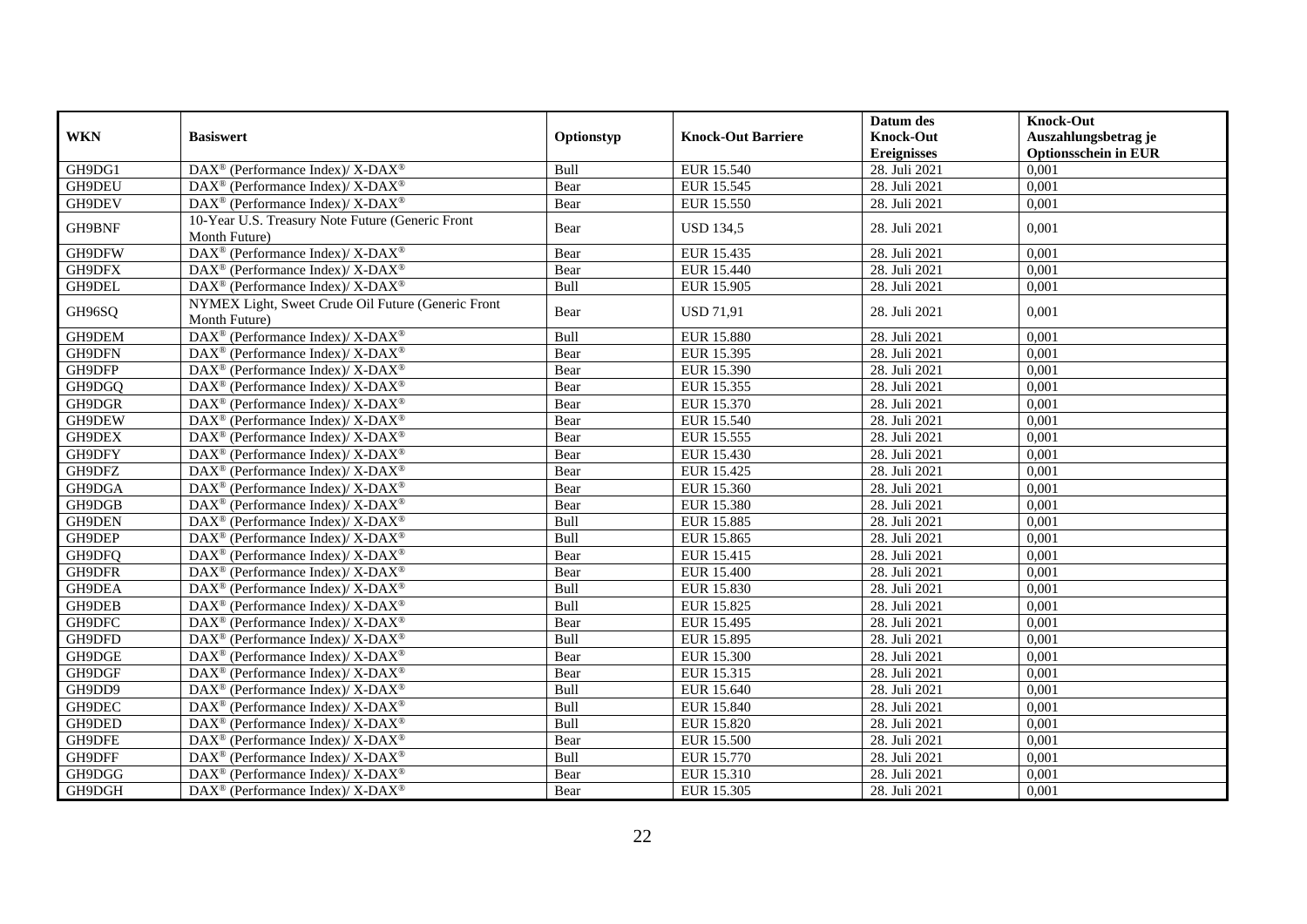|            |                                                                  |             |                           | Datum des          | <b>Knock-Out</b>            |
|------------|------------------------------------------------------------------|-------------|---------------------------|--------------------|-----------------------------|
| <b>WKN</b> | <b>Basiswert</b>                                                 | Optionstyp  | <b>Knock-Out Barriere</b> | <b>Knock-Out</b>   | Auszahlungsbetrag je        |
|            |                                                                  |             |                           | <b>Ereignisses</b> | <b>Optionsschein in EUR</b> |
| GH9DG2     | DAX <sup>®</sup> (Performance Index)/X-DAX <sup>®</sup>          | Bear        | EUR 15.330                | 28. Juli 2021      | 0,001                       |
| GH9DG3     | $DAX^{\circledast}$ (Performance Index)/ X-DAX <sup>®</sup>      | Bear        | EUR 15.465                | 28. Juli 2021      | 0,001                       |
| GH9DE8     | $DAX^{\circledast}$ (Performance Index)/ X-DAX <sup>®</sup>      | Bull        | EUR 15.850                | 28. Juli 2021      | 0,001                       |
| GH9DE9     | DAX <sup>®</sup> (Performance Index)/X-DAX <sup>®</sup>          | Bull        | EUR 15.835                | 28. Juli 2021      | 0,001                       |
| GH9DFA     | DAX <sup>®</sup> (Performance Index)/X-DAX <sup>®</sup>          | Bear        | <b>EUR 15.485</b>         | 28. Juli 2021      | 0,001                       |
| GH9DFB     | DAX <sup>®</sup> (Performance Index)/ X-DAX <sup>®</sup>         | Bear        | EUR 15.490                | 28. Juli 2021      | 0,001                       |
| GH9DGC     | $DAX^{\circledast}$ (Performance Index)/ X-DAX <sup>®</sup>      | Bear        | EUR 15.375                | 28. Juli 2021      | 0,001                       |
| GH9DGD     | DAX <sup>®</sup> (Performance Index)/X-DAX <sup>®</sup>          | Bear        | <b>EUR 15.480</b>         | 28. Juli 2021      | 0,001                       |
| GH9DEH     | DAX <sup>®</sup> (Performance Index)/ X-DAX <sup>®</sup>         | Bull        | <b>EUR 15.900</b>         | 28. Juli 2021      | 0,001                       |
| GH9DEK     | DAX <sup>®</sup> (Performance Index)/X-DAX <sup>®</sup>          | Bull        | EUR 15.910                | 28. Juli 2021      | 0,001                       |
| GH9DFK     | $DAX^{\circledast}$ (Performance Index)/ X-DAX <sup>®</sup>      | Bear        | EUR 15.515                | 28. Juli 2021      | 0,001                       |
| GH9DFL     | $\text{DAX}^{\circledR}$ (Performance Index)/ X-DAX <sup>®</sup> | Bear        | EUR 15.505                | 28. Juli 2021      | 0,001                       |
| GH9DFM     | DAX <sup>®</sup> (Performance Index)/ X-DAX <sup>®</sup>         | Bull        | EUR 15.875                | 28. Juli 2021      | 0,001                       |
| GH9DGM     | DAX <sup>®</sup> (Performance Index)/ X-DAX <sup>®</sup>         | Bear        | EUR 15.445                | 28. Juli 2021      | 0,001                       |
| GH9DGN     | $DAX^{\circledast}$ (Performance Index)/X-DAX <sup>®</sup>       | Bull        | EUR 15.750                | 28. Juli 2021      | 0,001                       |
| GH9DGP     | DAX <sup>®</sup> (Performance Index)/ X-DAX <sup>®</sup>         | Bear        | EUR 15.455                | 28. Juli 2021      | 0,001                       |
| GH9DEE     | DAX <sup>®</sup> (Performance Index)/ X-DAX <sup>®</sup>         | Bull        | EUR 15.810                | 28. Juli 2021      | 0,001                       |
| GH9DEF     | DAX <sup>®</sup> (Performance Index)/ X-DAX <sup>®</sup>         | Bull        | EUR 15.815                | 28. Juli 2021      | 0,001                       |
| GH9DEG     | DAX <sup>®</sup> (Performance Index)/ X-DAX <sup>®</sup>         | Bull        | EUR 15.610                | 28. Juli 2021      | 0,001                       |
| GH9DFG     | DAX <sup>®</sup> (Performance Index)/ X-DAX <sup>®</sup>         | Bear        | EUR 15.510                | 28. Juli 2021      | 0,001                       |
| GH9DFH     | $DAX^{\circledast}$ (Performance Index)/ X-DAX <sup>®</sup>      | <b>Bull</b> | EUR 15.890                | 28. Juli 2021      | 0,001                       |
| GH9DFJ     | $DAX^{\circledast}$ (Performance Index)/ X-DAX <sup>®</sup>      | Bear        | EUR 15.385                | 28. Juli 2021      | 0,001                       |
| GH9DGJ     | DAX <sup>®</sup> (Performance Index)/ X-DAX <sup>®</sup>         | Bear        | EUR 15.320                | 28. Juli 2021      | 0,001                       |
| GH9DGK     | DAX <sup>®</sup> (Performance Index)/X-DAX <sup>®</sup>          | Bear        | EUR 15.325                | 28. Juli 2021      | 0,001                       |
| GH9DGL     | $DAX^{\circledast}$ (Performance Index)/ X-DAX <sup>®</sup>      | Bear        | EUR 15.450                | 28. Juli 2021      | 0,001                       |
| GH9DCL     | $DAX^{\circledast}$ (Performance Index)/ X-DAX <sup>®</sup>      | Bull        | EUR 15.600                | 28. Juli 2021      | 0,001                       |
| GH9DCM     | $DAX^{\circledast}$ (Performance Index)/ X-DAX <sup>®</sup>      | Bull        | EUR 15.595                | 28. Juli 2021      | 0,001                       |
| GH9DDN     | DAX <sup>®</sup> (Performance Index)/ X-DAX <sup>®</sup>         | Bull        | <b>EUR 15.705</b>         | 28. Juli 2021      | 0,001                       |
| GH9DDP     | DAX <sup>®</sup> (Performance Index)/X-DAX <sup>®</sup>          | Bull        | EUR 15.675                | 28. Juli 2021      | 0,001                       |
| GH9DEQ     | $DAX^{\circledast}$ (Performance Index)/ X-DAX <sup>®</sup>      | Bull        | EUR 15.870                | 28. Juli 2021      | 0,001                       |
| GH9DER     | $DAX^{\circledast}$ (Performance Index)/ X-DAX <sup>®</sup>      | Bear        | EUR 15.530                | 28. Juli 2021      | 0,001                       |
| GH9DFS     | $DAX^{\circledast}$ (Performance Index)/ X-DAX <sup>®</sup>      | Bear        | EUR 15.520                | 28. Juli 2021      | 0,001                       |
| GH9DFT     | $DAX^{\circledast}$ (Performance Index)/ X-DAX <sup>®</sup>      | Bear        | EUR 15.405                | 28. Juli 2021      | 0,001                       |
| GH9DF4     | DAX <sup>®</sup> (Performance Index)/ X-DAX <sup>®</sup>         | Bull        | EUR 15.790                | 28. Juli 2021      | 0,001                       |
| GH9DF5     | DAX <sup>®</sup> (Performance Index)/X-DAX <sup>®</sup>          | Bull        | EUR 15.695                | 28. Juli 2021      | 0,001                       |
| GH9DG6     | DAX <sup>®</sup> (Performance Index)/X-DAX <sup>®</sup>          | Bear        | EUR 15.365                | 28. Juli 2021      | 0,001                       |
| GH9DG7     | DAX <sup>®</sup> (Performance Index)/ X-DAX <sup>®</sup>         | Bear        | EUR 15.345                | 28. Juli 2021      | 0,001                       |
| GH9DE2     | DAX <sup>®</sup> (Performance Index)/X-DAX <sup>®</sup>          | Bull        | EUR 15.755                | 28. Juli 2021      | 0,001                       |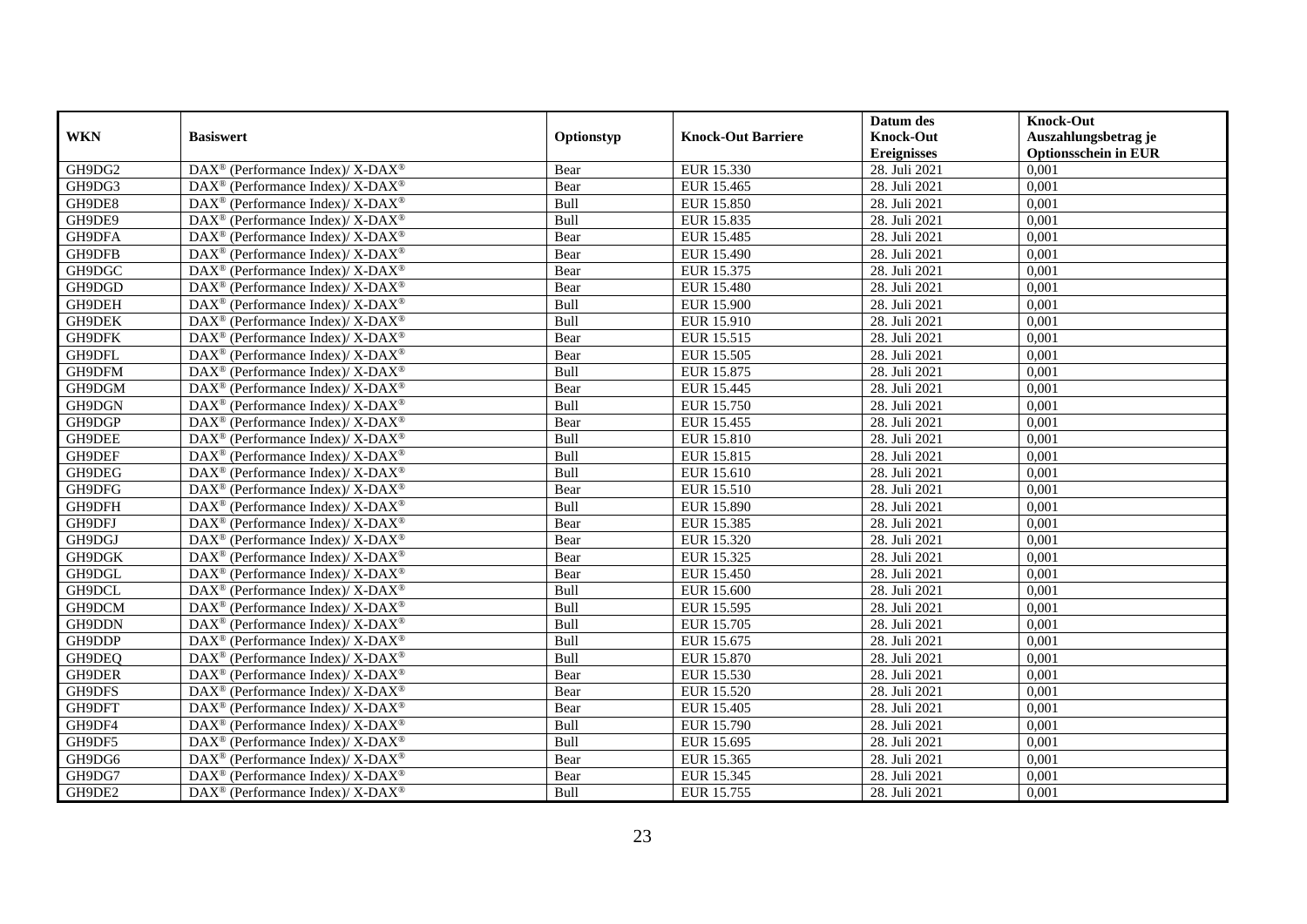|            |                                                             |             |                           | Datum des          | <b>Knock-Out</b>            |
|------------|-------------------------------------------------------------|-------------|---------------------------|--------------------|-----------------------------|
| <b>WKN</b> | <b>Basiswert</b>                                            | Optionstyp  | <b>Knock-Out Barriere</b> | <b>Knock-Out</b>   | Auszahlungsbetrag je        |
|            |                                                             |             |                           | <b>Ereignisses</b> | <b>Optionsschein in EUR</b> |
| GH9DE3     | DAX <sup>®</sup> (Performance Index)/X-DAX <sup>®</sup>     | Bull        | EUR 15.745                | 28. Juli 2021      | 0,001                       |
| GH9DES     | $DAX^{\circledast}$ (Performance Index)/ X-DAX <sup>®</sup> | Bear        | EUR 15.525                | 28. Juli 2021      | 0,001                       |
| GH9DET     | $DAX^{\circledast}$ (Performance Index)/ X-DAX <sup>®</sup> | Bear        | EUR 15.535                | 28. Juli 2021      | 0,001                       |
| GH9DFU     | DAX <sup>®</sup> (Performance Index)/X-DAX <sup>®</sup>     | Bear        | <b>EUR 15.410</b>         | 28. Juli 2021      | 0,001                       |
| GH9DFV     | DAX <sup>®</sup> (Performance Index)/X-DAX <sup>®</sup>     | Bear        | <b>EUR 15.420</b>         | 28. Juli 2021      | 0,001                       |
| GH9DCN     | DAX <sup>®</sup> (Performance Index)/ X-DAX <sup>®</sup>    | Bull        | EUR 15.590                | 28. Juli 2021      | 0,001                       |
| GH9DCP     | $DAX^{\circledast}$ (Performance Index)/ X-DAX <sup>®</sup> | Bull        | EUR 15.585                | 28. Juli 2021      | 0,001                       |
| GH9DF6     | DAX <sup>®</sup> (Performance Index)/X-DAX <sup>®</sup>     | Bear        | EUR 15.475                | 28. Juli 2021      | 0,001                       |
| GH9DF7     | DAX <sup>®</sup> (Performance Index)/ X-DAX <sup>®</sup>    | Bear        | EUR 15.470                | 28. Juli 2021      | 0,001                       |
| GH9DG8     | DAX <sup>®</sup> (Performance Index)/X-DAX <sup>®</sup>     | Bear        | EUR 15.350                | 28. Juli 2021      | 0,001                       |
| GH9DG9     | $DAX^{\circledast}$ (Performance Index)/ X-DAX <sup>®</sup> | Bear        | EUR 15.295                | 28. Juli 2021      | 0,001                       |
| GH9DD3     | DAX <sup>®</sup> (Performance Index)/X-DAX <sup>®</sup>     | Bull        | EUR 15.660                | 28. Juli 2021      | 0,001                       |
| GH9DE4     | DAX <sup>®</sup> (Performance Index)/ X-DAX <sup>®</sup>    | Bull        | EUR 15.650                | 28. Juli 2021      | 0,001                       |
| GH9DE5     | DAX <sup>®</sup> (Performance Index)/ X-DAX <sup>®</sup>    | Bull        | <b>EUR 15.860</b>         | 28. Juli 2021      | 0,001                       |
| GH9DCZ     | $DAX^{\circledast}$ (Performance Index)/X-DAX <sup>®</sup>  | Bull        | EUR 15.665                | 28. Juli 2021      | 0,001                       |
| GH9DE0     | DAX <sup>®</sup> (Performance Index)/ X-DAX <sup>®</sup>    | Bull        | EUR 15.765                | 28. Juli 2021      | 0,001                       |
| GH9DE1     | DAX <sup>®</sup> (Performance Index)/ X-DAX <sup>®</sup>    | Bull        | EUR 15.775                | 28. Juli 2021      | 0,001                       |
| GH9DCQ     | DAX <sup>®</sup> (Performance Index)/ X-DAX <sup>®</sup>    | Bull        | <b>EUR 15.580</b>         | 28. Juli 2021      | 0,001                       |
| GH9DCR     | DAX <sup>®</sup> (Performance Index)/ X-DAX <sup>®</sup>    | Bull        | EUR 15.555                | 28. Juli 2021      | 0,001                       |
| GH9DDS     | DAX <sup>®</sup> (Performance Index)/ X-DAX <sup>®</sup>    | Bull        | <b>EUR 15.800</b>         | 28. Juli 2021      | 0,001                       |
| GH9DDT     | $DAX^{\circledast}$ (Performance Index)/ X-DAX <sup>®</sup> | <b>Bull</b> | EUR 15.670                | 28. Juli 2021      | 0,001                       |
| GH9DDJ     | $DAX^{\circledast}$ (Performance Index)/ X-DAX <sup>®</sup> | Bull        | EUR 15.715                | 28. Juli 2021      | 0,001                       |
| GH9DDK     | DAX <sup>®</sup> (Performance Index)/ X-DAX <sup>®</sup>    | Bull        | EUR 15.720                | 28. Juli 2021      | 0,001                       |
| GH9DCU     | DAX <sup>®</sup> (Performance Index)/X-DAX <sup>®</sup>     | Bull        | EUR 15.545                | 28. Juli 2021      | 0,001                       |
| GH9DCV     | $DAX^{\circledast}$ (Performance Index)/ X-DAX <sup>®</sup> | Bull        | EUR 15.575                | 28. Juli 2021      | 0,001                       |
| GH9DDW     | $DAX^{\circledast}$ (Performance Index)/ X-DAX <sup>®</sup> | Bull        | EUR 15.780                | 28. Juli 2021      | 0,001                       |
| GH9DDX     | $DAX^{\circledast}$ (Performance Index)/ X-DAX <sup>®</sup> | Bull        | EUR 15.685                | 28. Juli 2021      | 0,001                       |
| GH9DDF     | DAX <sup>®</sup> (Performance Index)/ X-DAX <sup>®</sup>    | Bull        | EUR 15.625                | 28. Juli 2021      | 0,001                       |
| GH9DDG     | DAX <sup>®</sup> (Performance Index)/X-DAX <sup>®</sup>     | Bull        | EUR 15.735                | 28. Juli 2021      | 0,001                       |
| GH9DDH     | $DAX^{\circledast}$ (Performance Index)/ X-DAX <sup>®</sup> | Bull        | EUR 15.730                | 28. Juli 2021      | 0,001                       |
| GH9DD5     | $DAX^{\circledast}$ (Performance Index)/ X-DAX <sup>®</sup> | Bull        | EUR 15.655                | 28. Juli 2021      | 0,001                       |
| GH9DE6     | DAX <sup>®</sup> (Performance Index)/ X-DAX <sup>®</sup>    | Bull        | EUR 15.855                | 28. Juli 2021      | 0,001                       |
| GH9DE7     | $DAX^{\circledast}$ (Performance Index)/ X-DAX <sup>®</sup> | Bull        | EUR 15.845                | 28. Juli 2021      | 0,001                       |
| GH9DCS     | DAX <sup>®</sup> (Performance Index)/ X-DAX <sup>®</sup>    | Bull        | EUR 15.565                | 28. Juli 2021      | 0,001                       |
| GH9DCT     | DAX <sup>®</sup> (Performance Index)/X-DAX <sup>®</sup>     | Bull        | EUR 15.570                | 28. Juli 2021      | 0,001                       |
| GH9DDU     | DAX <sup>®</sup> (Performance Index)/X-DAX <sup>®</sup>     | Bull        | EUR 15.795                | 28. Juli 2021      | 0,001                       |
| GH9DDV     | DAX <sup>®</sup> (Performance Index)/ X-DAX <sup>®</sup>    | Bull        | EUR 15.785                | 28. Juli 2021      | 0,001                       |
| GH9DDA     | DAX <sup>®</sup> (Performance Index)/X-DAX <sup>®</sup>     | Bull        | EUR 15.635                | 28. Juli 2021      | 0,001                       |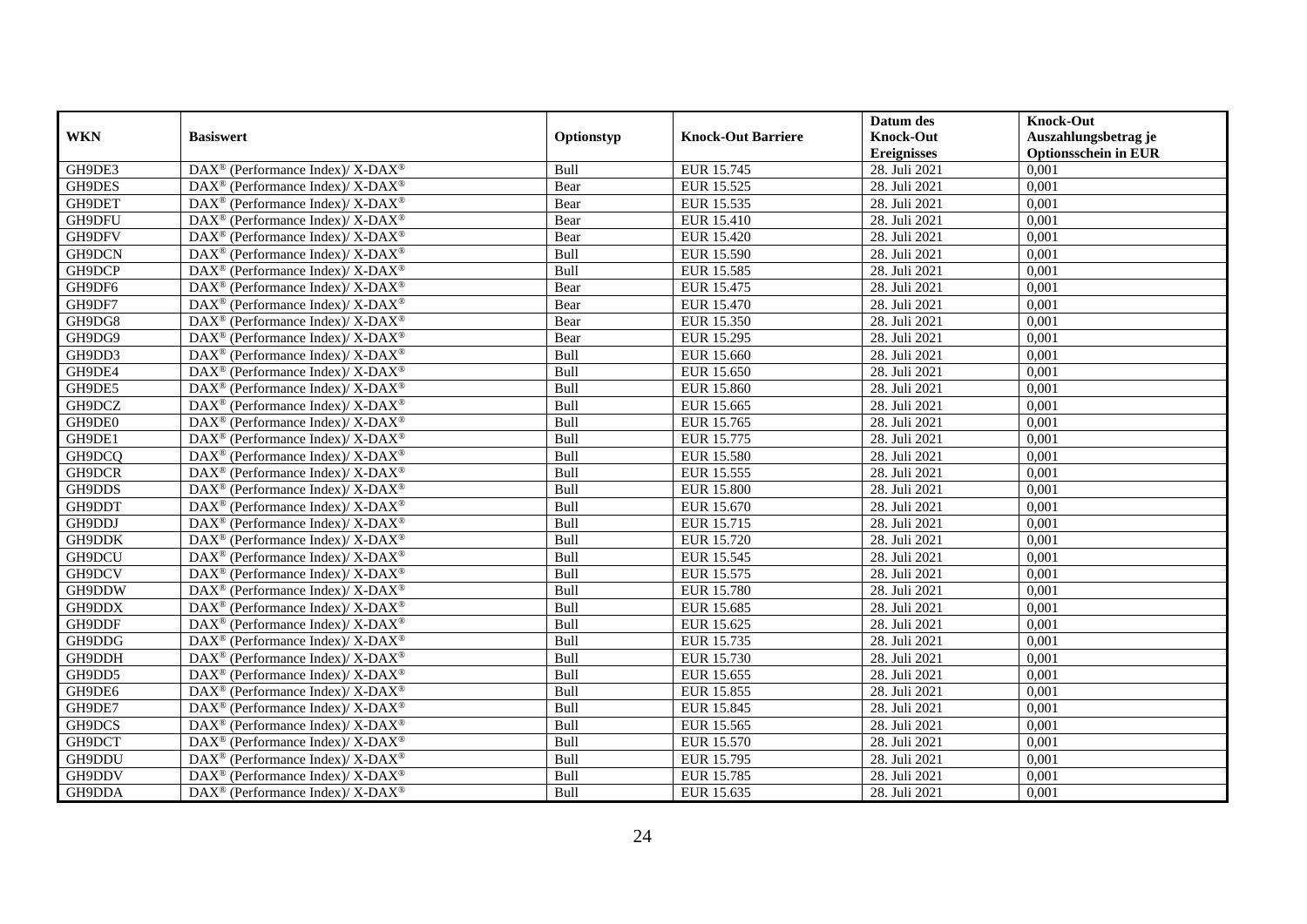|               |                                                                    |             |                           | Datum des          | <b>Knock-Out</b>            |
|---------------|--------------------------------------------------------------------|-------------|---------------------------|--------------------|-----------------------------|
| <b>WKN</b>    | <b>Basiswert</b>                                                   | Optionstyp  | <b>Knock-Out Barriere</b> | <b>Knock-Out</b>   | Auszahlungsbetrag je        |
|               |                                                                    |             |                           | <b>Ereignisses</b> | <b>Optionsschein in EUR</b> |
| GH9DDB        | DAX <sup>®</sup> (Performance Index)/ X-DAX <sup>®</sup>           | Bull        | EUR 15.630                | 28. Juli 2021      | 0,001                       |
| GH9DDC        | $\text{DAX}^{\circledast}$ (Performance Index)/ X-DAX <sup>®</sup> | Bull        | EUR 15.615                | 28. Juli 2021      | 0,001                       |
| GH9DDD        | DAX <sup>®</sup> (Performance Index)/X-DAX <sup>®</sup>            | Bull        | EUR 15.620                | 28. Juli 2021      | 0,001                       |
| GH9DDE        | DAX <sup>®</sup> (Performance Index)/X-DAX <sup>®</sup>            | Bull        | EUR 15.740                | 28. Juli 2021      | 0,001                       |
| GH9DD7        | $\text{DAX}^{\circledast}$ (Performance Index)/ X-DAX <sup>®</sup> | Bull        | EUR 15.645                | 28. Juli 2021      | 0,001                       |
| GH9DCJ        | $DAX^{\circledast}$ (Performance Index)/ X-DAX <sup>®</sup>        | Bull        | <b>EUR 15.605</b>         | 28. Juli 2021      | 0,001                       |
| GH9DDL        | DAX <sup>®</sup> (Performance Index)/X-DAX <sup>®</sup>            | Bull        | EUR 15.710                | 28. Juli 2021      | 0,001                       |
| GH9DDM        | $DAX^{\circledast}$ (Performance Index)/ X-DAX <sup>®</sup>        | Bull        | <b>EUR 15.700</b>         | 28. Juli 2021      | 0,001                       |
| GH9DCW        | DAX <sup>®</sup> (Performance Index)/X-DAX <sup>®</sup>            | Bull        | EUR 15.550                | 28. Juli 2021      | 0,001                       |
| GH9DCX        | DAX <sup>®</sup> (Performance Index)/X-DAX <sup>®</sup>            | Bull        | EUR 15.560                | 28. Juli 2021      | 0,001                       |
| GH9DDY        | DAX <sup>®</sup> (Performance Index)/ X-DAX <sup>®</sup>           | Bull        | <b>EUR 15.805</b>         | 28. Juli 2021      | 0,001                       |
| GH9DDZ        | $\text{DAX}^{\circledast}$ (Performance Index)/ X-DAX <sup>®</sup> | Bull        | EUR 15.760                | 28. Juli 2021      | 0,001                       |
| GH9DDQ        | $DAX^{\circledast}$ (Performance Index)/ X-DAX <sup>®</sup>        | Bull        | <b>EUR 15.680</b>         | 28. Juli 2021      | 0,001                       |
| GH9DDR        | $DAX^{\circledcirc}$ (Performance Index)/X-DAX <sup>®</sup>        | <b>Bull</b> | EUR 15.725                | 28. Juli 2021      | 0.001                       |
| GH4T59        | Veolia Environnement S.A.                                          | Bear        | EUR 26,80407656           | 28. Juli 2021      | 0,001                       |
| GH8BCV        | Fortum OYJ                                                         | Bear        | EUR 23,57866591           | 28. Juli 2021      | 0,001                       |
| GH85S9        | Deutsche Börse AG                                                  | Bull        | EUR 139,17378301          | 28. Juli 2021      | 0,001                       |
| GH9DEY        | DAX <sup>®</sup> (Performance Index)/X-DAX <sup>®</sup>            | Bear        | EUR 15.560                | 28. Juli 2021      | 0,001                       |
| GH6498        | Veolia Environnement S.A.                                          | Bear        | EUR 26,6687914            | 28. Juli 2021      | 0,001                       |
| GH9D3P        | Lanxess AG                                                         | Bear        | EUR 60,59                 | 28. Juli 2021      | 0,001                       |
| GH9CMB        | DAX <sup>®</sup> (Performance Index)                               | Bear        | EUR 15.540                | 28. Juli 2021      | 0,001                       |
| <b>GH85S1</b> | Deutsche Börse AG                                                  | Bull        | EUR 139,91513486          | 28. Juli 2021      | 0,001                       |
| <b>GH845V</b> | Bouygues S.A.                                                      | Bear        | EUR 32,57138229           | 28. Juli 2021      | 0,001                       |
| GH9DC6        | DAX <sup>®</sup> (Performance Index)/ X-DAX <sup>®</sup>           | Bull        | EUR 15.525                | 28. Juli 2021      | 0,001                       |
| GH6R49        | Talanx AG                                                          | Bear        | EUR 36,13664091           | 28. Juli 2021      | 0,001                       |
| GH9CMC        | DAX <sup>®</sup> (Performance Index)                               | Bear        | <b>EUR 15.540</b>         | 28. Juli 2021      | 0,001                       |
| GH9CGC        | <b>SAP SE</b>                                                      | Bear        | EUR 119,57                | 28. Juli 2021      | 0,001                       |
| GH85RT        | Deutsche Börse AG                                                  | Bull        | EUR 141,40785685          | 28. Juli 2021      | 0,001                       |
| GH9DC7        | DAX <sup>®</sup> (Performance Index)/ X-DAX <sup>®</sup>           | Bull        | EUR 15.520                | 28. Juli 2021      | 0,001                       |
| GH9D24        | Prosus NV                                                          | Bull        | <b>EUR 71,85</b>          | 28. Juli 2021      | 0,001                       |
| GH9DF1        | DAX <sup>®</sup> (Performance Index)/ X-DAX <sup>®</sup>           | Bear        | EUR 15.565                | 28. Juli 2021      | 0,001                       |
| GH9CG8        | SAP <sub>SE</sub>                                                  | Bear        | <b>EUR 118,98</b>         | 28. Juli 2021      | 0,001                       |
| GH9CM7        | DAX <sup>®</sup> (Performance Index)                               | Bear        | EUR 15.550                | 28. Juli 2021      | 0,001                       |
| GH9CMY        | DAX <sup>®</sup> (Performance Index)                               | Bear        | EUR 15.510                | 28. Juli 2021      | 0,001                       |
| GH9D5P        | Vodafone Group Plc                                                 | Bull        | GBP 1,16                  | 28. Juli 2021      | 0,001                       |
| GH9DC8        | DAX <sup>®</sup> (Performance Index)/X-DAX <sup>®</sup>            | Bull        | EUR 15.515                | 28. Juli 2021      | 0,001                       |
| GH85RS        | Deutsche Börse AG                                                  | Bull        | EUR 140,66650499          | 28. Juli 2021      | 0,001                       |
| GH92GJ        | <b>Barclays PLC</b>                                                | Bear        | GBP 1,73847342            | 28. Juli 2021      | 0,001                       |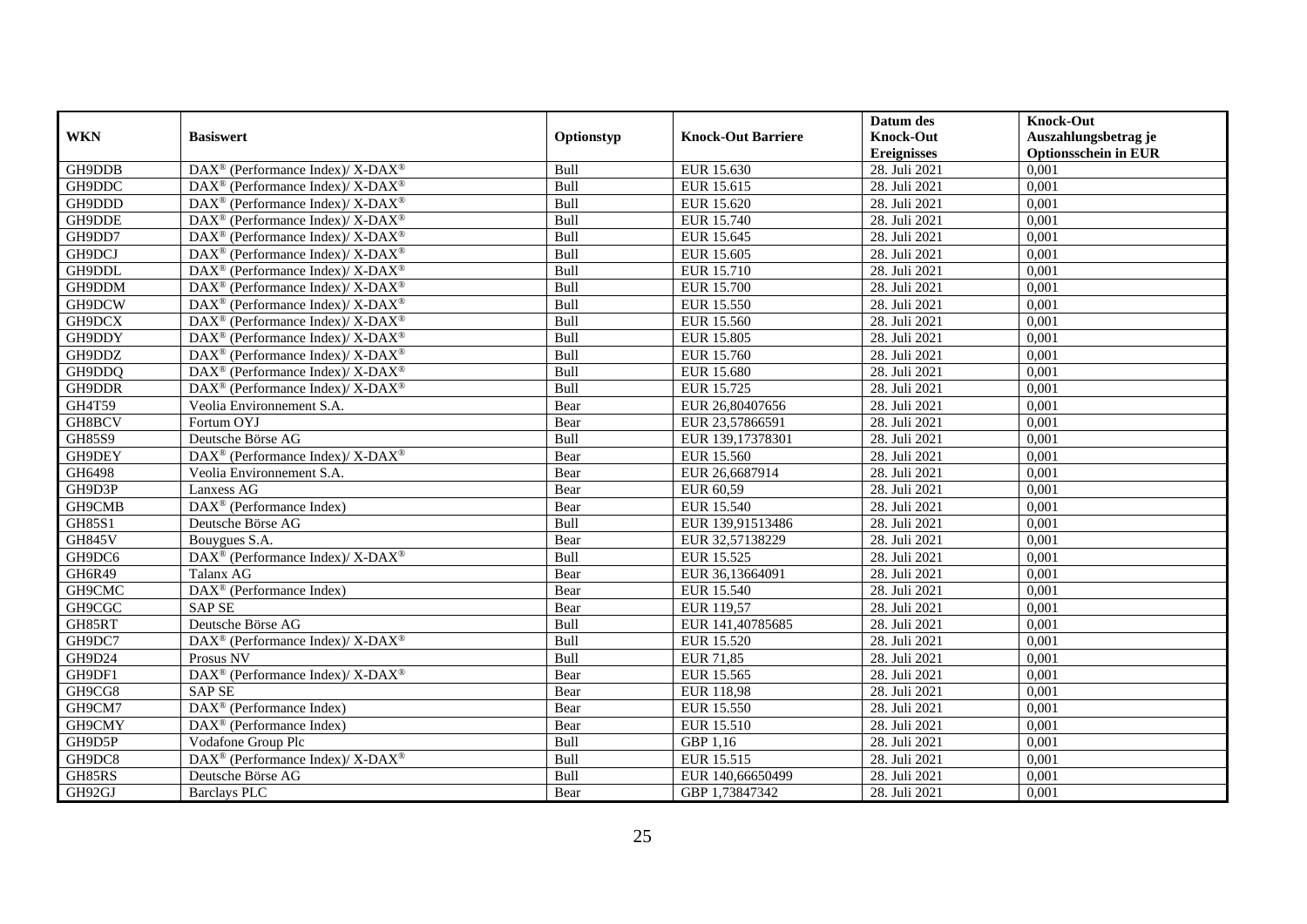|               |                                                          |            |                           | Datum des          | <b>Knock-Out</b>            |
|---------------|----------------------------------------------------------|------------|---------------------------|--------------------|-----------------------------|
| <b>WKN</b>    | <b>Basiswert</b>                                         | Optionstyp | <b>Knock-Out Barriere</b> | <b>Knock-Out</b>   | Auszahlungsbetrag je        |
|               |                                                          |            |                           | <b>Ereignisses</b> | <b>Optionsschein in EUR</b> |
| GH9D48        | Umicore N.V.                                             | Bull       | <b>EUR 53,06</b>          | 28. Juli 2021      | 0,001                       |
| GH9CF5        | Randstad Holding N.V.                                    | Bull       | EUR 62,82                 | 28. Juli 2021      | 0,001                       |
| GH9D0L        | Prosus NV                                                | Bull       | EUR 71,24                 | 28. Juli 2021      | 0,001                       |
| GH9CM8        | DAX <sup>®</sup> (Performance Index)                     | Bear       | EUR 15.550                | 28. Juli 2021      | 0,001                       |
| GH9D5H        | Vodafone Group Plc                                       | Bull       | GBP 1,17                  | 28. Juli 2021      | 0,001                       |
| GC7BGX        | Symrise AG                                               | Bear       | EUR 123,65149688          | 28. Juli 2021      | 0,001                       |
| GH7UAY        | <b>Barry Callebaut AG</b>                                | Bear       | CHF 2.297,43178872        | 28. Juli 2021      | 0,001                       |
| GH9CN1        | $\overline{\text{DAX}^{\otimes}}$ (Performance Index)    | Bear       | <b>EUR 15.500</b>         | 28. Juli 2021      | 0,001                       |
| GH9D0M        | Prosus NV                                                | Bull       | <b>EUR 70,64</b>          | 28. Juli 2021      | 0,001                       |
| GH9CMD        | DAX <sup>®</sup> (Performance Index)                     | Bear       | EUR 15.540                | 28. Juli 2021      | 0,001                       |
| GH9CF6        | Randstad Holding N.V.                                    | Bull       | <b>EUR 64,6</b>           | 28. Juli 2021      | 0,001                       |
| GH9D54        | Umicore N.V.                                             | Bull       | <b>EUR 52,56</b>          | 28. Juli 2021      | 0,001                       |
| GH9D0H        | Prosus NV                                                | Bull       | EUR 68,22                 | 28. Juli 2021      | 0,001                       |
| GH9CN2        | $DAX^{\circledR}$ (Performance Index)                    | Bear       | <b>EUR 15.500</b>         | 28. Juli 2021      | 0,001                       |
| GH9CME        | DAX <sup>®</sup> (Performance Index)                     | Bear       | <b>EUR 15.540</b>         | 28. Juli 2021      | 0,001                       |
| GH5A49        | Koninklijke Vopak N.V.                                   | Bull       | EUR 36,50360531           | 28. Juli 2021      | 0,001                       |
| GH9DD2        | DAX <sup>®</sup> (Performance Index)/ X-DAX <sup>®</sup> | Bull       | EUR 15.535                | 28. Juli 2021      | 0,001                       |
| GH9DCA        | DAX <sup>®</sup> (Performance Index)/ X-DAX <sup>®</sup> | Bull       | EUR 15.530                | 28. Juli 2021      | 0,001                       |
| GH9D5L        | Umicore N.V.                                             | Bull       | EUR 54,07                 | 28. Juli 2021      | 0,001                       |
| GH9D0E        | Prosus NV                                                | Bull       | EUR 67,61                 | 28. Juli 2021      | 0,001                       |
| GH5A4A        | Koninklijke Vopak N.V.                                   | Bull       | EUR 36,82682488           | 28. Juli 2021      | 0,001                       |
| GH9CM6        | $DAX^{\circledR}$ (Performance Index)                    | Bear       | EUR 15.550                | 28. Juli 2021      | 0,001                       |
| GH9CN3        | $\overline{\text{DAX}^{\otimes}}$ (Performance Index)    | Bear       | EUR 15.500                | 28. Juli 2021      | 0,001                       |
| GH8JSL        | Deutsche Bank AG                                         | Bear       | EUR 11,05575575           | 28. Juli 2021      | 0,001                       |
| GH9D0P        | Prosus NV                                                | Bull       | EUR 68,82                 | 28. Juli 2021      | 0,001                       |
| GH9CMH        | DAX <sup>®</sup> (Performance Index)                     | Bear       | EUR 15.530                | 28. Juli 2021      | 0,001                       |
| GH9D3V        | STMicroelectronics N.V.                                  | Bull       | EUR 32,93                 | 28. Juli 2021      | 0,001                       |
| GH9D5Q        | Umicore N.V.                                             | Bull       | <b>EUR 53,56</b>          | 28. Juli 2021      | 0,001                       |
| GH9CMZ        | DAX <sup>®</sup> (Performance Index)                     | Bear       | EUR 15.510                | 28. Juli 2021      | 0,001                       |
| GH9CMJ        | DAX <sup>®</sup> (Performance Index)                     | Bear       | EUR 15.530                | 28. Juli 2021      | 0,001                       |
| GH9D0Q        | Prosus NV                                                | Bull       | <b>EUR 70,03</b>          | 28. Juli 2021      | 0,001                       |
| GH9CN0        | $\overline{\text{DAX}^{\otimes}}$ (Performance Index)    | Bear       | <b>EUR 15.500</b>         | 28. Juli 2021      | 0,001                       |
| <b>GH9D82</b> | DAX <sup>®</sup> (Performance Index)                     | Bull       | <b>EUR 15.900</b>         | 28. Juli 2021      | 0,001                       |
| GH8JSA        | Deutsche Bank AG                                         | Bear       | EUR 10,83643507           | 28. Juli 2021      | 0,001                       |
| GH9CMF        | $DAX^{\circledast}$ (Performance Index)                  | Bear       | EUR 15.540                | 28. Juli 2021      | 0,001                       |
| GH9D0R        | Prosus NV                                                | Bull       | EUR 69,43                 | 28. Juli 2021      | 0,001                       |
| GH9CN7        | DAX <sup>®</sup> (Performance Index)                     | Bear       | EUR 15.490                | 28. Juli 2021      | 0,001                       |
| GH9D8Q        | DAX <sup>®</sup> (Performance Index)                     | Bull       | EUR 15.860                | 28. Juli 2021      | 0,001                       |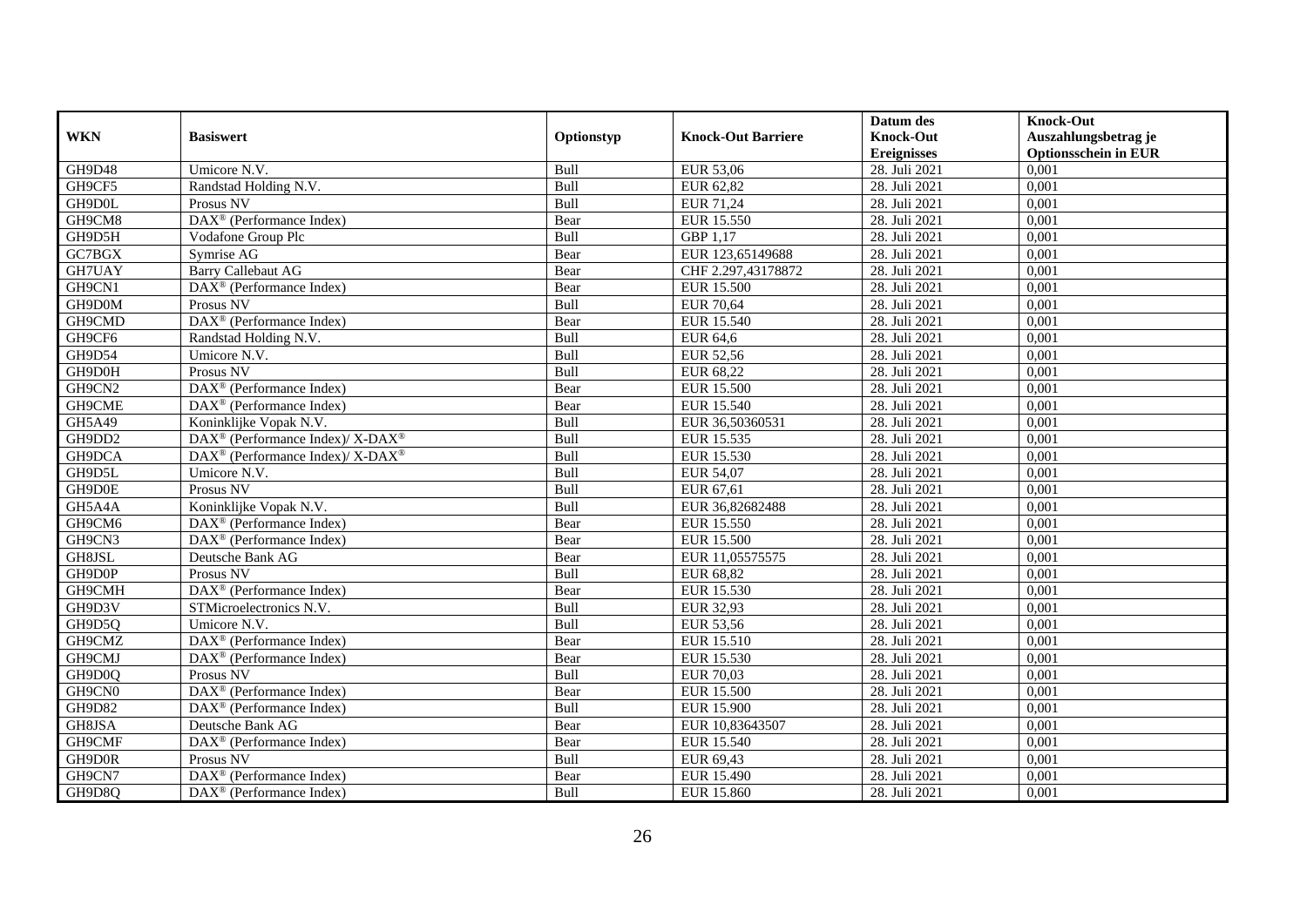|            |                                                         |            |                           | Datum des          | <b>Knock-Out</b>            |
|------------|---------------------------------------------------------|------------|---------------------------|--------------------|-----------------------------|
| <b>WKN</b> | <b>Basiswert</b>                                        | Optionstyp | <b>Knock-Out Barriere</b> | <b>Knock-Out</b>   | Auszahlungsbetrag je        |
|            |                                                         |            |                           | <b>Ereignisses</b> | <b>Optionsschein in EUR</b> |
| GH9CMG     | $\text{DAX}^{\textcircled{}}$ (Performance Index)       | Bear       | EUR 15.530                | 28. Juli 2021      | 0,001                       |
| GH9CNC     | $DAX^{\circledR}$ (Performance Index)                   | Bear       | EUR 15.480                | 28. Juli 2021      | 0,001                       |
| GH8JS8     | Deutsche Bank AG                                        | Bear       | EUR 10,99594102           | 28. Juli 2021      | 0,001                       |
| GH9D8R     | $DAX^{\circledast}$ (Performance Index)                 | Bull       | EUR 15.740                | 28. Juli 2021      | 0,001                       |
| GH9CMK     | DAX <sup>®</sup> (Performance Index)                    | Bear       | EUR 15.525                | 28. Juli 2021      | 0,001                       |
| GH9CNR     | $\overline{\text{DAX}^{\otimes}}$ (Performance Index)   | Bear       | EUR 15.470                | 28. Juli 2021      | 0,001                       |
| GH9D9S     | $\overline{\text{DAX}^{\otimes}}$ (Performance Index)   | Bull       | EUR 15.620                | 28. Juli 2021      | 0,001                       |
| GH9CNS     | $DAX^{\circledR}$ (Performance Index)                   | Bear       | EUR 15.470                | 28. Juli 2021      | 0,001                       |
| GH9CML     | $DAX^{\circledR}$ (Performance Index)                   | Bear       | EUR 15.525                | 28. Juli 2021      | 0,001                       |
| GH8PES     | Deutsche Bank AG                                        | Bear       | EUR 10,72343642           | 28. Juli 2021      | 0,001                       |
| GH9D9T     | DAX <sup>®</sup> (Performance Index)                    | Bull       | EUR 15.705                | 28. Juli 2021      | 0,001                       |
| GH9CN4     | DAX <sup>®</sup> (Performance Index)                    | Bear       | <b>EUR 15.500</b>         | 28. Juli 2021      | 0,001                       |
| GH9CMR     | $\overline{\text{DAX}^{\otimes}}$ (Performance Index)   | Bear       | <b>EUR 15.520</b>         | 28. Juli 2021      | 0,001                       |
| GH9DAU     | DAX <sup>®</sup> (Performance Index)                    | Bear       | <b>EUR 15.410</b>         | 28. Juli 2021      | 0,001                       |
| GH9CYX     | MorphoSys AG                                            | Bull       | EUR 49,32                 | 28. Juli 2021      | 0,001                       |
| GH9CN6     | $\overline{\text{DAX}^{\otimes}}$ (Performance Index)   | Bear       | EUR 15.490                | 28. Juli 2021      | 0,001                       |
| GH8BC7     | Capgemini SE                                            | Bear       | EUR 176,6074121           | 28. Juli 2021      | 0,001                       |
| GH9CM9     | $DAX^{\circledcirc}$ (Performance Index)                | Bear       | EUR 15.550                | 28. Juli 2021      | 0,001                       |
| GH8JTJ     | Deutsche Bank AG                                        | Bear       | EUR 10,78658945           | 28. Juli 2021      | 0,001                       |
| GH9DAV     | DAX <sup>®</sup> (Performance Index)                    | Bear       | <b>EUR 15.400</b>         | 28. Juli 2021      | 0,001                       |
| GH9CND     | DAX <sup>®</sup> (Performance Index)                    | Bear       | <b>EUR 15.480</b>         | 28. Juli 2021      | 0,001                       |
| GH9CMA     | $\overline{\text{DAX}^{\otimes}}$ (Performance Index)   | Bear       | <b>EUR 15.550</b>         | 28. Juli 2021      | 0,001                       |
| GH9CYY     | MorphoSys AG                                            | Bull       | EUR 47,82                 | 28. Juli 2021      | 0,001                       |
| GH8BCA     | Capgemini SE                                            | Bear       | EUR 174,79329377          | 28. Juli 2021      | 0,001                       |
| GH9DCY     | $DAX^{\circledast}$ (Performance Index)                 | Bear       | <b>EUR 15.380</b>         | 28. Juli 2021      | 0,001                       |
| GH9CNE     | DAX <sup>®</sup> (Performance Index)                    | Bear       | <b>EUR 15.480</b>         | 28. Juli 2021      | 0,001                       |
| GH9CMP     | $DAX^{\circledast}$ (Performance Index)                 | Bear       | EUR 15.525                | 28. Juli 2021      | 0,001                       |
| GH9D7Y     | $\text{DAX}^{\textcircled{}}$ (Performance Index)       | Bull       | EUR 15.565                | 28. Juli 2021      | 0,001                       |
| GH9CNP     | $\overline{\text{DAX}}^{\textcirc}$ (Performance Index) | Bear       | EUR 15.470                | 28. Juli 2021      | 0,001                       |
| GH9CZ3     | MorphoSys AG                                            | Bull       | <b>EUR 47,56</b>          | 28. Juli 2021      | 0,001                       |
| GH9CMQ     | DAX <sup>®</sup> (Performance Index)                    | Bear       | EUR 15.520                | 28. Juli 2021      | 0,001                       |
| GH8BC1     | Capgemini SE                                            | Bear       | EUR 178,43149815          | 28. Juli 2021      | 0,001                       |
| GH9CNQ     | DAX <sup>®</sup> (Performance Index)                    | Bear       | <b>EUR 15.470</b>         | 28. Juli 2021      | 0,001                       |
| GH9D8L     | $\overline{\text{DAX}^{\otimes}}$ (Performance Index)   | Bull       | EUR 15.685                | 28. Juli 2021      | 0,001                       |
| GH9CMM     | $DAX^{\circledast}$ (Performance Index)                 | Bear       | EUR 15.525                | 28. Juli 2021      | 0,001                       |
| GH9D8M     | DAX <sup>®</sup> (Performance Index)                    | Bull       | EUR 15.905                | 28. Juli 2021      | 0,001                       |
| GH9CN9     | DAX <sup>®</sup> (Performance Index)                    | Bear       | EUR 15.490                | 28. Juli 2021      | 0,001                       |
| GH9CZ4     | MorphoSys AG                                            | Bull       | EUR 46,31                 | 28. Juli 2021      | 0,001                       |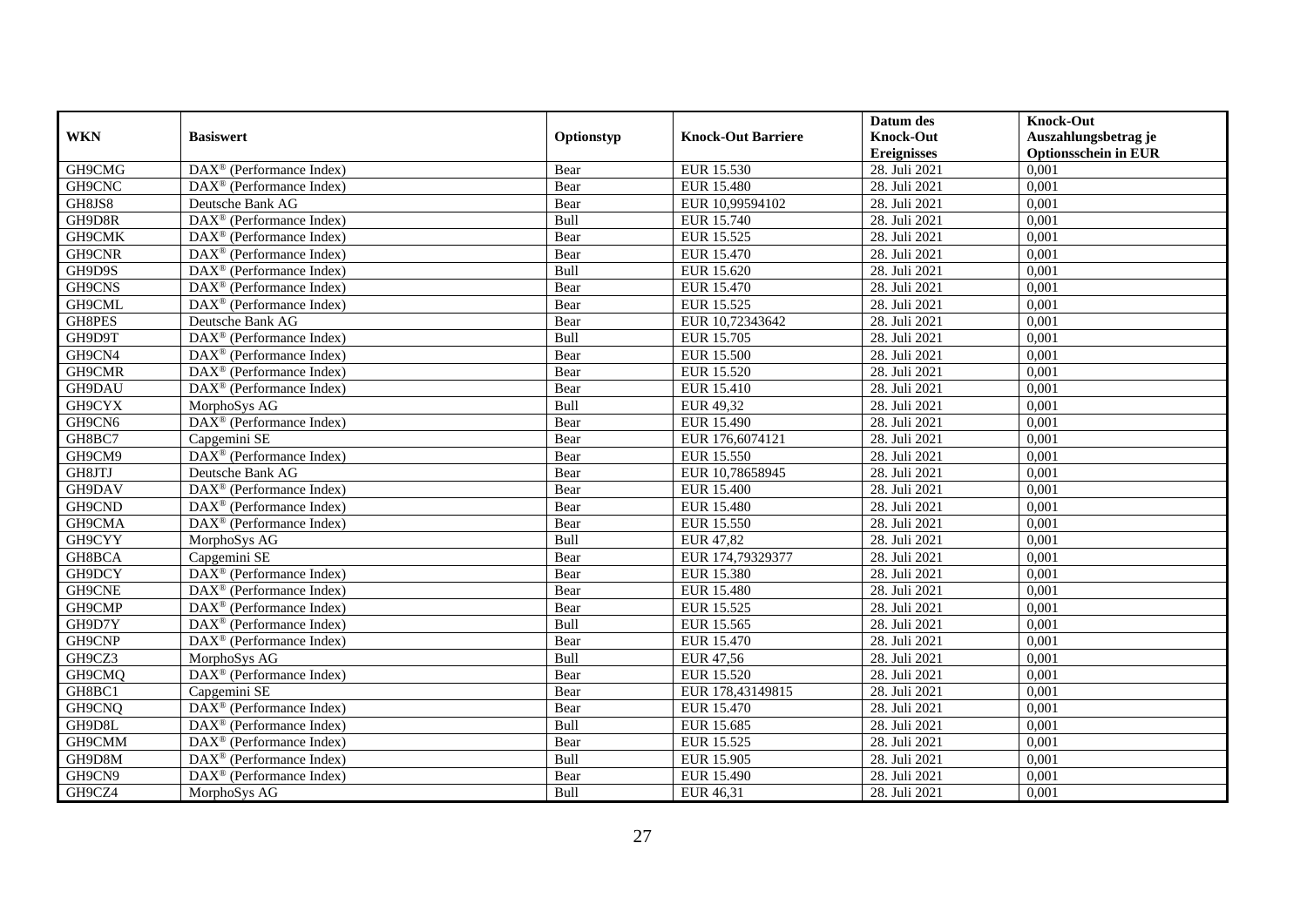|               |                                                              |            |                           | Datum des                   | <b>Knock-Out</b>            |
|---------------|--------------------------------------------------------------|------------|---------------------------|-----------------------------|-----------------------------|
| <b>WKN</b>    | <b>Basiswert</b>                                             | Optionstyp | <b>Knock-Out Barriere</b> | <b>Knock-Out</b>            | Auszahlungsbetrag je        |
|               |                                                              |            |                           | <b>Ereignisses</b>          | <b>Optionsschein in EUR</b> |
| GH9CMN        | $\overline{\text{DAX}^{\otimes}}$ (Performance Index)        | Bear       | EUR 15.525                | 28. Juli 2021               | 0,001                       |
| GH9CNA        | $\text{DAX}^{\textcircled{p}}$ (Performance Index)           | Bear       | EUR 15.490                | 28. Juli 2021               | 0,001                       |
| GH9D9P        | DAX <sup>®</sup> (Performance Index)                         | Bull       | <b>EUR 15.780</b>         | 28. Juli 2021               | 0,001                       |
| GH92CU        | <b>Barclays PLC</b>                                          | Bear       | GBP 1,72848218            | 28. Juli 2021               | 0,001                       |
| GH9CN8        | DAX <sup>®</sup> (Performance Index)                         | Bear       | EUR 15.490                | 28. Juli 2021               | 0,001                       |
| GH9DAQ        | DAX <sup>®</sup> (Performance Index)                         | Bear       | EUR 15.535                | 28. Juli 2021               | 0,001                       |
| GH9CZ7        | MorphoSys AG                                                 | Bull       | EUR 47,06                 | 28. Juli 2021               | 0,001                       |
| GH9CNG        | DAX <sup>®</sup> (Performance Index)                         | Bear       | EUR 15.475                | 28. Juli 2021               | 0,001                       |
| GH9DAR        | $\overline{\text{DAX}^{\otimes}}$ (Performance Index)        | Bear       | EUR 15.505                | 28. Juli 2021               | 0,001                       |
| GH92D7        | <b>Barclays PLC</b>                                          | Bear       | GBP 1,75845587            | 28. Juli 2021               | 0,001                       |
| <b>GH9CNH</b> | DAX <sup>®</sup> (Performance Index)                         | Bear       | EUR 15.475                | 28. Juli 2021               | 0,001                       |
| GH9DBS        | DAX <sup>®</sup> (Performance Index)                         | Bear       | EUR 15.340                | 28. Juli 2021               | 0,001                       |
| GH9CZ8        | MorphoSys AG                                                 | Bull       | <b>EUR 46,81</b>          | 28. Juli 2021               | 0,001                       |
| GH9CNJ        | DAX <sup>®</sup> (Performance Index)                         | Bear       | EUR 15.475                | 28. Juli 2021               | 0,001                       |
| GH92E5        | <b>Barclays PLC</b>                                          | Bear       | GBP 1,70849974            | 28. Juli 2021               | 0,001                       |
| GH9DBT        | DAX <sup>®</sup> (Performance Index)                         | Bear       | EUR 15.350                | 28. Juli 2021               | 0,001                       |
| GH9CZ9        | MorphoSys AG                                                 | Bull       | EUR 47,31                 | 28. Juli 2021               | 0,001                       |
| GH9CNK        | $\text{DAX}^{\textcircled{p}}$ (Performance Index)           | Bear       | EUR 15.475                | 28. Juli 2021               | 0,001                       |
| GH9D83        | $\overline{\text{DAX}}^{\textcircled{}}$ (Performance Index) | Bull       | EUR 15.520                | 28. Juli 2021               | 0,001                       |
| GH9CNL        | $\text{DAX}^{\textcircled{}}$ (Performance Index)            | Bear       | EUR 15.475                | 28. Juli 2021               | 0,001                       |
| GH9D8E        | DAX <sup>®</sup> (Performance Index)                         | Bull       | <b>EUR 15.865</b>         | 28. Juli 2021               | 0,001                       |
| GH92CK        | <b>Barclays PLC</b>                                          | Bear       | GBP 1,77843833            | 28. Juli 2021               | 0,001                       |
| GH9CZA        | MorphoSys AG                                                 | Bull       | EUR 45,56                 | 28. Juli 2021               | 0,001                       |
| GH9CNN        | DAX <sup>®</sup> (Performance Index)                         | Bear       | <b>EUR 15.470</b>         | 28. Juli 2021               | 0,001                       |
| GH9D8H        | $\overline{\text{DAX}^{\otimes}}$ (Performance Index)        | Bull       | <b>EUR 15.880</b>         | 28. Juli 2021               | 0,001                       |
| GH9CNV        | $\text{DAX}^{\otimes}$ (Performance Index)                   | Bear       | EUR 15.460                | 28. Juli 2021               | 0,001                       |
| GH9D9J        | DAX <sup>®</sup> (Performance Index)                         | Bull       | <b>EUR 15.805</b>         | 28. Juli 2021               | 0,001                       |
| GH9CNW        | $\overline{\text{DAX}^{\otimes}}$ (Performance Index)        | Bear       | EUR 15.460                | 28. Juli 2021               | 0,001                       |
| GH9CZ6        | MorphoSys AG                                                 | Bull       | <b>EUR 46,06</b>          | 28. Juli 2021               | 0,001                       |
| GH9D9K        | DAX <sup>®</sup> (Performance Index)                         | Bull       | EUR 15.875                | 28. Juli 2021               | 0,001                       |
| GH9CNX        | $\text{DAX}^{\textcircled{p}}$ (Performance Index)           | Bear       | EUR 15.460                | 28. Juli 2021               | 0,001                       |
| GH9DAL        | DAX <sup>®</sup> (Performance Index)                         | Bear       | EUR 15.510                | 28. Juli 2021               | 0,001                       |
| GH9CNY        | DAX <sup>®</sup> (Performance Index)                         | Bear       | EUR 15.460                | 28. Juli 2021               | 0,001                       |
| GH9CZE        | MorphoSys AG                                                 | Bull       | EUR 49,07                 | $\overline{28}$ . Juli 2021 | 0,001                       |
| GH9DAM        | $\text{DAX}^{\textcircled{n}}$ (Performance Index)           | Bear       | EUR 15.545                | 28. Juli 2021               | 0,001                       |
| GH9CNU        | DAX <sup>®</sup> (Performance Index)                         | Bear       | EUR 15.460                | 28. Juli 2021               | 0,001                       |
| GH9DBN        | $\text{DAX}^{\circledast}$ (Performance Index)               | Bear       | EUR 15.325                | 28. Juli 2021               | 0,001                       |
| GH9CZG        | MorphoSys AG                                                 | Bull       | <b>EUR 46,56</b>          | 28. Juli 2021               | 0,001                       |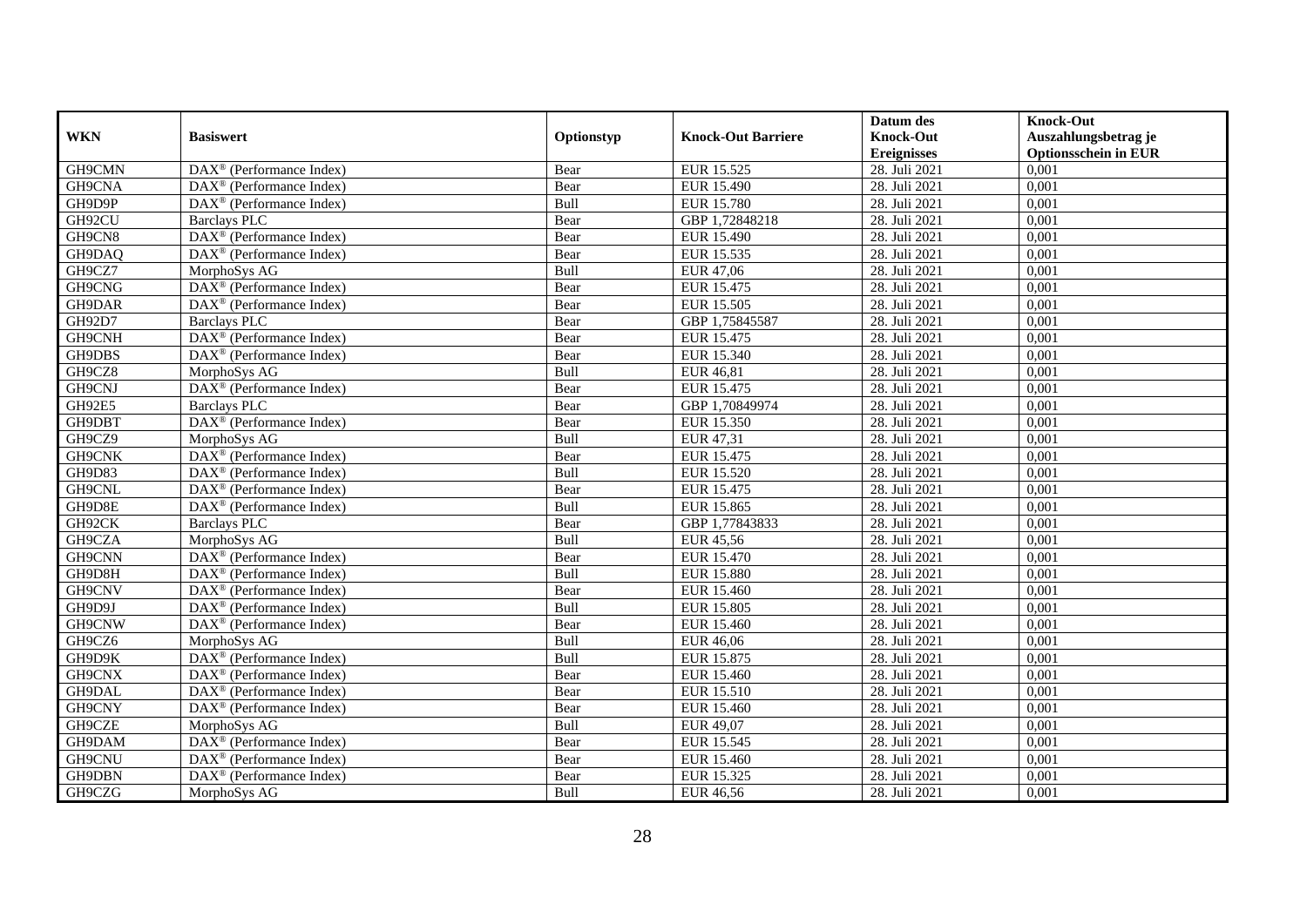|               |                                                               |            |                           | Datum des          | <b>Knock-Out</b>            |
|---------------|---------------------------------------------------------------|------------|---------------------------|--------------------|-----------------------------|
| <b>WKN</b>    | <b>Basiswert</b>                                              | Optionstyp | <b>Knock-Out Barriere</b> | <b>Knock-Out</b>   | Auszahlungsbetrag je        |
|               |                                                               |            |                           | <b>Ereignisses</b> | <b>Optionsschein in EUR</b> |
| GH9CP0        | $\overline{\text{DAX}}^{\textcirc}$ (Performance Index)       | Bear       | <b>EUR 15.450</b>         | 28. Juli 2021      | 0,001                       |
| GH9DBP        | $DAX^{\circledR}$ (Performance Index)                         | Bear       | EUR 15.335                | 28. Juli 2021      | 0,001                       |
| GH9CP6        | DAX <sup>®</sup> (Performance Index)                          | Bear       | EUR 15.440                | 28. Juli 2021      | 0,001                       |
| GH9CZB        | MorphoSys AG                                                  | Bull       | <b>EUR 45,81</b>          | 28. Juli 2021      | 0,001                       |
| GH9CPG        | DAX <sup>®</sup> (Performance Index)                          | Bear       | <b>EUR 15.425</b>         | 28. Juli 2021      | 0,001                       |
| GH9CPC        | DAX <sup>®</sup> (Performance Index)                          | Bear       | EUR 15.430                | 28. Juli 2021      | 0,001                       |
| GH9CZC        | MorphoSys AG                                                  | Bull       | <b>EUR 48,57</b>          | 28. Juli 2021      | 0,001                       |
| GH9D7P        | $DAX^{\circledR}$ (Performance Index)                         | Bull       | EUR 15.605                | 28. Juli 2021      | 0,001                       |
| GH9CMX        | $DAX^{\circledR}$ (Performance Index)                         | Bear       | EUR 15.510                | 28. Juli 2021      | 0,001                       |
| GH9D7Q        | DAX <sup>®</sup> (Performance Index)                          | Bull       | EUR 15.690                | 28. Juli 2021      | 0,001                       |
| GH9CMV        | DAX <sup>®</sup> (Performance Index)                          | Bear       | EUR 15.510                | 28. Juli 2021      | 0,001                       |
| GH9CZD        | MorphoSys AG                                                  | Bull       | EUR 45,31                 | 28. Juli 2021      | 0,001                       |
| GH9D8D        | DAX <sup>®</sup> (Performance Index)                          | Bull       | EUR 15.670                | 28. Juli 2021      | 0,001                       |
| GH9CMW        | $DAX^{\circledast}$ (Performance Index)                       | Bear       | EUR 15.510                | 28. Juli 2021      | 0,001                       |
| GH9D9B        | $DAX^{\circledast}$ (Performance Index)                       | Bull       | EUR 15.625                | 28. Juli 2021      | 0,001                       |
| GH9CMS        | $\overline{\text{DAX}}^{\textcirc}$ (Performance Index)       | Bear       | EUR 15.520                | 28. Juli 2021      | 0,001                       |
| GH9CYZ        | MorphoSys AG                                                  | Bull       | <b>EUR 49,57</b>          | 28. Juli 2021      | 0,001                       |
| GH9DAC        | $DAX^{\circledcirc}$ (Performance Index)                      | Bear       | EUR 15.550                | 28. Juli 2021      | 0,001                       |
| GH9CMT        | $DAX^{\circledR}$ (Performance Index)                         | Bear       | EUR 15.520                | 28. Juli 2021      | 0,001                       |
| GH9DAD        | DAX <sup>®</sup> (Performance Index)                          | Bull       | <b>EUR 15.540</b>         | 28. Juli 2021      | 0,001                       |
| GH9CZ0        | MorphoSys AG                                                  | Bull       | <b>EUR 48,82</b>          | 28. Juli 2021      | 0,001                       |
| GH9CMU        | DAX <sup>®</sup> (Performance Index)                          | Bear       | <b>EUR 15.520</b>         | 28. Juli 2021      | 0,001                       |
| GH9DBE        | $\overline{\text{DA}}X^{\textcircled{e}}$ (Performance Index) | Bear       | EUR 15.475                | 28. Juli 2021      | 0,001                       |
| GH9CZ1        | MorphoSys AG                                                  | Bull       | <b>EUR 48,07</b>          | 28. Juli 2021      | 0,001                       |
| GH9DBF        | $DAX^{\circledast}$ (Performance Index)                       | Bear       | EUR 15.390                | 28. Juli 2021      | 0,001                       |
| GH9DCH        | DAX <sup>®</sup> (Performance Index)                          | Bear       | EUR 15.300                | 28. Juli 2021      | 0,001                       |
| GH9CZ2        | MorphoSys AG                                                  | Bull       | <b>EUR 48,32</b>          | 28. Juli 2021      | 0,001                       |
| GH9D7X        | $\overline{\text{DAX}^{\otimes}}$ (Performance Index)         | Bull       | EUR 15.640                | 28. Juli 2021      | 0,001                       |
| GH9D8J        | DAX <sup>®</sup> (Performance Index)                          | Bull       | EUR 15.600                | 28. Juli 2021      | 0,001                       |
| GH9D8K        | $DAX^{\circledR}$ (Performance Index)                         | Bull       | <b>EUR 15.870</b>         | 28. Juli 2021      | 0,001                       |
| GH9D9L        | DAX <sup>®</sup> (Performance Index)                          | Bull       | EUR 15.560                | 28. Juli 2021      | 0,001                       |
| GH9D9M        | DAX <sup>®</sup> (Performance Index)                          | Bull       | <b>EUR 15.800</b>         | 28. Juli 2021      | 0,001                       |
| GH9DAN        | $\overline{\text{DAX}^{\otimes}}$ (Performance Index)         | Bear       | <b>EUR 15.520</b>         | 28. Juli 2021      | 0,001                       |
| GH9DAP        | DAX <sup>®</sup> (Performance Index)                          | Bear       | EUR 15.525                | 28. Juli 2021      | 0,001                       |
| GH9DBQ        | $DAX^{\circledast}$ (Performance Index)                       | Bear       | EUR 15.345                | 28. Juli 2021      | 0,001                       |
| GH9DBR        | $DAX^{\circledast}$ (Performance Index)                       | Bear       | EUR 15.310                | 28. Juli 2021      | 0,001                       |
| GH9D7Z        | DAX <sup>®</sup> (Performance Index)                          | Bull       | EUR 15.910                | 28. Juli 2021      | 0,001                       |
| <b>GH9D81</b> | $\text{DAX}^{\textcircled{}}$ (Performance Index)             | Bull       | EUR 15.790                | 28. Juli 2021      | 0,001                       |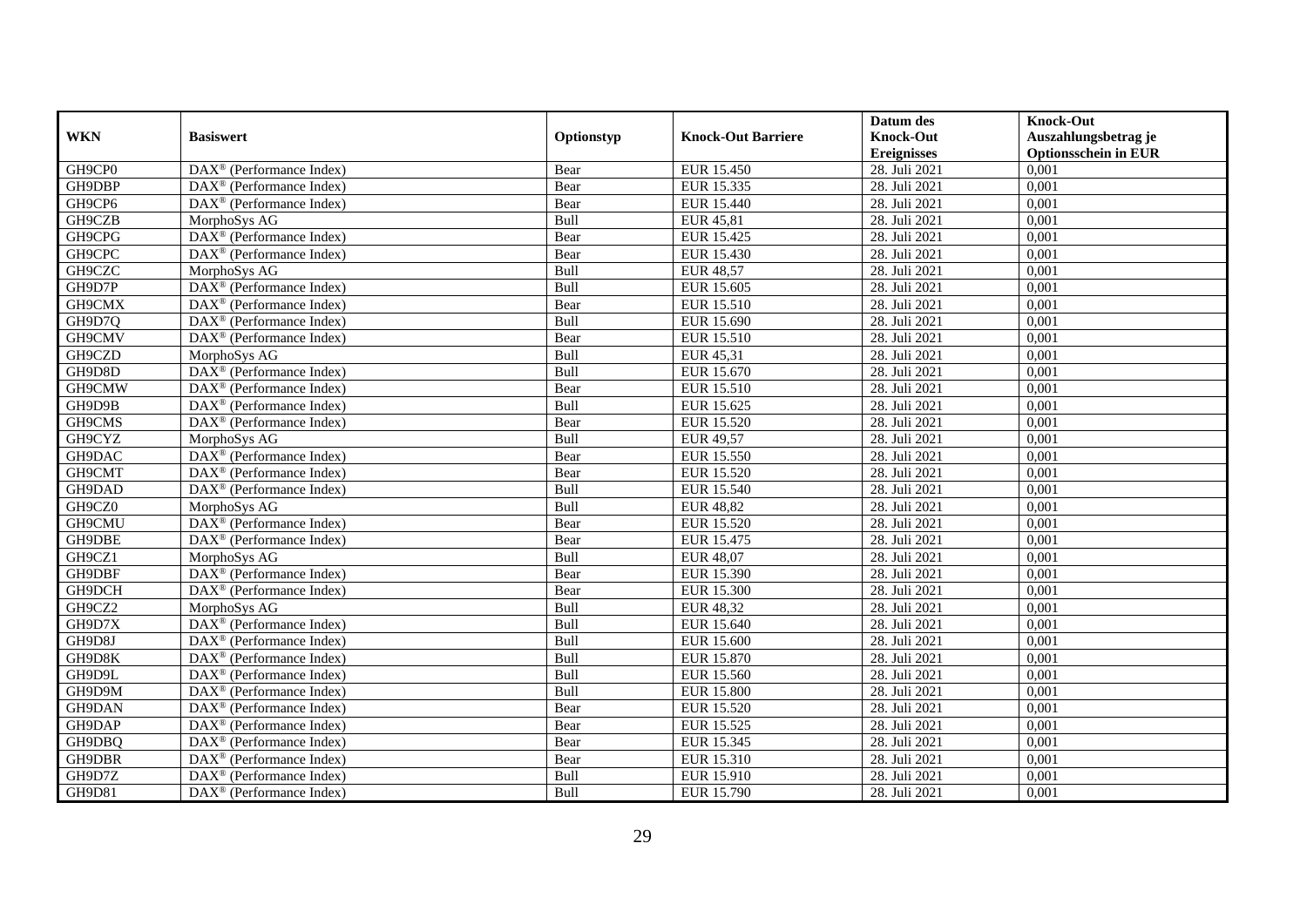|            |                                                              |            |                           | Datum des          | <b>Knock-Out</b>            |
|------------|--------------------------------------------------------------|------------|---------------------------|--------------------|-----------------------------|
| <b>WKN</b> | <b>Basiswert</b>                                             | Optionstyp | <b>Knock-Out Barriere</b> | <b>Knock-Out</b>   | Auszahlungsbetrag je        |
|            |                                                              |            |                           | <b>Ereignisses</b> | <b>Optionsschein in EUR</b> |
| GH9D85     | $\overline{\text{DAX}}^{\textcircled{}}$ (Performance Index) | Bull       | EUR 15.815                | 28. Juli 2021      | 0,001                       |
| GH9D86     | $DAX^{\circledR}$ (Performance Index)                        | Bull       | EUR 15.530                | 28. Juli 2021      | 0,001                       |
| GH9D9Y     | DAX <sup>®</sup> (Performance Index)                         | Bull       | EUR 15.590                | 28. Juli 2021      | 0,001                       |
| GH9D9Z     | $\text{DAX}^{\circledast}$ (Performance Index)               | Bull       | EUR 15.895                | 28. Juli 2021      | 0,001                       |
| GH9DB0     | DAX <sup>®</sup> (Performance Index)                         | Bear       | EUR 15.420                | 28. Juli 2021      | 0,001                       |
| GH9DB1     | $\text{DAX}^{\circledast}$ (Performance Index)               | Bear       | EUR 15.440                | 28. Juli 2021      | 0,001                       |
| GH9DD4     | $\text{DAX}^{\textcircled{n}}$ (Performance Index)           | Bear       | EUR 15.370                | 28. Juli 2021      | 0,001                       |
| GH9D7R     | $\text{DAX}^{\textcircled{}}$ (Performance Index)            | Bull       | <b>EUR 15.700</b>         | 28. Juli 2021      | 0,001                       |
| GH9D7S     | $\text{DAX}^{\textcircled{p}}$ (Performance Index)           | Bull       | EUR 15.725                | 28. Juli 2021      | 0,001                       |
| GH9D8F     | $DAX^{\otimes}$ (Performance Index)                          | Bull       | EUR 15.575                | 28. Juli 2021      | 0,001                       |
| GH9D9D     | DAX <sup>®</sup> (Performance Index)                         | Bull       | EUR 15.630                | 28. Juli 2021      | 0,001                       |
| GH9DAE     | $\overline{\text{DAX}^{\otimes}}$ (Performance Index)        | Bear       | <b>EUR 15.485</b>         | 28. Juli 2021      | 0,001                       |
| GH9DAF     | $\text{DAX}^{\circledast}$ (Performance Index)               | Bear       | EUR 15.490                | 28. Juli 2021      | 0,001                       |
| GH9DBG     | DAX <sup>®</sup> (Performance Index)                         | Bear       | EUR 15.395                | 28. Juli 2021      | 0,001                       |
| GH9D90     | DAX <sup>®</sup> (Performance Index)                         | Bull       | EUR 15.850                | 28. Juli 2021      | 0,001                       |
| GH9D91     | DAX <sup>®</sup> (Performance Index)                         | Bull       | EUR 15.770                | 28. Juli 2021      | 0,001                       |
| GH9DA2     | DAX <sup>®</sup> (Performance Index)                         | Bull       | EUR 15.855                | 28. Juli 2021      | 0,001                       |
| GH9DA3     | $\overline{\text{DAX}}^{\textcirc}$ (Performance Index)      | Bull       | EUR 15.845                | 28. Juli 2021      | 0,001                       |
| GH9DB4     | DAX <sup>®</sup> (Performance Index)                         | Bear       | EUR 15.435                | 28. Juli 2021      | 0,001                       |
| GH9DB5     | DAX <sup>®</sup> (Performance Index)                         | Bear       | EUR 15.460                | 28. Juli 2021      | 0,001                       |
| GH9D92     | DAX <sup>®</sup> (Performance Index)                         | Bull       | EUR 15.525                | 28. Juli 2021      | 0,001                       |
| GH9D93     | $\overline{\text{DAX}^{\otimes}}$ (Performance Index)        | Bull       | EUR 15.710                | 28. Juli 2021      | 0,001                       |
| GH9DA4     | $\text{DAX}^{\circledast}$ (Performance Index)               | Bull       | EUR 15.730                | 28. Juli 2021      | 0,001                       |
| GH9DA5     | DAX <sup>®</sup> (Performance Index)                         | Bull       | <b>EUR 15.820</b>         | 28. Juli 2021      | 0,001                       |
| GH9DB6     | DAX <sup>®</sup> (Performance Index)                         | Bear       | EUR 15.450                | 28. Juli 2021      | 0,001                       |
| GH9DB7     | $\text{DAX}^{\otimes}$ (Performance Index)                   | Bear       | EUR 15.455                | 28. Juli 2021      | 0,001                       |
| GH9D80     | $\text{DAX}^{\circledast}$ (Performance Index)               | Bull       | EUR 15.745                | 28. Juli 2021      | 0,001                       |
| GH9D8N     | $DAX^{\circledR}$ (Performance Index)                        | Bull       | EUR 15.635                | 28. Juli 2021      | 0,001                       |
| GH9D8P     | $\text{DAX}^{\textcircled{p}}$ (Performance Index)           | Bull       | EUR 15.840                | 28. Juli 2021      | 0,001                       |
| GH9DAS     | $DAX^{\circledcirc}$ (Performance Index)                     | Bull       | <b>EUR 15.885</b>         | 28. Juli 2021      | 0,001                       |
| GH9DAT     | DAX <sup>®</sup> (Performance Index)                         | Bear       | EUR 15.405                | 28. Juli 2021      | 0,001                       |
| GH9DBV     | $\text{DAX}^{\otimes}$ (Performance Index)                   | Bear       | EUR 15.320                | 28. Juli 2021      | 0,001                       |
| GH9D8Y     | $\overline{\text{DAX}^{\otimes}}$ (Performance Index)        | Bull       | EUR 15.550                | 28. Juli 2021      | 0,001                       |
| GH9D8Z     | $\text{DAX}^{\circledast}$ (Performance Index)               | Bull       | EUR 15.650                | 28. Juli 2021      | 0,001                       |
| GH9DB2     | $\text{DAX}^{\textcircled{n}}$ (Performance Index)           | Bear       | EUR 15.445                | 28. Juli 2021      | 0,001                       |
| GH9DC5     | $\text{DAX}^{\circledast}$ (Performance Index)               | Bull       | EUR 15.615                | 28. Juli 2021      | 0,001                       |
| GH9D7M     | $\text{DAX}^{\otimes}$ (Performance Index)                   | Bull       | EUR 15.760                | 28. Juli 2021      | 0,001                       |
| GH9D7N     | $\overline{\text{DAX}}^{\textcirc}$ (Performance Index)      | Bull       | EUR 15.890                | 28. Juli 2021      | 0,001                       |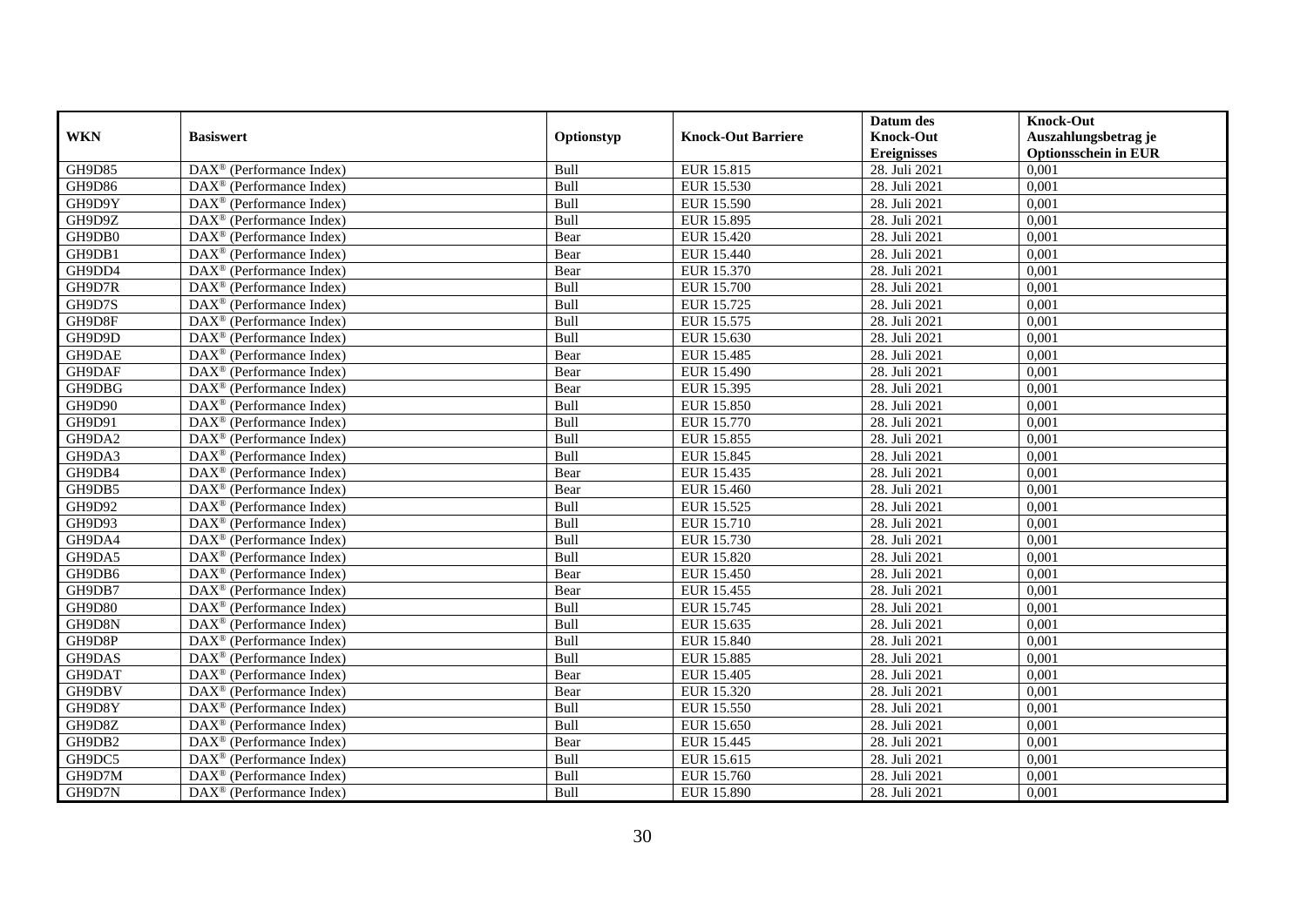|               |                                                         |            |                           | Datum des          | <b>Knock-Out</b>            |
|---------------|---------------------------------------------------------|------------|---------------------------|--------------------|-----------------------------|
| <b>WKN</b>    | <b>Basiswert</b>                                        | Optionstyp | <b>Knock-Out Barriere</b> | <b>Knock-Out</b>   | Auszahlungsbetrag je        |
|               |                                                         |            |                           | <b>Ereignisses</b> | <b>Optionsschein in EUR</b> |
| GH9D8A        | $\overline{\text{DAX}}^{\textcirc}$ (Performance Index) | Bull       | EUR 15.755                | 28. Juli 2021      | 0,001                       |
| GH9D98        | $DAX^{\circledR}$ (Performance Index)                   | Bull       | EUR 15.750                | 28. Juli 2021      | 0,001                       |
| GH9D99        | DAX <sup>®</sup> (Performance Index)                    | Bull       | EUR 15.595                | 28. Juli 2021      | 0,001                       |
| GH9DA9        | $DAX^{\circledast}$ (Performance Index)                 | Bull       | EUR 15.795                | 28. Juli 2021      | 0,001                       |
| GH9DAA        | DAX <sup>®</sup> (Performance Index)                    | Bull       | <b>EUR 15.545</b>         | 28. Juli 2021      | 0,001                       |
| GH9DAB        | $DAX^{\circledast}$ (Performance Index)                 | Bull       | EUR 15.830                | 28. Juli 2021      | 0,001                       |
| GH9DBB        | $DAX^{\circledast}$ (Performance Index)                 | Bear       | EUR 15.355                | 28. Juli 2021      | 0,001                       |
| GH9DBC        | $DAX^{\circledR}$ (Performance Index)                   | Bear       | EUR 15.365                | 28. Juli 2021      | 0,001                       |
| GH9DBD        | $DAX^{\circledR}$ (Performance Index)                   | Bear       | EUR 15.375                | 28. Juli 2021      | 0,001                       |
| GH9DCD        | DAX <sup>®</sup> (Performance Index)                    | Bear       | EUR 15.385                | 28. Juli 2021      | 0,001                       |
| GH9D7L        | $DAX^{\circledast}$ (Performance Index)                 | Bull       | EUR 15.675                | 28. Juli 2021      | 0,001                       |
| GH9D88        | $\overline{\text{DAX}^{\otimes}}$ (Performance Index)   | Bull       | EUR 15.655                | 28. Juli 2021      | 0,001                       |
| <b>GH9D89</b> | $DAX^{\circledast}$ (Performance Index)                 | Bull       | EUR 15.535                | 28. Juli 2021      | 0,001                       |
| GH9D94        | DAX <sup>®</sup> (Performance Index)                    | Bull       | EUR 15.825                | 28. Juli 2021      | 0,001                       |
| GH9D95        | $DAX^{\circledast}$ (Performance Index)                 | Bull       | EUR 15.735                | 28. Juli 2021      | 0,001                       |
| GH9D96        | DAX <sup>®</sup> (Performance Index)                    | Bull       | EUR 15.665                | 28. Juli 2021      | 0,001                       |
| GH9DA6        | DAX <sup>®</sup> (Performance Index)                    | Bull       | EUR 15.660                | 28. Juli 2021      | 0,001                       |
| GH9DA7        | $\overline{\text{DAX}}^{\textcirc}$ (Performance Index) | Bull       | EUR 15.585                | 28. Juli 2021      | 0,001                       |
| GH9DA8        | $DAX^{\circledcirc}$ (Performance Index)                | Bull       | EUR 15.610                | 28. Juli 2021      | 0,001                       |
| GH9DB8        | DAX <sup>®</sup> (Performance Index)                    | Bear       | EUR 15.470                | 28. Juli 2021      | 0,001                       |
| GH9DB9        | DAX <sup>®</sup> (Performance Index)                    | Bear       | <b>EUR 15.480</b>         | 28. Juli 2021      | 0,001                       |
| GH9DBA        | DAX <sup>®</sup> (Performance Index)                    | Bear       | EUR 15.465                | 28. Juli 2021      | 0,001                       |
| GH9D7T        | DAX <sup>®</sup> (Performance Index)                    | Bull       | <b>EUR 15.580</b>         | 28. Juli 2021      | 0,001                       |
| GH9D7U        | $DAX^{\circledast}$ (Performance Index)                 | Bull       | EUR 15.720                | 28. Juli 2021      | 0,001                       |
| GH9D8G        | DAX <sup>®</sup> (Performance Index)                    | Bull       | EUR 15.515                | 28. Juli 2021      | 0,001                       |
| GH9D9E        | DAX <sup>®</sup> (Performance Index)                    | Bull       | EUR 15.835                | 28. Juli 2021      | 0,001                       |
| GH9DAH        | $DAX^{\circledast}$ (Performance Index)                 | Bear       | EUR 15.495                | 28. Juli 2021      | 0,001                       |
| GH9DBJ        | $DAX^{\circledR}$ (Performance Index)                   | Bear       | EUR 15.360                | 28. Juli 2021      | 0,001                       |
| GH9DBK        | $\overline{\text{DAX}}^{\textcirc}$ (Performance Index) | Bear       | EUR 15.295                | 28. Juli 2021      | 0,001                       |
| GH9D84        | $DAX^{\circledcirc}$ (Performance Index)                | Bull       | EUR 15.775                | 28. Juli 2021      | 0,001                       |
| GH9D8S        | DAX <sup>®</sup> (Performance Index)                    | Bull       | EUR 15.785                | 28. Juli 2021      | 0,001                       |
| GH9D8T        | DAX <sup>®</sup> (Performance Index)                    | Bull       | EUR 15.570                | 28. Juli 2021      | 0,001                       |
| GH9D9U        | $\overline{\text{DAX}^{\otimes}}$ (Performance Index)   | Bull       | EUR 15.695                | 28. Juli 2021      | 0,001                       |
| GH9DAW        | DAX <sup>®</sup> (Performance Index)                    | Bear       | EUR 15.415                | 28. Juli 2021      | 0,001                       |
| GH9DAX        | $DAX^{\circledast}$ (Performance Index)                 | Bear       | EUR 15.425                | 28. Juli 2021      | 0,001                       |
| GH9DBY        | $DAX^{\circledast}$ (Performance Index)                 | Bear       | EUR 15.530                | 28. Juli 2021      | 0,001                       |
| GH9DD1        | DAX <sup>®</sup> (Performance Index)                    | Bear       | EUR 15.330                | 28. Juli 2021      | 0,001                       |
| GH9D7V        | $DAX^{\circledast}$ (Performance Index)                 | Bull       | EUR 15.715                | 28. Juli 2021      | 0,001                       |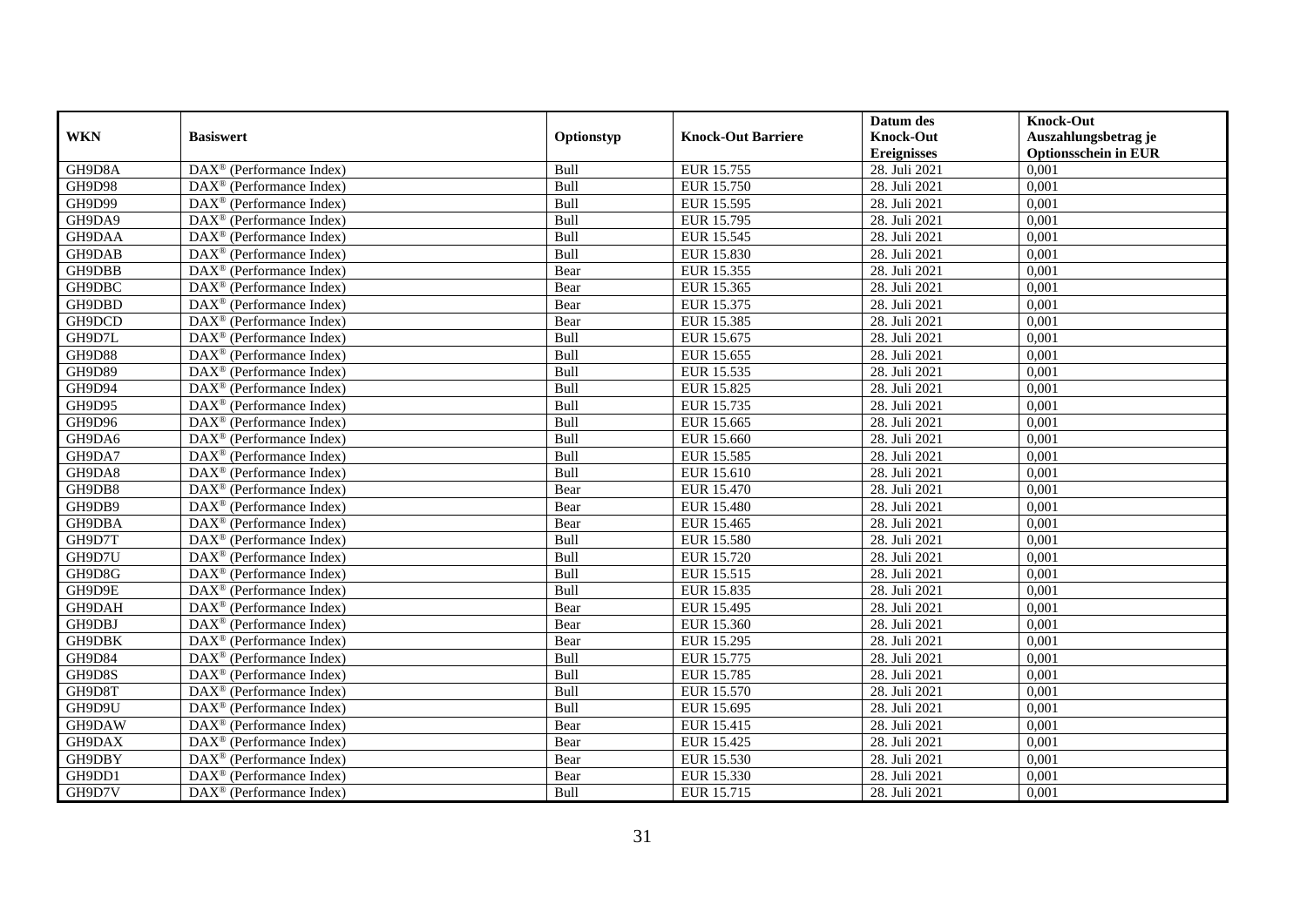|               |                                                                           |            |                           | Datum des          | <b>Knock-Out</b>            |
|---------------|---------------------------------------------------------------------------|------------|---------------------------|--------------------|-----------------------------|
| <b>WKN</b>    | <b>Basiswert</b>                                                          | Optionstyp | <b>Knock-Out Barriere</b> | <b>Knock-Out</b>   | Auszahlungsbetrag je        |
|               |                                                                           |            |                           | <b>Ereignisses</b> | <b>Optionsschein in EUR</b> |
| GH9D9G        | DAX <sup>®</sup> (Performance Index)                                      | Bull       | EUR 15.765                | 28. Juli 2021      | 0,001                       |
| GH9D9H        | $DAX^{\circledR}$ (Performance Index)                                     | Bull       | EUR 15.680                | 28. Juli 2021      | 0,001                       |
| GH9DAJ        | $DAX^{\circledR}$ (Performance Index)                                     | Bear       | <b>EUR 15.540</b>         | 28. Juli 2021      | 0,001                       |
| GH9DAK        | $DAX^{\circledast}$ (Performance Index)                                   | Bear       | <b>EUR 15.500</b>         | 28. Juli 2021      | 0,001                       |
| GH9DBL        | DAX <sup>®</sup> (Performance Index)                                      | Bear       | EUR 15.315                | 28. Juli 2021      | 0,001                       |
| GH9DBM        | $DAX^{\circledast}$ (Performance Index)                                   | Bear       | EUR 15.305                | 28. Juli 2021      | 0,001                       |
| GH9D8U        | $\text{DAX}^{\textcircled{}}$ (Performance Index)                         | Bull       | <b>EUR 15.810</b>         | 28. Juli 2021      | 0,001                       |
| GH9D9W        | DAX <sup>®</sup> (Performance Index)                                      | Bull       | EUR 15.645                | 28. Juli 2021      | 0,001                       |
| GH9D9X        | $DAX^{\circledast}$ (Performance Index)                                   | Bull       | EUR 15.555                | 28. Juli 2021      | 0,001                       |
| GH9DAY        | $DAX^{\circledast}$ (Performance Index)                                   | Bear       | EUR 15.515                | 28. Juli 2021      | 0,001                       |
| GH9DAZ        | $DAX^{\circledR}$ (Performance Index)                                     | Bear       | <b>EUR 15.430</b>         | 28. Juli 2021      | 0,001                       |
| GH9D9N        | DAX <sup>®</sup> (Performance Index)                                      | Bull       | <b>EUR 15.500</b>         | 28. Juli 2021      | 0,001                       |
| GH9DC9        | DAX <sup>®</sup> (Performance Index)/ X-DAX <sup>®</sup>                  | Bull       | EUR 15.510                | 28. Juli 2021      | 0,001                       |
| GH9D9R        | $\text{DAX}^{\textcircled{n}}$ (Performance Index)                        | Bull       | EUR 15.510                | 28. Juli 2021      | 0,001                       |
| GH9DCB        | $\text{DAX}^{\circledast}$ (Performance Index)/ X-DAX <sup>®</sup>        | Bull       | EUR 15.505                | 28. Juli 2021      | 0,001                       |
| GH9DCC        | $DAX^{\circledast}$ (Performance Index)/ $\overline{X-DAX^{\circledast}}$ | Bull       | <b>EUR 15.500</b>         | 28. Juli 2021      | 0,001                       |
| GH9D9F        | DAX <sup>®</sup> (Performance Index)                                      | Bull       | <b>EUR 15.505</b>         | 28. Juli 2021      | 0,001                       |
| GH9D3N        | STMicroelectronics N.V.                                                   | Bull       | EUR 32,66                 | 28. Juli 2021      | 0,001                       |
| GH8JTD        | Deutsche Bank AG                                                          | Bear       | EUR 10,9460954            | 28. Juli 2021      | 0,001                       |
| GH50XS        | EUR/GBP (WM-Fixing)                                                       | Bull       | GBP 0.85011               | 28. Juli 2021      | 0,001                       |
| GH8JS5        | Deutsche Bank AG                                                          | Bear       | EUR 10,89624978           | 28. Juli 2021      | 0,001                       |
| GH9CZK        | MorphoSys AG                                                              | Bull       | <b>EUR 45,06</b>          | 28. Juli 2021      | 0,001                       |
| <b>GH755W</b> | Koninklijke KPN N.V.                                                      | Bear       | EUR 2,79294558            | 28. Juli 2021      | 0,001                       |
| GH85RV        | Deutsche Börse AG                                                         | Bull       | EUR 138,42241288          | 28. Juli 2021      | 0,001                       |
| GH9CAW        | <b>HSBC</b> Holdings plc                                                  | Bull       | GBP 3,97                  | 28. Juli 2021      | 0,001                       |
| GH85R6        | Deutsche Börse AG                                                         | Bull       | EUR 137,68106106          | 28. Juli 2021      | 0,001                       |
| GH9CZF        | MorphoSys AG                                                              | Bull       | <b>EUR 44,78</b>          | 28. Juli 2021      | 0,001                       |
| GH2SUU        | Adecco Group AG                                                           | Bull       | CHF 57,63742306           | 28. Juli 2021      | 0,001                       |
| <b>GH85R9</b> | Deutsche Börse AG                                                         | Bull       | EUR 136,92969092          | 28. Juli 2021      | 0,001                       |
| GH84BM        | Airbus SE                                                                 | Bear       | EUR 114,30326942          | 28. Juli 2021      | 0,001                       |
| GH9D46        | Umicore N.V.                                                              | Bull       | EUR 52,06                 | 28. Juli 2021      | 0,001                       |
| GH8YTD        | Fraport AG                                                                | Bear       | EUR 56,08583402           | 28. Juli 2021      | 0,001                       |
| GH9D97        | DAX <sup>®</sup> (Performance Index)                                      | Bear       | EUR 15.555                | 28. Juli 2021      | 0,001                       |
| GH6JX5        | Koninklijke Vopak N.V.                                                    | Bull       | EUR 35,43933622           | 28. Juli 2021      | 0,001                       |
| GH9D1G        | Siemens Gamesa Renewable Energy, S.A.                                     | Bear       | EUR 23,17                 | 28. Juli 2021      | 0,001                       |
| GH8609        | MTU Aero Engines AG                                                       | Bear       | EUR 214,42430905          | 28. Juli 2021      | 0,001                       |
| GH8XPG        | ICE Brent Crude Oil Future (Generic Front Month<br>Future)                | Bear       | <b>USD 74,26</b>          | 28. Juli 2021      | 0,001                       |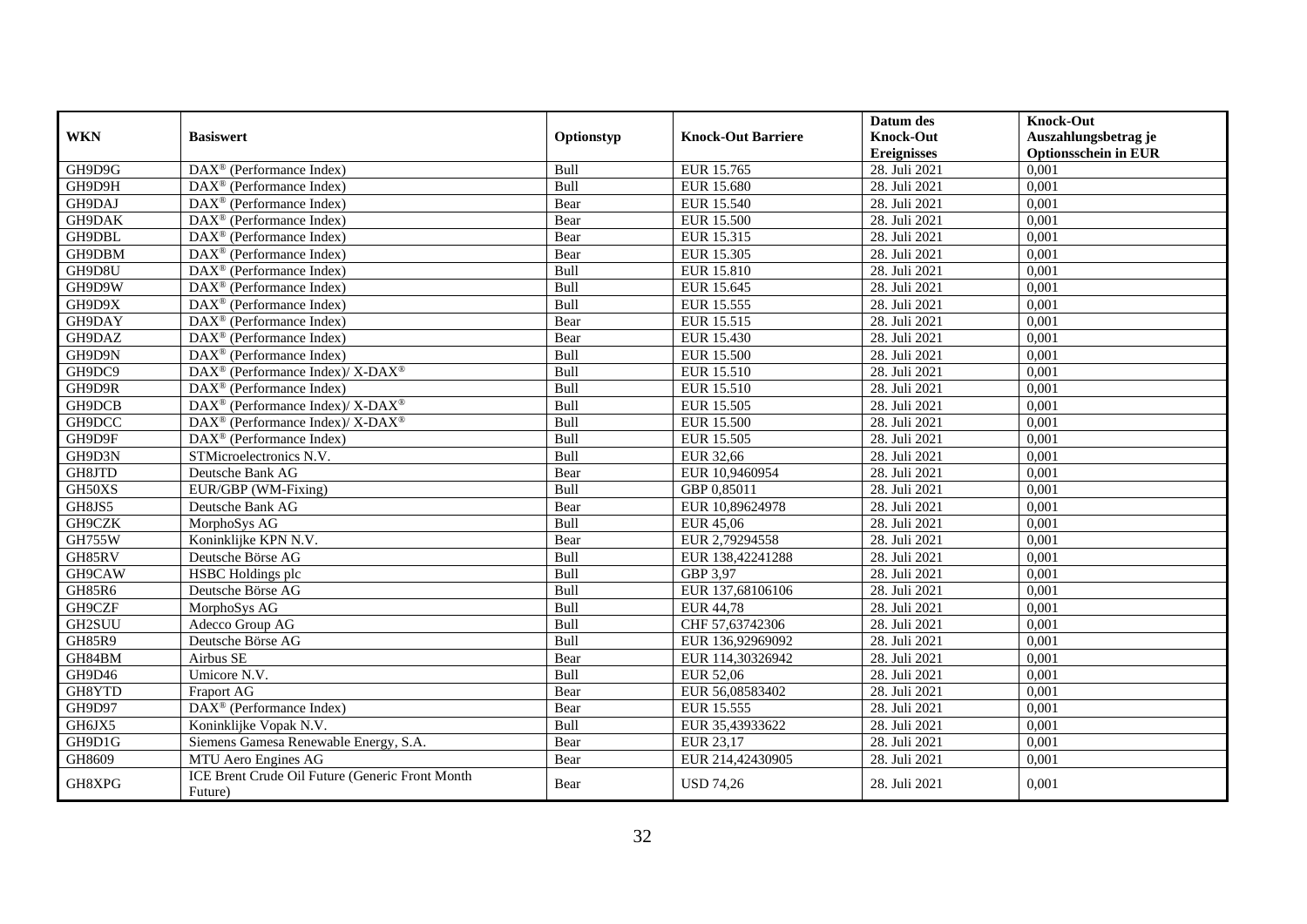|               |                                                             |            |                           | Datum des                   | <b>Knock-Out</b>            |
|---------------|-------------------------------------------------------------|------------|---------------------------|-----------------------------|-----------------------------|
| <b>WKN</b>    | <b>Basiswert</b>                                            | Optionstyp | <b>Knock-Out Barriere</b> | <b>Knock-Out</b>            | Auszahlungsbetrag je        |
|               |                                                             |            |                           | <b>Ereignisses</b>          | <b>Optionsschein in EUR</b> |
| GH8YTC        | Fraport AG                                                  | Bear       | EUR 56,42520371           | 28. Juli 2021               | 0,001                       |
| GH9CBR        | Deutsche Wohnen AG                                          | Bear       | <b>EUR 52,82</b>          | 28. Juli 2021               | 0,001                       |
| GH649C        | Veolia Environnement S.A.                                   | Bear       | EUR 26,956192             | 28. Juli 2021               | 0,001                       |
| GH9CCC        | Deutsche Wohnen AG                                          | Bear       | <b>EUR 52,48</b>          | 28. Juli 2021               | 0,001                       |
| GC4B5U        | Deutsche Wohnen AG                                          | Bear       | EUR 52,59421652           | 28. Juli 2021               | 0,001                       |
| GH9CYS        | Carl-Zeiss Meditec AG                                       | Bear       | EUR 185,79                | 28. Juli 2021               | 0,001                       |
| GH84BK        | Airbus SE                                                   | Bear       | EUR 114,8413547           | 28. Juli 2021               | 0,001                       |
| GH8YTE        | Fraport AG                                                  | Bear       | EUR 56,76457343           | 28. Juli 2021               | 0,001                       |
| GH9DF9        | $DAX^{\circledast}$ (Performance Index)/ X-DAX <sup>®</sup> | Bear       | EUR 15.570                | 28. Juli 2021               | 0,001                       |
| GH9C9C        | EURO STOXX <sup>®</sup> Banks (Price EUR) Index             | Bull       | EUR 92,32                 | 28. Juli 2021               | 0,001                       |
| GH9D1K        | Siemens Gamesa Renewable Energy, S.A.                       | Bear       | EUR 23,34                 | 28. Juli 2021               | 0,001                       |
| GH4BS5        | <b>BAE</b> Systems plc                                      | Bear       | GBP 5,61071013            | 28. Juli 2021               | 0,001                       |
| GH9CFP        | <b>SAP SE</b>                                               | Bear       | EUR 120,16                | 28. Juli 2021               | 0,001                       |
| GH9D0V        | MorphoSys AG                                                | Bull       | EUR 44,47                 | 28. Juli 2021               | 0,001                       |
| GH9CRQ        | S&P 500 <sup>®</sup> Index                                  | Bull       | <b>USD 4.420</b>          | 28. Juli 2021               | 0,001                       |
| GH9CRR        | S&P 500 <sup>®</sup> Index                                  | Bull       | <b>USD 4.415</b>          | 28. Juli 2021               | 0,001                       |
| GH2PUS        | Adecco Group AG                                             | Bull       | CHF 56,00919961           | 28. Juli 2021               | 0,001                       |
| GH9D12        | Intuitive Surgical, Inc.                                    | Bear       | <b>USD 975,66</b>         | 28. Juli 2021               | 0,001                       |
| GH9CYG        | <b>BioNTech SE - ADR</b>                                    | Bear       | <b>USD 289,09</b>         | 28. Juli 2021               | 0,001                       |
| GH8RBJ        | Accenture plc                                               | Bear       | USD 320,7653822           | 28. Juli 2021               | 0,001                       |
| GH9CRS        | S&P 500 <sup>®</sup> Index                                  | Bull       | <b>USD 4.410</b>          | 28. Juli 2021               | 0,001                       |
| GH9CRT        | S&P 500 <sup>®</sup> Index                                  | Bull       | <b>USD 4.405</b>          | 28. Juli 2021               | 0,001                       |
| GH9CXS        | BioNTech SE - ADR                                           | Bear       | <b>USD 286,26</b>         | 28. Juli 2021               | 0,001                       |
| GH8LH6        | Aptiv PLC                                                   | Bear       | USD 160,47016726          | 28. Juli 2021               | 0,001                       |
| GH9CRU        | S&P 500 <sup>®</sup> Index                                  | Bull       | <b>USD 4.400</b>          | 28. Juli 2021               | 0,001                       |
| GH55UL        | ArcelorMittal S.A.                                          | Bear       | EUR 28,50440666           | 28. Juli 2021               | 0,001                       |
| GH8D9L        | Facebook, Inc.                                              | Bear       | USD 375,11838301          | 28. Juli 2021               | 0,001                       |
| GH7REK        | <b>Edwards Lifesciences Corporation</b>                     | Bear       | USD 110.4028796           | 28. Juli 2021               | 0,001                       |
| GH92FX        | Marriott International Inc.                                 | Bear       | USD 143,77373105          | 28. Juli 2021               | 0,001                       |
| GH9CF0        | Public Service Enterprise Group Inc                         | Bear       | <b>USD 62,71</b>          | 28. Juli 2021               | 0,001                       |
| GH9CDD        | <b>TAL Education Group</b>                                  | Bear       | <b>USD 5,65</b>           | 28. Juli 2021               | 0,001                       |
| <b>GH8D85</b> | Humana Inc.                                                 | Bull       | USD 447,07877457          | 28. Juli 2021               | 0,001                       |
| GH9D6Z        | Arista Networks, Inc.                                       | Bull       | <b>USD 374,14</b>         | 28. Juli 2021               | 0,001                       |
| GH8YQC        | Carnival Corporation                                        | Bear       | USD 23,33535588           | $\overline{28}$ . Juli 2021 | 0,001                       |
| GH92G7        | <b>Sysco Corporation</b>                                    | Bear       | USD 74,44118012           | 28. Juli 2021               | 0,001                       |
| GH9D2D        | <b>STRYKER CORP</b>                                         | Bear       | <b>USD 267,66</b>         | 28. Juli 2021               | 0,001                       |
| GH9D2E        | <b>STRYKER CORP</b>                                         | Bear       | <b>USD 273,05</b>         | 28. Juli 2021               | 0,001                       |
| GH9D2G        | <b>STRYKER CORP</b>                                         | Bear       | <b>USD 271,26</b>         | 28. Juli 2021               | 0,001                       |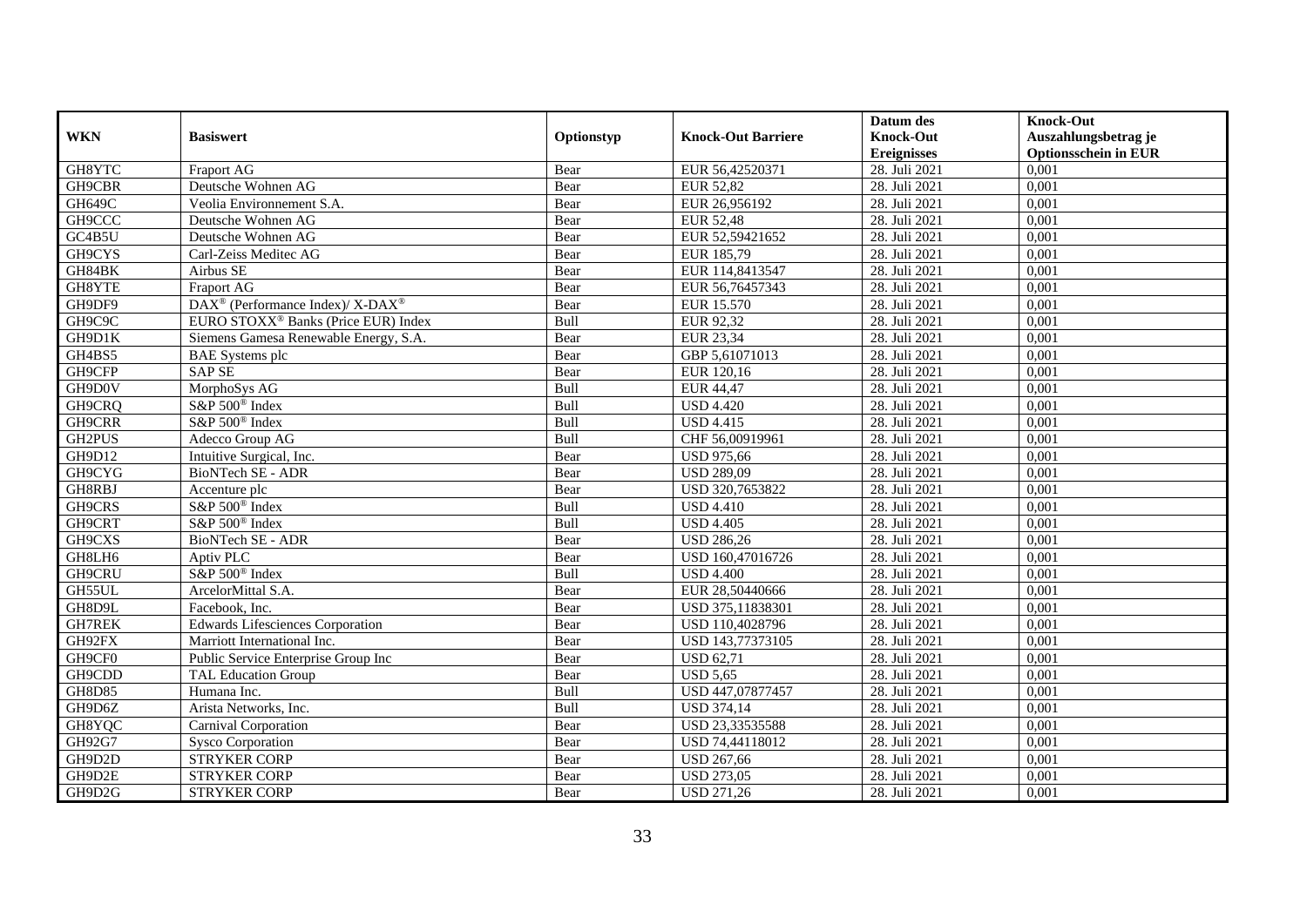|               |                                                 |             |                           | Datum des          | <b>Knock-Out</b>            |
|---------------|-------------------------------------------------|-------------|---------------------------|--------------------|-----------------------------|
| <b>WKN</b>    | <b>Basiswert</b>                                | Optionstyp  | <b>Knock-Out Barriere</b> | <b>Knock-Out</b>   | Auszahlungsbetrag je        |
|               |                                                 |             |                           | <b>Ereignisses</b> | <b>Optionsschein in EUR</b> |
| GH9CY6        | <b>BioNTech SE - ADR</b>                        | Bear        | <b>USD 287,68</b>         | 28. Juli 2021      | 0,001                       |
| GF0EW1        | Facebook. Inc.                                  | Bear        | USD 377,05901138          | 28. Juli 2021      | 0,001                       |
| GH9CAX        | <b>TAL Education Group</b>                      | Bear        | <b>USD 5,54</b>           | 28. Juli 2021      | 0,001                       |
| GH643L        | Pfizer Inc.                                     | Bear        | USD 42,97292012           | 28. Juli 2021      | 0,001                       |
| GH9D2C        | <b>STRYKER CORP</b>                             | Bear        | <b>USD 265,86</b>         | 28. Juli 2021      | 0,001                       |
| GH9CB7        | <b>TAL Education Group</b>                      | Bear        | <b>USD 6,06</b>           | 28. Juli 2021      | 0,001                       |
| GH8ZP1        | The Allstate Corporation                        | Bear        | USD 132,06256124          | 28. Juli 2021      | 0,001                       |
| <b>GH8D88</b> | Humana Inc.                                     | Bull        | USD 442,18817714          | 28. Juli 2021      | 0,001                       |
| GH1H35        | Pfizer Inc.                                     | Bear        | USD 42,64771546           | 28. Juli 2021      | 0,001                       |
| GH9D2U        | <b>STRYKER CORP</b>                             | Bear        | <b>USD 269,46</b>         | 28. Juli 2021      | 0,001                       |
| GH9CEL        | Aon PLC                                         | Bear        | <b>USD 257,51</b>         | 28. Juli 2021      | 0,001                       |
| GH9CBW        | TAL Education Group                             | Bear        | <b>USD 5,81</b>           | 28. Juli 2021      | 0,001                       |
| GH9CCX        | TAL Education Group                             | Bear        | <b>USD 5.43</b>           | 28. Juli 2021      | 0,001                       |
| GH6443        | Pfizer Inc.                                     | Bear        | USD 42,36528262           | 28. Juli 2021      | 0,001                       |
| GH9CXW        | <b>BioNTech SE - ADR</b>                        | Bear        | <b>USD 291,92</b>         | 28. Juli 2021      | 0,001                       |
| GH9CRV        | S&P 500 <sup>®</sup> Index                      | Bull        | <b>USD 4.395</b>          | 28. Juli 2021      | 0,001                       |
| GH9CXP        | <b>BioNTech SE - ADR</b>                        | Bear        | <b>USD 290,51</b>         | 28. Juli 2021      | 0,001                       |
| GH8D8A        | Humana Inc.                                     | <b>Bull</b> | USD 437,2975797           | 28. Juli 2021      | 0,001                       |
| GH9CXN        | <b>BioNTech SE - ADR</b>                        | Bear        | <b>USD 293,33</b>         | 28. Juli 2021      | 0,001                       |
| GH9CXX        | Carnival Corporation                            | Bull        | <b>USD 22,78</b>          | 28. Juli 2021      | 0,001                       |
| GH9CY4        | <b>BioNTech SE - ADR</b>                        | Bear        | <b>USD 294,75</b>         | 28. Juli 2021      | 0,001                       |
| GH9C8W        | EURO STOXX <sup>®</sup> Banks (Price EUR) Index | Bull        | EUR 92,22                 | 28. Juli 2021      | 0,001                       |
| GH9CC5        | <b>TAL Education Group</b>                      | Bear        | <b>USD 6,46</b>           | 28. Juli 2021      | 0,001                       |
| GH9C94        | EURO STOXX <sup>®</sup> Banks (Price EUR) Index | Bull        | EUR 91,85                 | 28. Juli 2021      | 0,001                       |
| GH9CY5        | Carnival Corporation                            | Bull        | <b>USD 22,44</b>          | 28. Juli 2021      | 0,001                       |
| GH9D32        | Schlumberger N.V. (Schlumberger Limited)        | Bull        | <b>USD 28,93</b>          | 28. Juli 2021      | 0,001                       |
| GH9CFS        | <b>SAP SE</b>                                   | Bear        | EUR 120,74                | 28. Juli 2021      | 0,001                       |
| GH9CY3        | <b>BioNTech SE - ADR</b>                        | Bear        | <b>USD 296,16</b>         | 28. Juli 2021      | 0,001                       |
| GH9D1P        | Siemens Gamesa Renewable Energy, S.A.           | Bear        | EUR 23,52                 | 28. Juli 2021      | 0,001                       |
| GH9C8V        | EURO STOXX <sup>®</sup> Banks (Price EUR) Index | Bull        | EUR 92,13                 | 28. Juli 2021      | 0,001                       |
| GH9CY7        | Carnival Corporation                            | Bull        | <b>USD 22,27</b>          | 28. Juli 2021      | 0,001                       |
| GH9D1L        | Siemens Gamesa Renewable Energy, S.A.           | Bear        | EUR 23,69                 | 28. Juli 2021      | 0,001                       |
| GH9C9J        | EURO STOXX <sup>®</sup> Banks (Price EUR) Index | Bull        | EUR 92,04                 | 28. Juli 2021      | 0,001                       |
| GH9CXZ        | Carnival Corporation                            | Bull        | <b>USD 22,61</b>          | 28. Juli 2021      | 0,001                       |
| GH9C8Z        | EURO STOXX <sup>®</sup> Banks (Price EUR) Index | Bull        | EUR 91,76                 | 28. Juli 2021      | 0,001                       |
| GH9C9D        | EURO STOXX <sup>®</sup> Banks (Price EUR) Index | Bull        | EUR 91,94                 | 28. Juli 2021      | 0,001                       |
| GH8LRT        | Advanced Micro Devices, Inc.                    | Bear        | USD 94,09415843           | 28. Juli 2021      | 0,001                       |
| GH5LNT        | HeidelbergCement AG                             | Bear        | EUR 76,34725105           | 28. Juli 2021      | 0,001                       |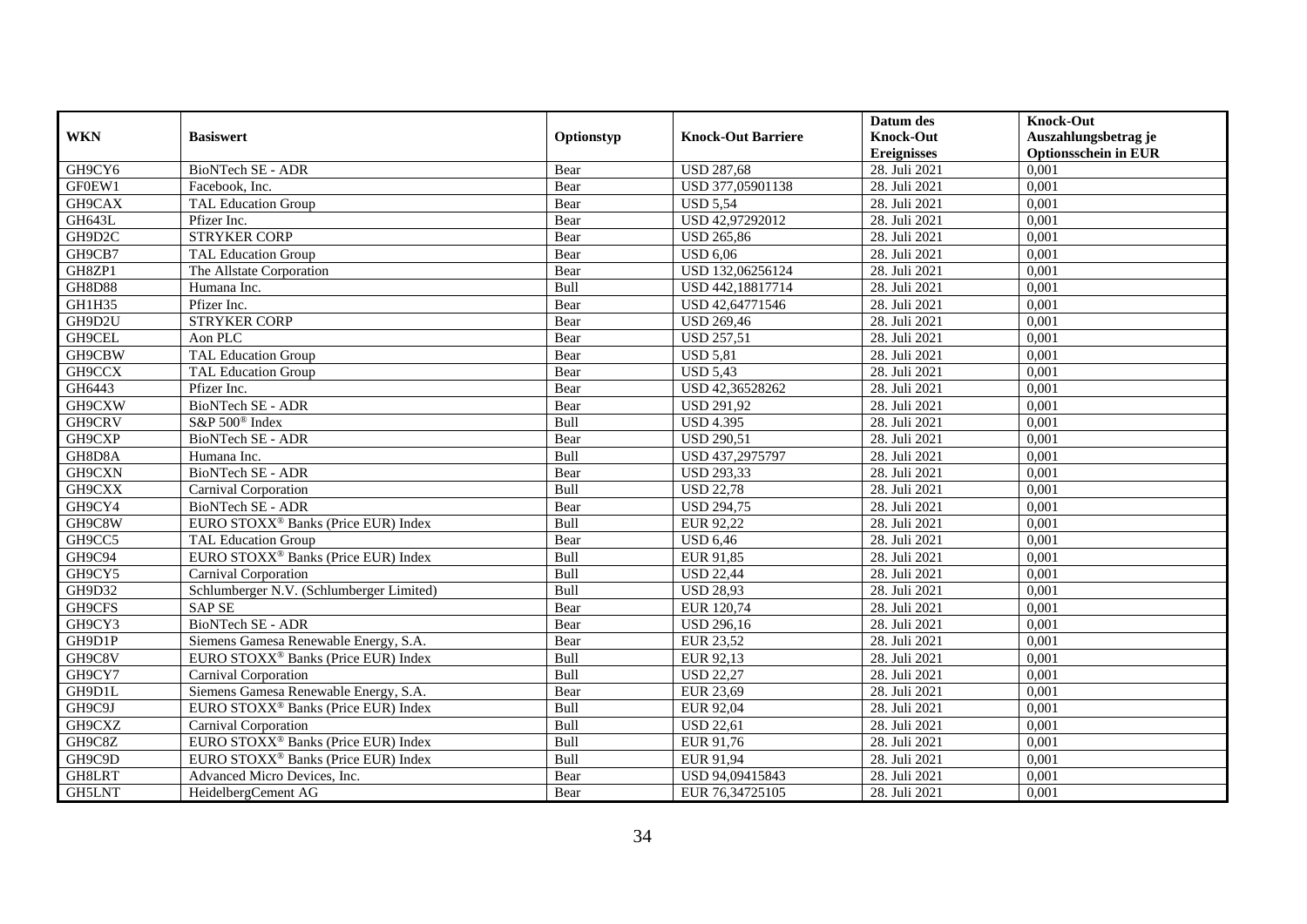|               |                                                          |            |                           | Datum des          | <b>Knock-Out</b>            |
|---------------|----------------------------------------------------------|------------|---------------------------|--------------------|-----------------------------|
| <b>WKN</b>    | <b>Basiswert</b>                                         | Optionstyp | <b>Knock-Out Barriere</b> | <b>Knock-Out</b>   | Auszahlungsbetrag je        |
|               |                                                          |            |                           | <b>Ereignisses</b> | <b>Optionsschein in EUR</b> |
| GH5LP7        | HeidelbergCement AG                                      | Bear       | EUR 76,72271763           | 28. Juli 2021      | 0,001                       |
| GH8LSL        | Advanced Micro Devices, Inc.                             | Bear       | USD 94,5524739            | 28. Juli 2021      | 0,001                       |
| GH9CBA        | <b>Amphenol Corporation</b>                              | Bear       | <b>USD 71,56</b>          | 28. Juli 2021      | 0,001                       |
| GH9DF8        | DAX <sup>®</sup> (Performance Index)/ X-DAX <sup>®</sup> | Bear       | EUR 15.575                | 28. Juli 2021      | 0,001                       |
| <b>GH1KSD</b> | ADYEN N.V.                                               | Bear       | EUR 2.332,85336164        | 28. Juli 2021      | 0,001                       |
| GH8K1Y        | Advanced Micro Devices, Inc.                             | Bear       | USD 95,02233136           | 28. Juli 2021      | 0,001                       |
| GH6437        | Pfizer Inc.                                              | Bear       | USD 43,36140965           | 28. Juli 2021      | 0,001                       |
| GF88SR        | Advanced Micro Devices, Inc.                             | Bear       | USD 95,60676579           | 28. Juli 2021      | 0,001                       |
| GF8AUS        | Advanced Micro Devices, Inc.                             | Bear       | USD 96,0664811            | 28. Juli 2021      | 0,001                       |
| <b>GH942N</b> | Rio Tinto Plc                                            | Bear       | GBP 61,36285501           | 28. Juli 2021      | 0,001                       |
| GF88SU        | Advanced Micro Devices, Inc.                             | Bear       | USD 96,48661205           | 28. Juli 2021      | 0,001                       |
| <b>GH85P1</b> | Eli Lilly and Company                                    | Bear       | USD 246,63367647          | 28. Juli 2021      | 0,001                       |
| GH38ZA        | Mercadolibre Inc.                                        | Bear       | USD 1.626,88375797        | 28. Juli 2021      | 0,001                       |
| GH8LHW        | Aptiv PLC                                                | Bear       | USD 161,93633136          | 28. Juli 2021      | 0,001                       |
| GH9DF0        | DAX <sup>®</sup> (Performance Index)/ X-DAX <sup>®</sup> | Bear       | <b>EUR 15.580</b>         | 28. Juli 2021      | 0,001                       |
| GF8AUT        | Advanced Micro Devices, Inc.                             | Bear       | USD 96,72623896           | 28. Juli 2021      | 0,001                       |
| GH7ZTX        | Baxter International Inc.                                | Bear       | USD 84,20273154           | 28. Juli 2021      | 0,001                       |
| GC7TXD        | Fresenius SE & Co KGaA                                   | Bear       | EUR 45,884833             | 28. Juli 2021      | 0,001                       |
| GH87TS        | Martin Marietta Materials, Inc.                          | Bear       | USD 365,4933153           | 28. Juli 2021      | 0,001                       |
| GH9CE8        | Aon PLC                                                  | Bear       | <b>USD 262,81</b>         | 28. Juli 2021      | 0,001                       |
| GH8ZKZ        | Danaher Corporation                                      | Bear       | USD 293,44020258          | 28. Juli 2021      | 0,001                       |
| GH9CY1        | <b>BioNTech SE - ADR</b>                                 | Bear       | <b>USD 298,99</b>         | 28. Juli 2021      | 0,001                       |
| GF8C56        | Advanced Micro Devices, Inc.                             | Bear       | USD 97,04081725           | 28. Juli 2021      | 0,001                       |
| GH9CXQ        | BioNTech SE - ADR                                        | Bear       | <b>USD 297,57</b>         | 28. Juli 2021      | 0,001                       |
| GH8ZKV        | Xilinx Inc.                                              | Bear       | USD 139,67205452          | 28. Juli 2021      | 0,001                       |
| GH9CZM        | Moderna Inc                                              | Bear       | <b>USD 345,02</b>         | 28. Juli 2021      | 0,001                       |
| GH9CXR        | <b>BioNTech SE - ADR</b>                                 | Bear       | <b>USD 301,82</b>         | 28. Juli 2021      | 0,001                       |
| GF3SQE        | Advanced Micro Devices, Inc.                             | Bear       | USD 97,58400635           | 28. Juli 2021      | 0,001                       |
| GH9CZP        | Moderna Inc                                              | Bear       | <b>USD 343,32</b>         | 28. Juli 2021      | 0,001                       |
| GH9CYC        | <b>BioNTech SE - ADR</b>                                 | Bear       | <b>USD 303,23</b>         | 28. Juli 2021      | 0,001                       |
| GH9CXU        | BioNTech SE - ADR                                        | Bear       | <b>USD 300,4</b>          | 28. Juli 2021      | 0,001                       |
| GH9CXE        | BioNTech SE - ADR                                        | Bear       | <b>USD 306,06</b>         | 28. Juli 2021      | 0,001                       |
| GH9CXA        | BioNTech SE - ADR                                        | Bear       | <b>USD 304,65</b>         | 28. Juli 2021      | 0,001                       |
| GC65YD        | Aptiv PLC                                                | Bear       | USD 162,23224246          | 28. Juli 2021      | 0,001                       |
| GH9CXJ        | BioNTech SE - ADR                                        | Bear       | <b>USD 307,47</b>         | 28. Juli 2021      | 0,001                       |
| GH8D4A        | VeriSign, Inc.                                           | Bull       | <b>USD 215,984</b>        | 28. Juli 2021      | 0,001                       |
| GH9CRW        | S&P 500 <sup>®</sup> Index                               | Bull       | <b>USD 4.390</b>          | 28. Juli 2021      | 0,001                       |
| GH7CF0        | Medtronic, PLC                                           | Bear       | USD 130,9391041           | 28. Juli 2021      | 0,001                       |